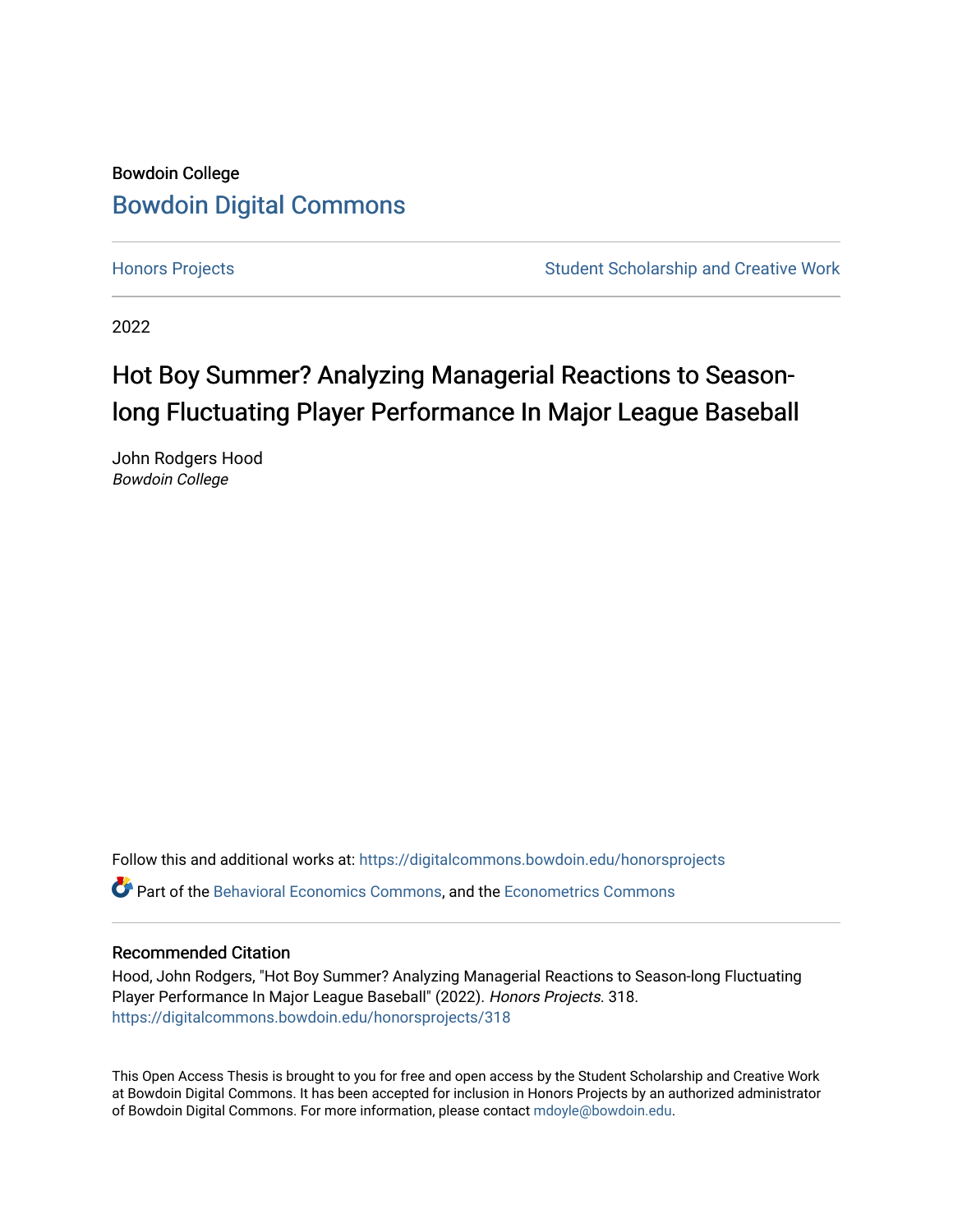Hot Boy Summer? Analyzing Managerial Reactions to Season-long Fluctuating Player Performance In Major League Baseball

An Honors Paper for the Department of Economics

By John Rodgers Hood

Bowdoin College, 2022

©2022 John Rodgers Hood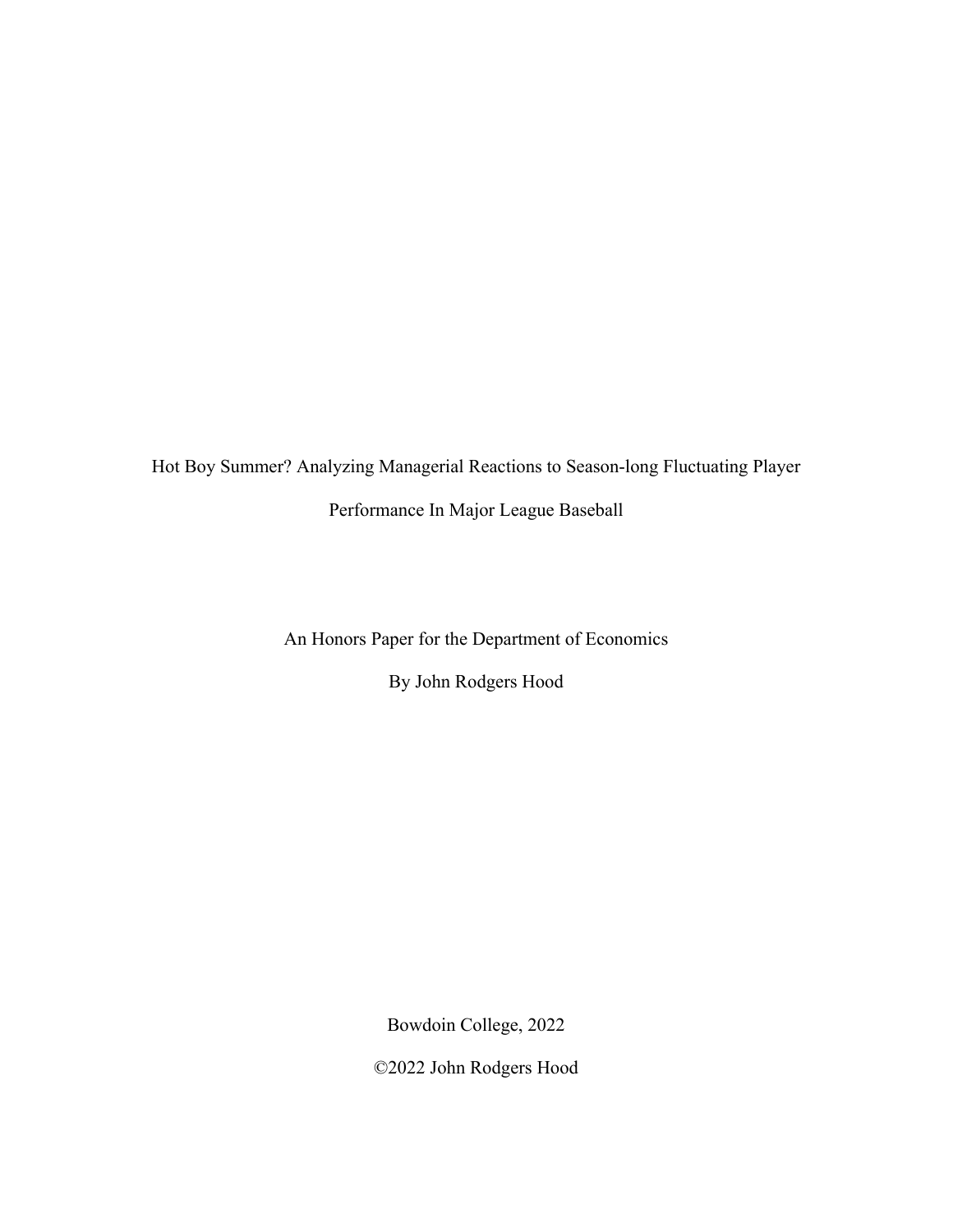#### Abstract

This paper suggests numerical weights that a Major League Baseball (MLB) manager may use when comparing player performance across multiple past performance periods to predict future performance. By the end of the MLB regular season, current season performance becomes more predictive than prior season performance for pitchers but not hitters. After estimating weights for different past time periods of performance, this paper compares the weights with how managers value performance in high-stakes situations across these same time periods. I find that MLB managers overreact to recent performance by both hitters and pitchers in postseason settings.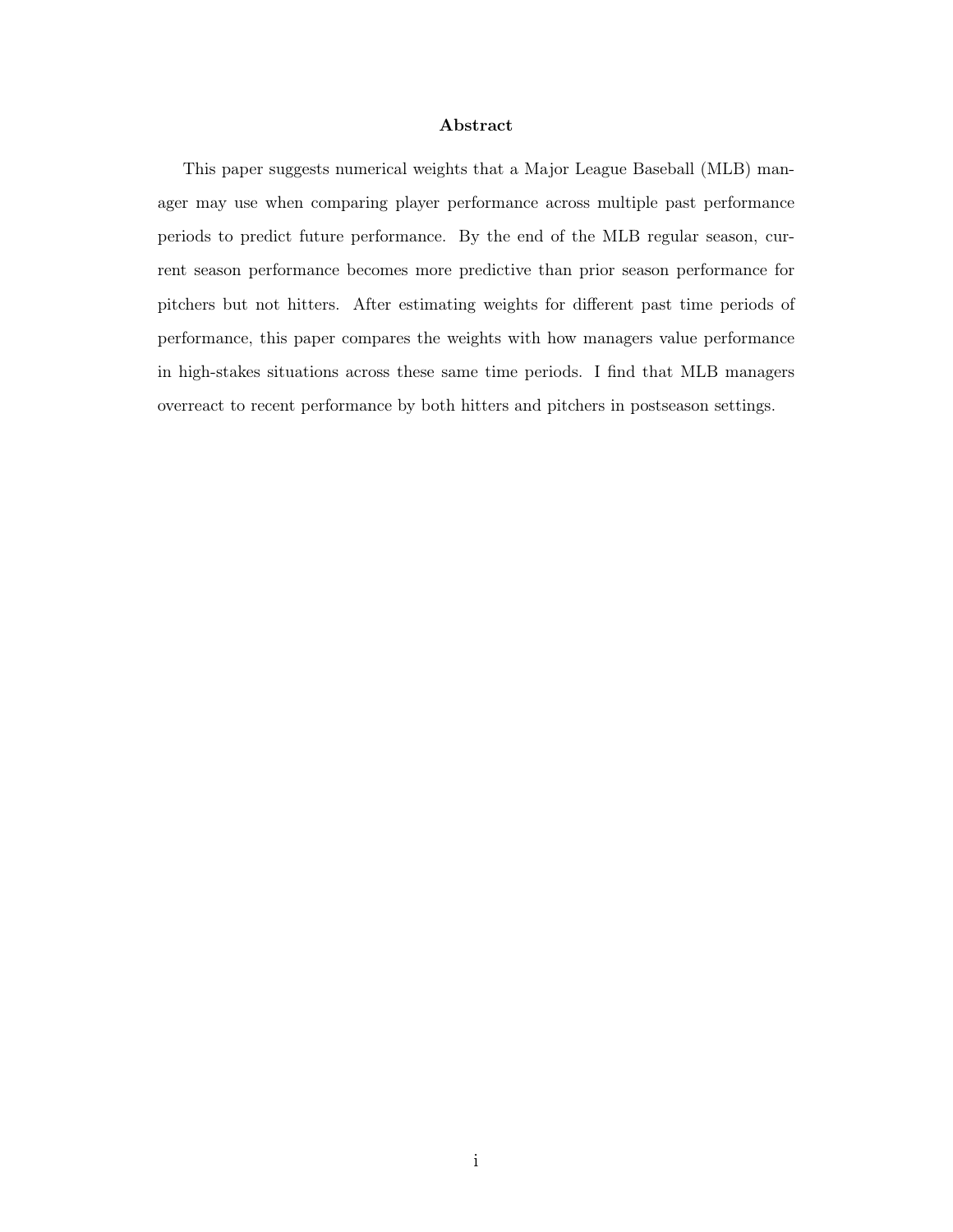### Acknowledgements

I thank my parents for constantly telling me to be relentless in pursuing my passions. I am very grateful to receive the support they have given me, both morally and financially in my academic and athletic endeavors. The emotional, moral, and financial support I received from my closest family and friends throughout my life has been paramount to my work. I cannot emphasize the importance of conversation in my personal and academic development. My work habits have been shaped almost entirely by my peers. Throughout my time at Bowdoin, deep conversations with friends have yielded numerous breakthroughs in times of struggle.

I would especially like to thank Professor Daniel Stone, my Honors advisor, for his guidance and mentorship over the course of my time in college. His advising helped me figure out my economic interests. Over the 2021-2022 academic year, the consistent and clear guidance and advice he gave me yielded many of the ideas and analyses explored in this paper. His flexibility, intelligent thought, and creativity has greatly contributed to my personal and academic growth as an aspiring researcher.

I would also like to thank Professor Jessica LaVoice and Professor Matthew Botsch. As my readers, they each provided me with critical and insightful feedback that improved my work substantially. As my teacher, Prof. LaVoice developed my understanding for data analysis and econometrics in invaluable ways. Prof. Botsch's careful, nuanced considerations and questions challenged me to levels I had not previously experienced.

I claim responsibility for any and all errors in this Honors thesis.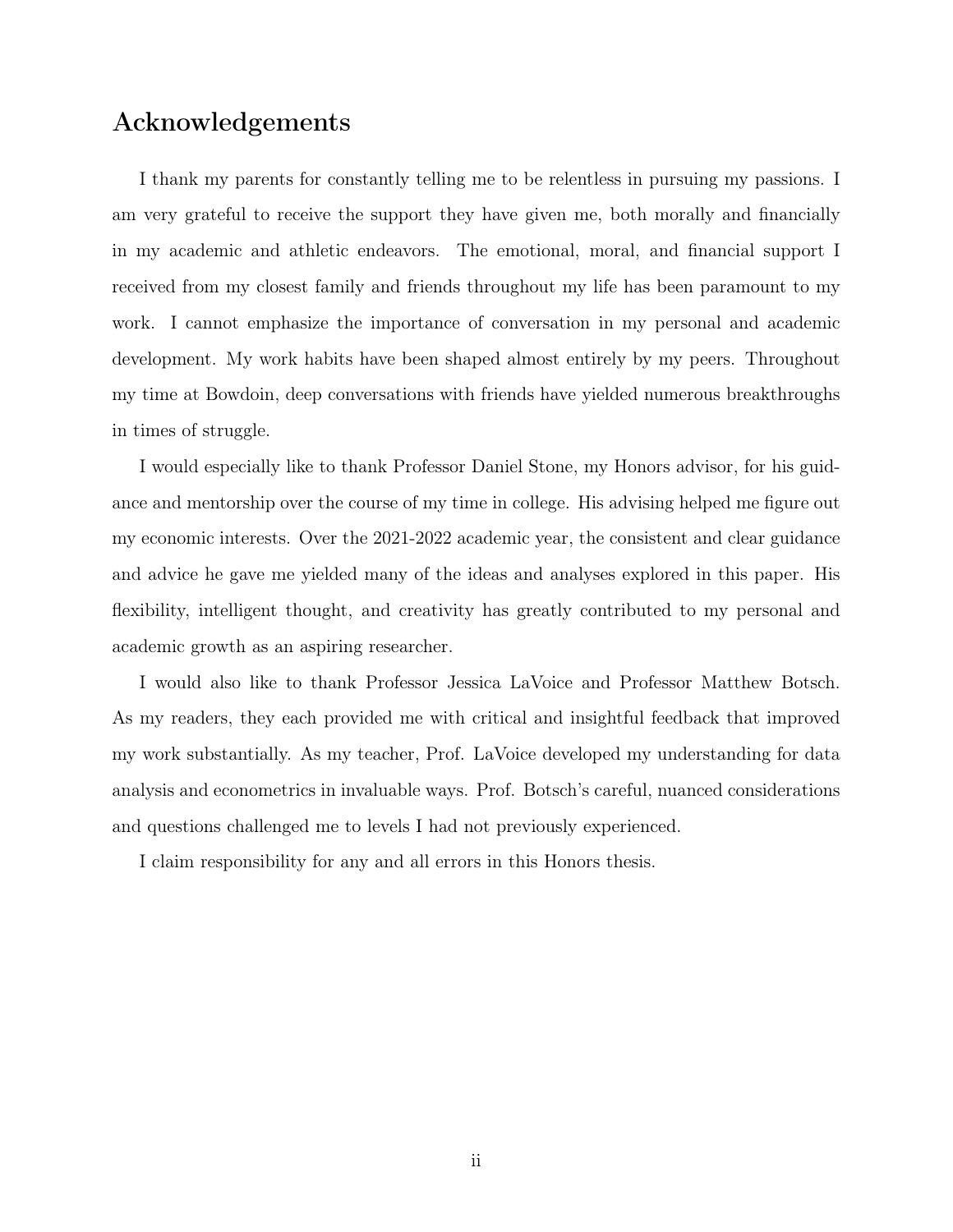# Contents

| 1            |      | <b>Introduction</b>                  | $\mathbf{1}$   |
|--------------|------|--------------------------------------|----------------|
|              | 1.1  |                                      | $\overline{4}$ |
|              | 1.2  |                                      | 6              |
|              | 1.3  |                                      | 8              |
| $\bf{2}$     | Data |                                      | 8              |
| 3            |      | <b>Predictive model</b>              | 9              |
|              | 3.1  |                                      | 13             |
| 4            |      | <b>Season-level hot hand results</b> | 14             |
|              | 4.1  |                                      | 14             |
|              | 4.2  |                                      | 17             |
|              | 4.3  |                                      | 18             |
|              | 4.4  |                                      | 21             |
|              | 4.5  |                                      | 23             |
|              | 4.6  |                                      | 25             |
| $\mathbf{5}$ |      | <b>Manager decision-making</b>       | 28             |
|              | 5.1  |                                      | 28             |
|              | 5.2  |                                      | 32             |
|              |      |                                      | $38\,$         |
| 6            |      | <b>Conclusion</b>                    | 40             |
|              | 6.1  |                                      | 43             |
| ${\bf A}$    |      | <b>Appendix</b>                      | 48             |
|              |      |                                      | 48             |
|              | A.2  |                                      | 50             |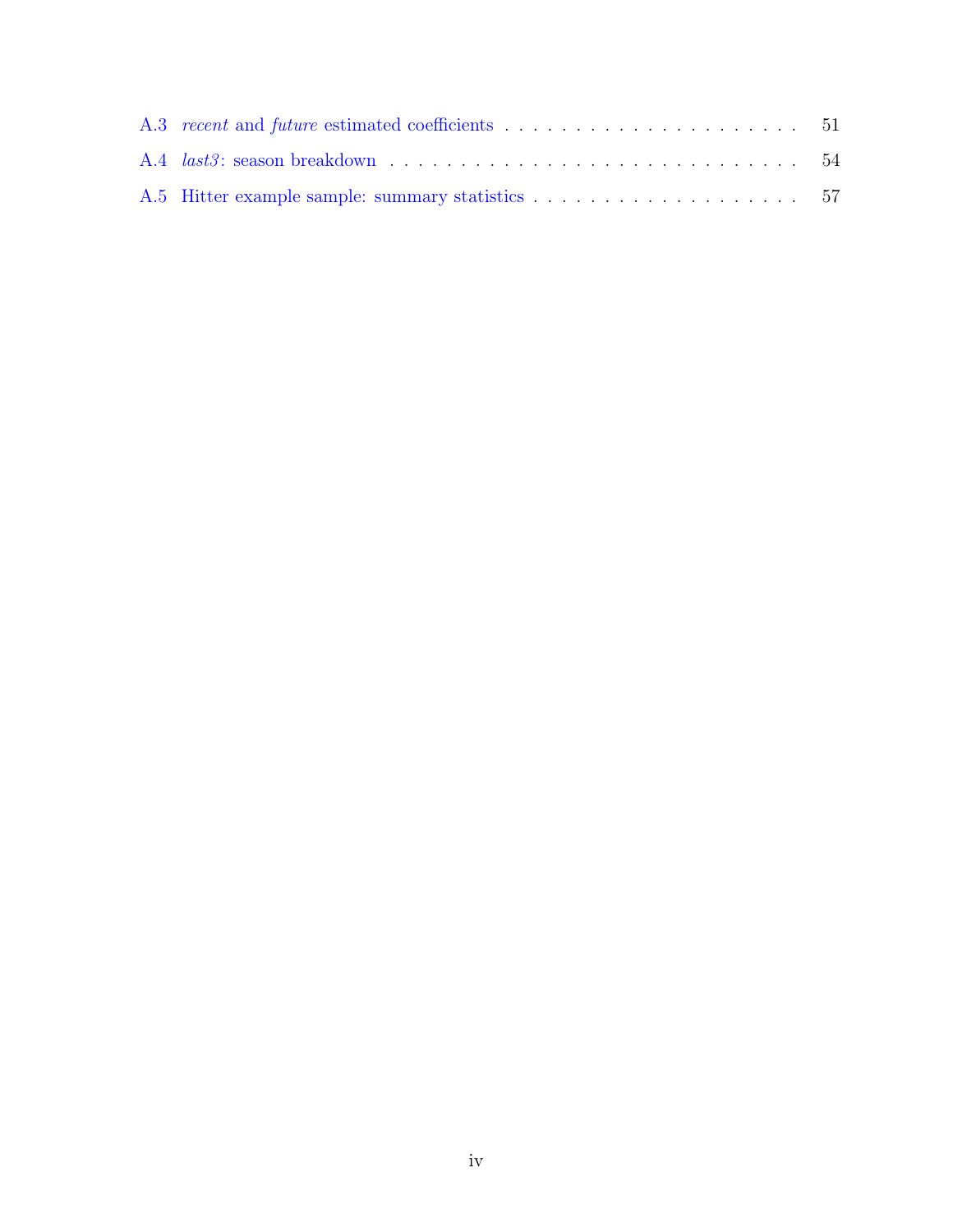### <span id="page-6-0"></span>1 Introduction

How do experienced actors make decisions when gifted with copious information? How do these actors make decisions in scenarios with significant consequences for others and themselves? As an actor gathers more information, does she update her beliefs in a Bayesian manner? How optimal are her decisions? Is decision optimality quantifiable?

To better understand how actors make high-stakes decisions using past information, I turn to the controlled setting of Major League Baseball (MLB). From April through August, each of the 30 teams in the MLB contains 26 players on its active roster and one manager. Beginning in September, the active roster size expands to 28. The manager is primarily responsible for deciding which players on the active roster play each game. There are nine positions and a manager must choose one player per position at any given time. Of these nine players, one takes the role of pitcher and the others play in the field. Fielders are typically evaluated primarily on their hitting performance, while pitchers are primarily evaluated on their pitching performance (despite hitting occasionally). In the case of American League (AL) games, the manager has the option to start a player as a team's designated hitter (DH), for a total of ten players playing simultaneously. The DH does not play in the field; instead, he hits in the pitcher's place. To distinguish between these types of players, I characterize all players who are not pitchers as hitters.

The situation where 26-28 players compete for nine or ten available playing positions introduces a scarcity issue. When such scarcity is considered, the manager's decision concerning which players to play (i.e. to take on the role of one of the available positions) and which players to bench (i.e. to *not* take on a role of one of the available positions) may be framed as a constrained optimization problem where the manager chooses players to maximize the probability of winning of a championship [\[Leitch,](#page-51-0) [2022\]](#page-51-0).

Often, a manager encounters the following situation. He has two players on his team who play the same position who are relatively similar in ability. Perhaps one player has played better in past seasons, but the other player has played better in the current season. The manager may only start one player at a time. Which player should the manager start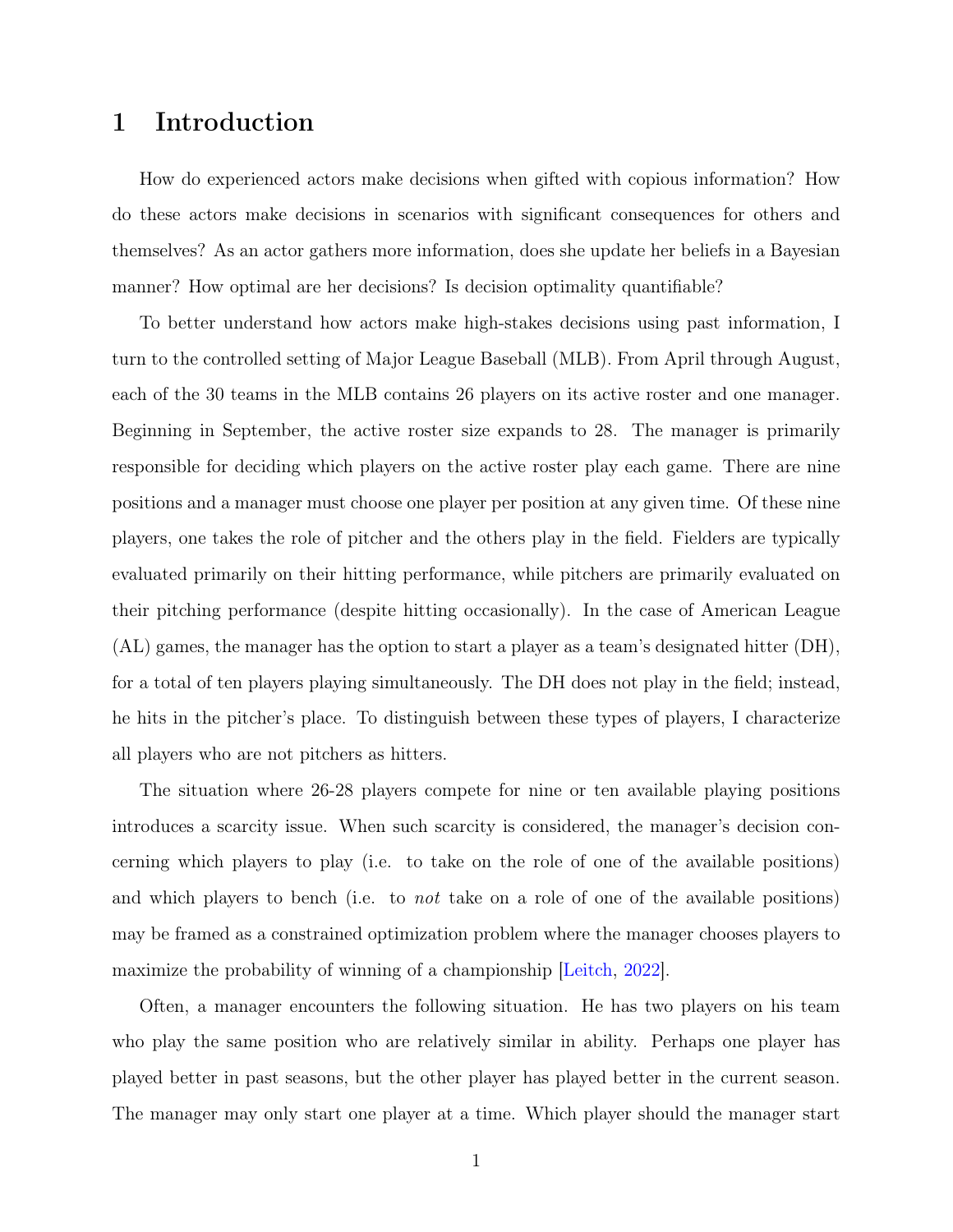over the next few games to maximize his chances of victory? This scenario frequently arises in high-stakes situations including winner-take-all playoff games. Here, the manager has substantial information about each player and must efficiently use this information to make an optimal decision. How should the manager optimally weigh player performance across different time periods to make the best decision possible?

A manager must properly balance short-term winning with long-term player development to maximize his team's probability of winning a championship. Each team has its own time horizon on which it expects and plans to win its next championship. Some teams believe they have a relatively high probability of winning a championship in the current season, while others believe they do not have the current ability to win a championship and shift their focus to winning a championship multiple years into the future. Teams in the former situation are more likely to focus on winning in the short-term, while teams in the latter situation are more likely to prioritize winning in the long-term. Teams in these two situations act differently by prioritizing long-term and short-term development to differing degrees. Teams prioritize long-term success tend to emphasize developing young players who have the potential to contribute to success multiple years in the future. On the other hand, teams prioritizing short-term success more frequently play the players that give them the best chance to win in the present. The MLB postseason is the time of season where teams most clearly prioritize winning in the short-term. Once a team qualifies for the postseason, it has a higher probability of winning a championship relative to its chances at other points in the season<sup>[1](#page-7-0)</sup>. After qualifying for the postseason, teams have fewer days and opponents between them and winning a championship. At this point in the season, other teams have been eliminated from championship contention and each game carries significantly more weight than in the regular season. To qualify for the playoffs, a team must win a certain proportion of their 162 regular season games. Losing a single game here carries less significance than losing a playoff game. To win a championship, a team must win multiple best-of-seven game series and so postseason games hold higher stakes than regular season games, where losing is

<span id="page-7-0"></span> $^{1}\rm{Each}$  season, 8-10 teams, out of 30, qualified for the MLB postseason from 2000-2019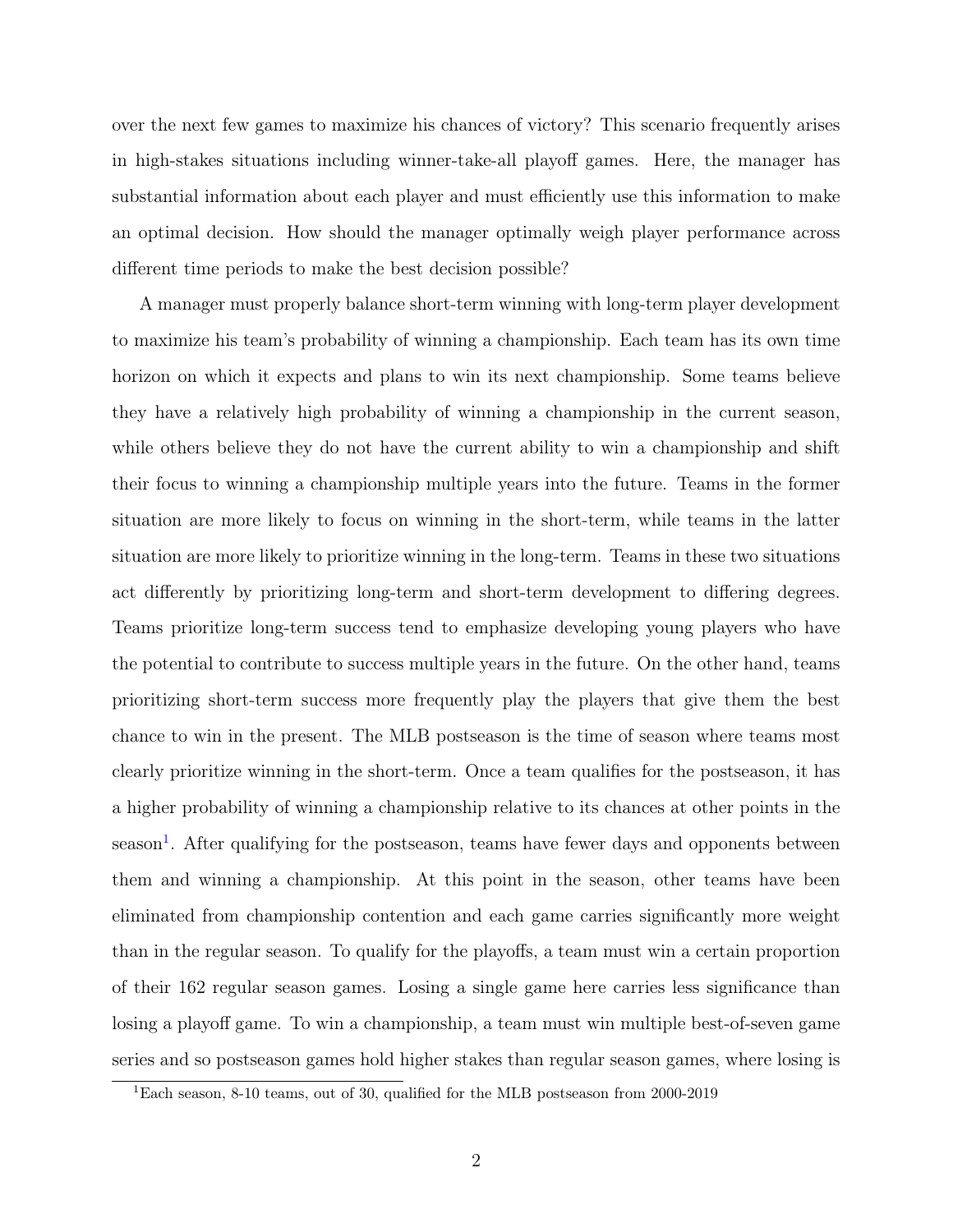less costly. Here, I assume that prioritizing short-term winnings in the postseason is rational manager behavior. While managers may give playoff experience to younger players at the cost of short-term success, such a situation rarely occurs. Therefore, when evaluating manager decision-making optimality with respect to subsequent player performance, I evaluate the decisions of managers made between postseason games. In doing so, I assume that managers aim to maximize individual player performance at each position to maximize overall team performance.

In this paper, I conduct two distinct empirical exercises. First, I aim to determine how much value a manager should place on player performance over various periods of time. [Raab](#page-51-1) [and Gula](#page-51-1) [\[2004\]](#page-51-1) describe the hot hand belief as "the belief that the performance of an athlete temporarily improves following a string of successes". I am interested in determining the existence of a season-level hot hand in baseball. More specifically, I aim to answer the following questions. How predictive is current season performance of future performance when compared against all given information a manager knows about a player? Such additional information includes previous performance and experience, age, recent performance, and opponent ability. How well does prior career performance predict subsequent performance in a given season relative to current season performance for different types of players at various points in the season? How and why might these results vary by position? More rigorously, I evaluate the validity of the hypothesis that after some point in the regular season, current season performance is more predictive than prior career performance and I hypothesize that current season performance adds predictive value when isolated from all other information available to the manager, such as a player's recent performance, his prior career performance, age, and other factors discussed in [section 3.](#page-14-0)

I find that prior career performance tends to be more predictive of subsequent performance among hitters, while current season performance is more indicative of subsequent performance for pitchers. Upon exploring the hot-hand, I find a slight short-term hot hand or "short-term predictability in performance" effect consistent with Green and Zwiebel's [\[2018\]](#page-50-0) findings that following strings of successes, a player experiences a temporary boost in per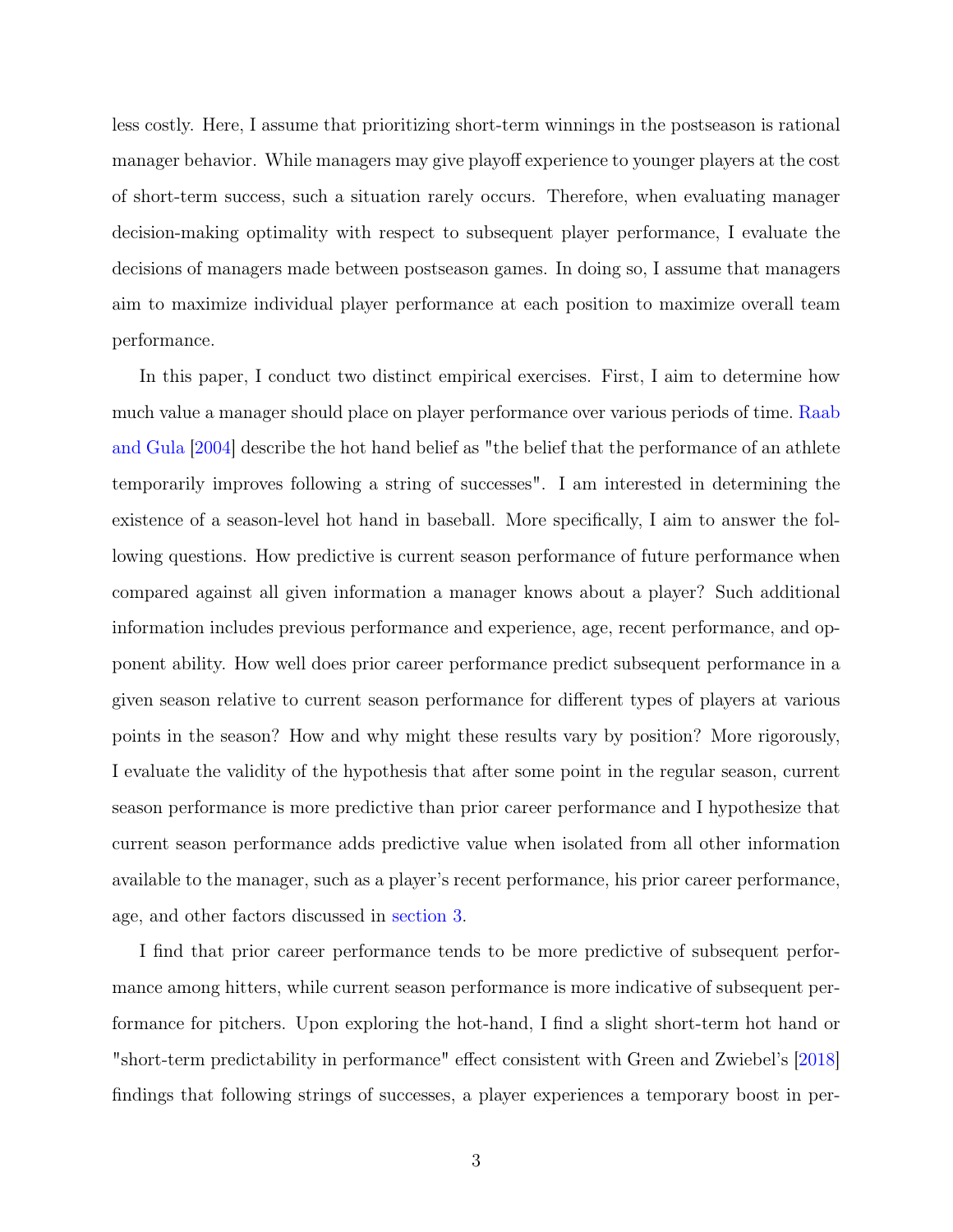formance.

The second empirical exercise pertains to manager decision-making optimality. I aim to evaluate how well managers understand the predictive value of these variables, particularly the predictive value of performance across multiple time periods. After estimating the predictive value of multiple periods of performance, I compare these values to the weights managers implicitly assign to each of these periods when managers make decisions. I aim to answer the questions: How optimally do managers make decisions regarding which players to give playing time? How identifiable are such decision-making inefficiencies? I examine the possibility that managers overvalue or undervalue recent performance and undervalue or overvalue prior career performance, evaluating each question with respect to hitters and pitchers. I expect an overreaction to recent performance to be most likely and find results consistent with my expectations.

#### <span id="page-9-0"></span>1.1 Significance

The results of this study have direct significance to actors in baseball and the general decision-making population. First, the results may inform decision-making tendencies and beliefs of baseball managers, front office members, fans, and players. Managers may gain direction concerning how to decide which players to start and which players to bench. Within an MLB team's front office, general managers and scouts may properly use prior information to estimate player value. With accurate forecasts, front offices may better determine which players to compensate and how much they should be paid. Fans may use the results to identify market inefficiencies in fantasy baseball and gambling while opposing players may adjust in-game strategy to account for the effects. After considering an opponent's prior performance over multiple time periods, pitchers and hitters may adjust how conservative or aggressive they act when facing opposing players. For example, once recognizing an opposing hitter is hot, a pitcher must determine how to appropriately act. [Green and Zwiebel](#page-50-0) [\[2018\]](#page-50-0) determine that pitchers tend to overreact to the short-term hot hand by walking hot players more frequently than what [Green and Zwiebel](#page-50-0) [\[2018\]](#page-50-0) consider optimal. This study aims to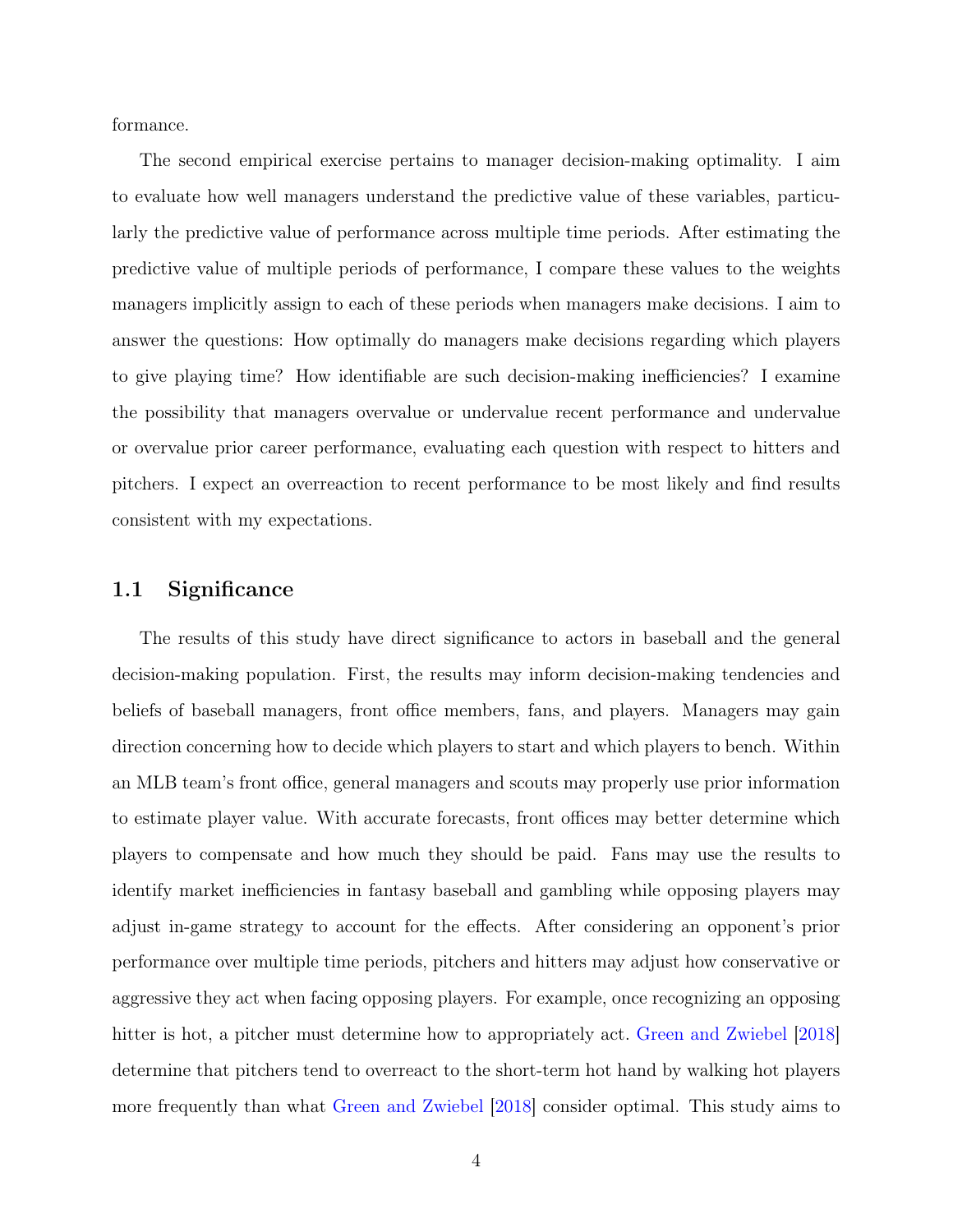inform how pitchers react to longer periods of an opponent's sustained success (or failure).

Anecdotal evidence of a season-long hot hand may appear most clearly in the case study of Baseball Hall of Famer Cal Ripken Jr.'s 1991 season [\[Rosenfeld,](#page-51-2) [1995\]](#page-51-2). Over the 1988-1990 seasons, Ripken Jr. averaged roughly 22 home runs per season and an 0.257 batting average. For context, 34 players hit more home runs that Ripken Jr. in 1990 and the MLB league average batting average over this period was 0.258 [\[199,](#page-50-1) [a\]](#page-50-1), suggesting Ripken Jr. to be an average hitter. In 1991, Ripken Jr. recorded 34 home runs and a 0.323 batting average, good for 4th and 6th in the MLB, respectively [\[199,](#page-50-2) [b\]](#page-50-2). Ripken Jr. performed well above average, going on to win the AL Most Valuable Player award, maintaining above-average play throughout the season's duration. His play during the beginning of the season was indicative of his play in the second half of the season, particularly when compared to his poor prior performance (relative to the 1991 season). However, such strong performance was short-lived: the rest of his career, Ripken Jr. hit no more than 24 home runs in a single season. In the 1992-1993 seasons, his batting average regressed to 0.254. Such perplexity in performance fluctuation motivates my research. Was Ripken Jr.'s success in 1991 simply due to luck, or was he truly 'hot' over the entire regular season?

While most academic scholars are not overly concerned with baseball outcomes, baseball's controlled, high-stakes setting provides interesting case studies concerning decision-making. Stakes are high in multiple dimensions: each decision that a manager makes disseminates throughout the public via media press releases. Team operate as business organizations, paying managers multi-million dollar salaries each year to make decisions. These actions imply that their decisions hold significant value. These decisions are actions that people give ample attention. The MLB is a growing multi-billion dollar business with hundreds of millions of fans [\[Ozanian and Teitelbaum,](#page-51-3) [2022\]](#page-51-3).

Performance-based outcomes have significance outside of baseball. Successes and failures achieved by individuals in various performance-based contexts including educational settings and the labor market may affect individual confidence levels. [Descamps et al.](#page-50-3) [\[2022\]](#page-50-3) find that a string of successes is more likely to follow an initial success than an initial failure. They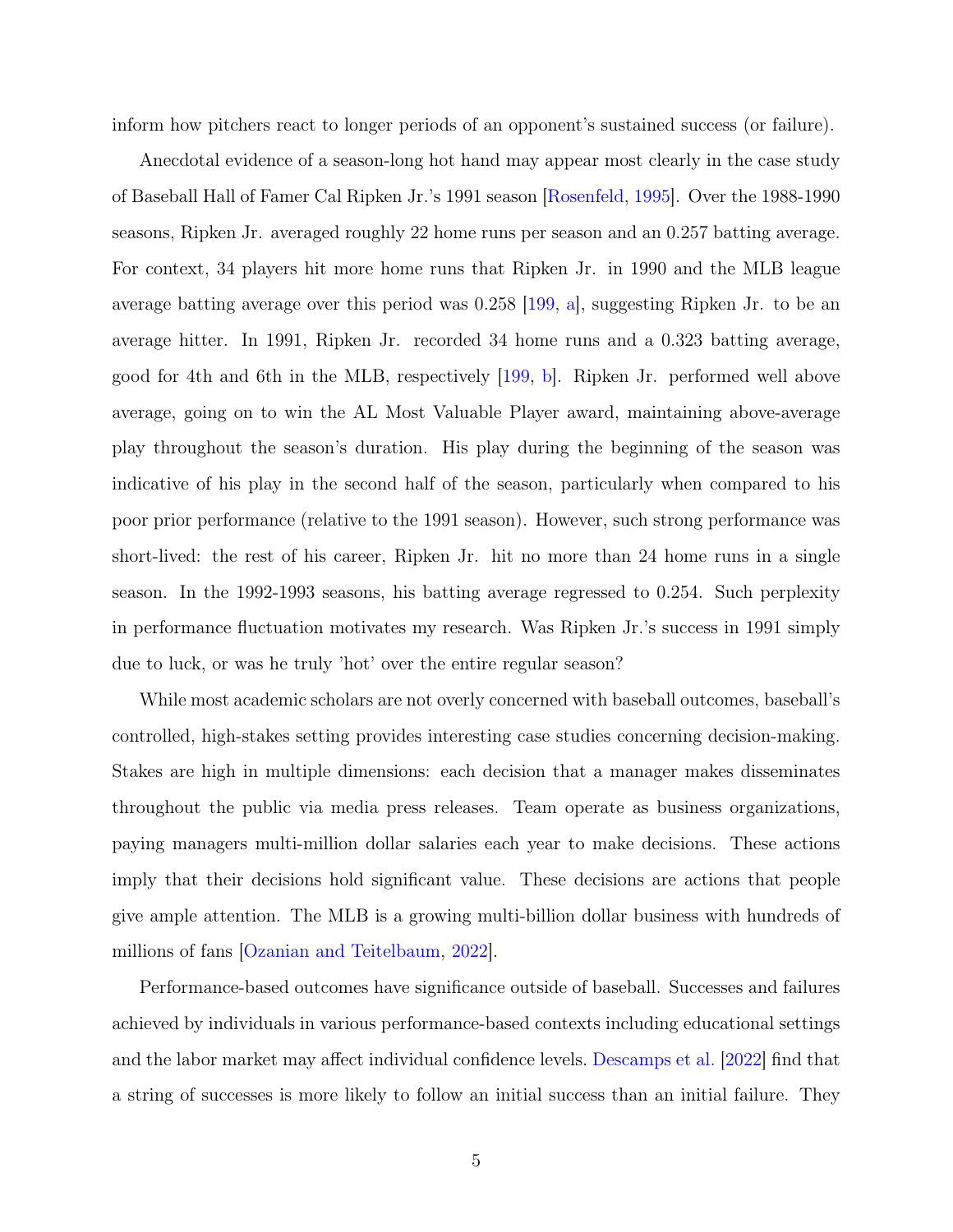find such strings to be "driven by an information revelation effect, whereby players update their beliefs about their relative strength after experiencing an initial success" [\[Descamps](#page-50-3) [et al.,](#page-50-3) [2022\]](#page-50-3). If a reset in statistical recording at the beginning of each MLB regular season partially determine confidence levels influencing player performance, I may better understand the role that confidence effects play in settings broader than the MLB. This sample consists of managers who are (by definition) experienced actors with high stakes. Similar actors appear in financial settings. Recently, economists have studied belief formation, overreactions, and underreactions to news in macroeconomic settings with respect to different time periods. For example, [Wang](#page-52-0) [\[2021\]](#page-52-0) finds that U.S. Treasury bond market participants overreact to new information when forecasting short-term interest rates. On the other hand, these participants underreact to the same information when forecasting long-term interest rates. Similarly, [Bordalo et al.](#page-50-4) [\[2019\]](#page-50-4) find that stock market participants and analysts overreact to new information about a company when forecasting that company's future stock prices. The results of this study are relevant to Bayesian updating, decision-making, and the optimality of belief formation in contexts similar to these that focus on compiling substantial information to make accurate forecasts.

#### <span id="page-11-0"></span>1.2 Additional related work pertaining to the hot hand

The short-term hot hand has been analyzed extensively in literature. [Gilovich et al.](#page-50-5) [\[1985\]](#page-50-5) wrote the canonical hot hand paper by claiming that no hot hand exists in basketball after analyzing the free throw attempts of college basketball players. However, advances in technology, computing power, and statistical methods have enabled researchers to conduct more rigorous analysis. After controlling for various exogenous factors, [Miller and Sanjurjo](#page-51-4) [\[2018\]](#page-51-4) and [Miller et al.](#page-51-5) [\[2014\]](#page-51-5) disprove Gilovich's claim by discovering a hot hand from the same data collected in Gilovich's original study. [Stone](#page-52-1) [\[2012\]](#page-52-1) finds measurement error and disputes Gilovich's claim, noting that by taking outcome-based approaches instead of a priori probabilistic approaches, a hot hand effect may not be found even when a significant hot hand effect exists. In light of these findings, [Benjamin](#page-50-6) [\[2019\]](#page-50-6) defines the hot hand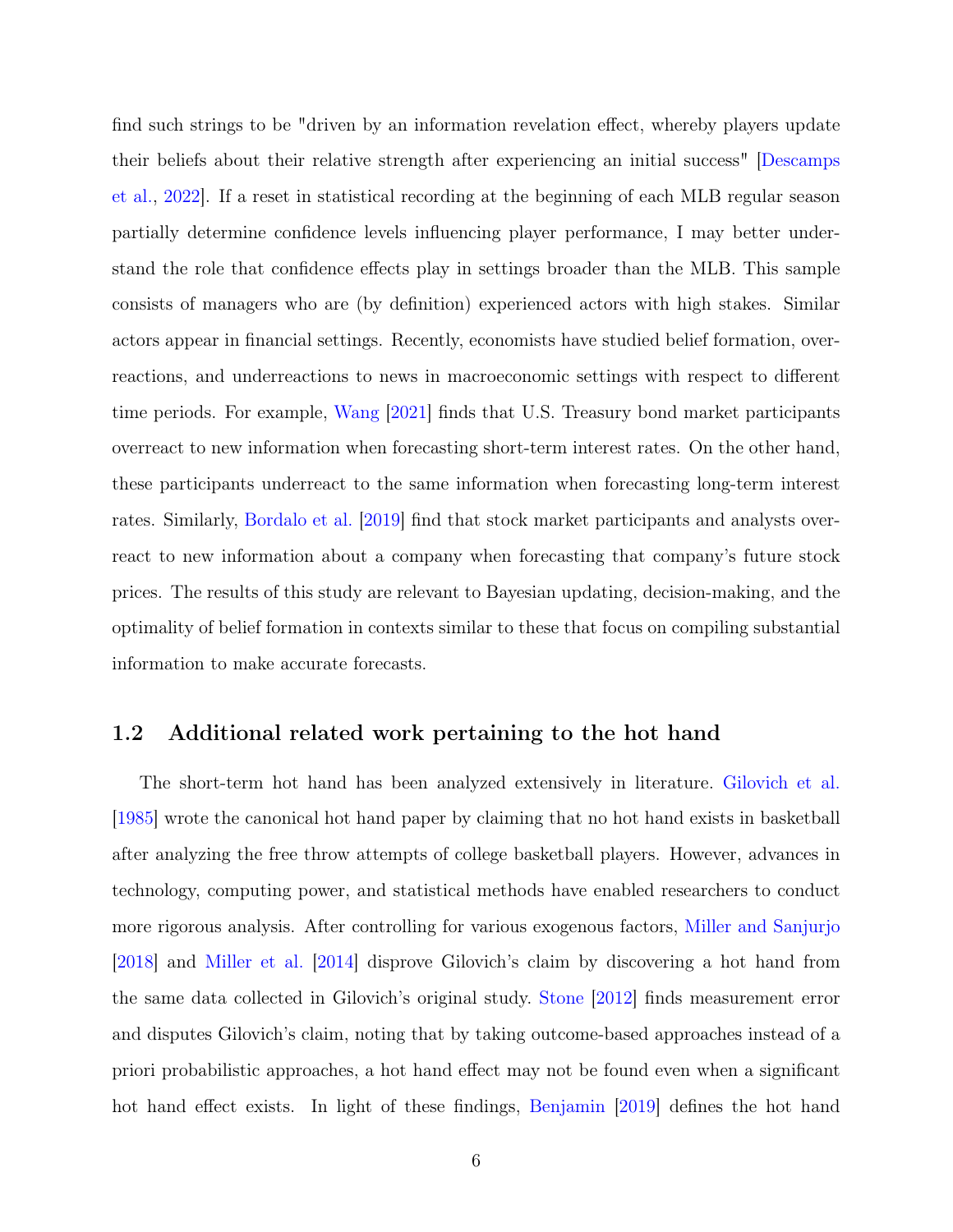bias more generally to be the belief in a hot hand even though outcomes are known to be independent and identically distributed. [Offerman and Sonnemans](#page-51-6) [\[2004\]](#page-51-6) find evidence that decision-makers exhibit hot hand bias, overreacting to the hot hand in sports betting and stock market settings. On the other hand, [Stone and Arkes](#page-52-2) [\[2018\]](#page-52-2) discover an underreaction to the hot hand by the NCAA men's basketball selection committee when choosing teams to include in the NCAA men's basketball tournament and team seedings. In baseball, managers may be susceptible to hot hand (recency) bias. [Miller and Sanjurjo](#page-51-7) [\[2019\]](#page-51-7) discover a recency bias apparent in the decision-making of scientific researchers. They find that researchers analyze results similar to individuals facing the famous Monty Hall problem, with decisionmaking changing in light of recent streaks [see also [Ayton and Fischer,](#page-50-7) [2004\]](#page-50-7). Game managers may act in a similar manner.

However, a change in scenery may halt certain streaks. [Dai](#page-50-8) [\[2018\]](#page-50-8) finds a reset effect after abrupt changes in scenery both generally and within baseball. More specifically, she finds that when traded from the National League to the AL, or vice-versa, streaky players reverse trends. Players who perform above their baseline previous performance before being traded to another league start to perform below this baseline. Similarly, players who perform poorly prior to being traded begin playing significantly better after being traded between leagues. Dai found evidence of a reversal effect when a player switched leagues. When the player stayed in the same league, however, the reversal effect was not found and the player maintained his pre-trade performance. By entering a new league, a player may clear his mind of poor prior performance. Once a player moves between leagues, his recorded statistics are often started anew. A fresh statistics record may gift the player with a clean slate, motivating him to take advantage of a new opportunity. Consistent with Dai's [\[2018\]](#page-50-8) findings, I predict the start of a new season to act as a reset for player confidence and performance. A confidence effect may be present; once a player begins to play well in the new season, seeing above average statistics in the record books may give the player the confidence to keep playing well throughout the rest of the season.

Thus far, the literature has focused on short-term streakiness in player performance.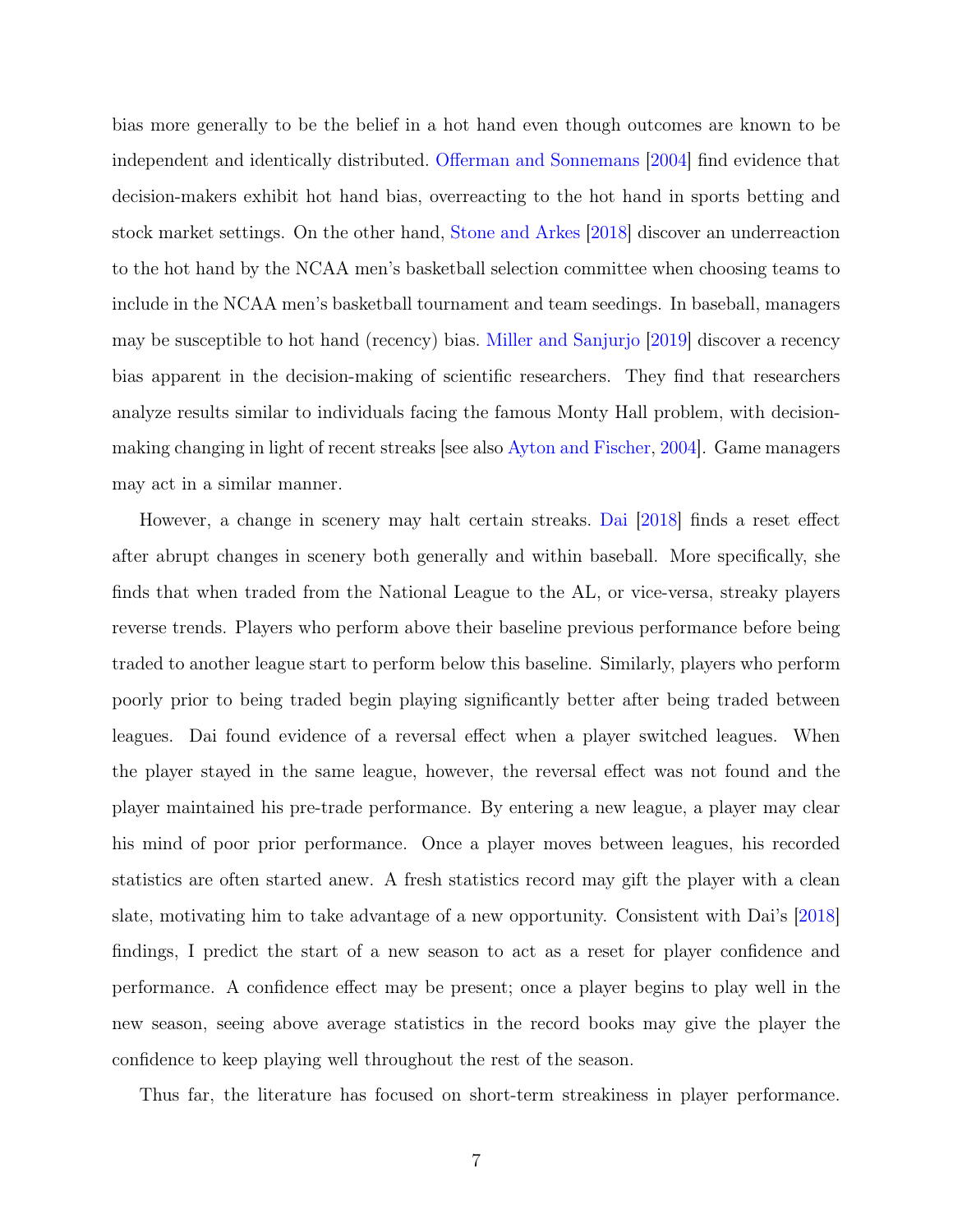Season-long streaks of above and below average play have not been analyzed. The previous aforementioned studies have yet to take advantage of the wealth of data recently made available by increasingly frequent developments in sabermetrics and baseball analytics. This paper aims to expand on the current literature by measuring streakiness in baseball on a longer time scale than [Green and Zwiebel](#page-50-0) [\[2018\]](#page-50-0) use and evaluating how MLB managers react to these measures of streakiness using advanced metrics to measure player performance. Many metrics yielded by these developments have been shown to be more predictive of subsequent performance than traditional statistics [\[Richards,](#page-51-8) [2019\]](#page-51-8).

### <span id="page-13-0"></span>1.3 Organization of paper

The organization of this paper is as follows. In [section 2,](#page-13-1) I describe the sample data I use in the study and the criteria for a player to be included in a sample. In [section 3,](#page-14-0) I describe the modeling and methodology I use in my first empirical exercise, predicting subsequent player performance, while [section 4](#page-19-0) displays my results and corresponding analysis concerning estimations of prior performance value. [Section 5](#page-33-0) explains the methodology I use to evaluate manager decision-making optimality and the corresponding results arising from the methodology. Finally, [section 6](#page-45-0) summarizes my key findings and concluding remarks.

### <span id="page-13-1"></span>2 Data

I use game-level statistics provided by fangraphs.com from 1295 pitchers and 1302 hitters playing in the 2003-2021 regular seasons. Each player has his own set of game logs which includes information by game: the date of the game, the player's team, opponent, number of plate appearances (batters faced for pitchers) and relevant hitting and pitching statistics to measure player performance. To explore manager decisions in the postseason, I collect additional game-level data from the 2006-2021 postseasons from Baseball-Reference.com. This data includes information concerning starting lineups and postseason player statistics.

Following the existing literature, I use expected fielding independent pitching (xFIP) to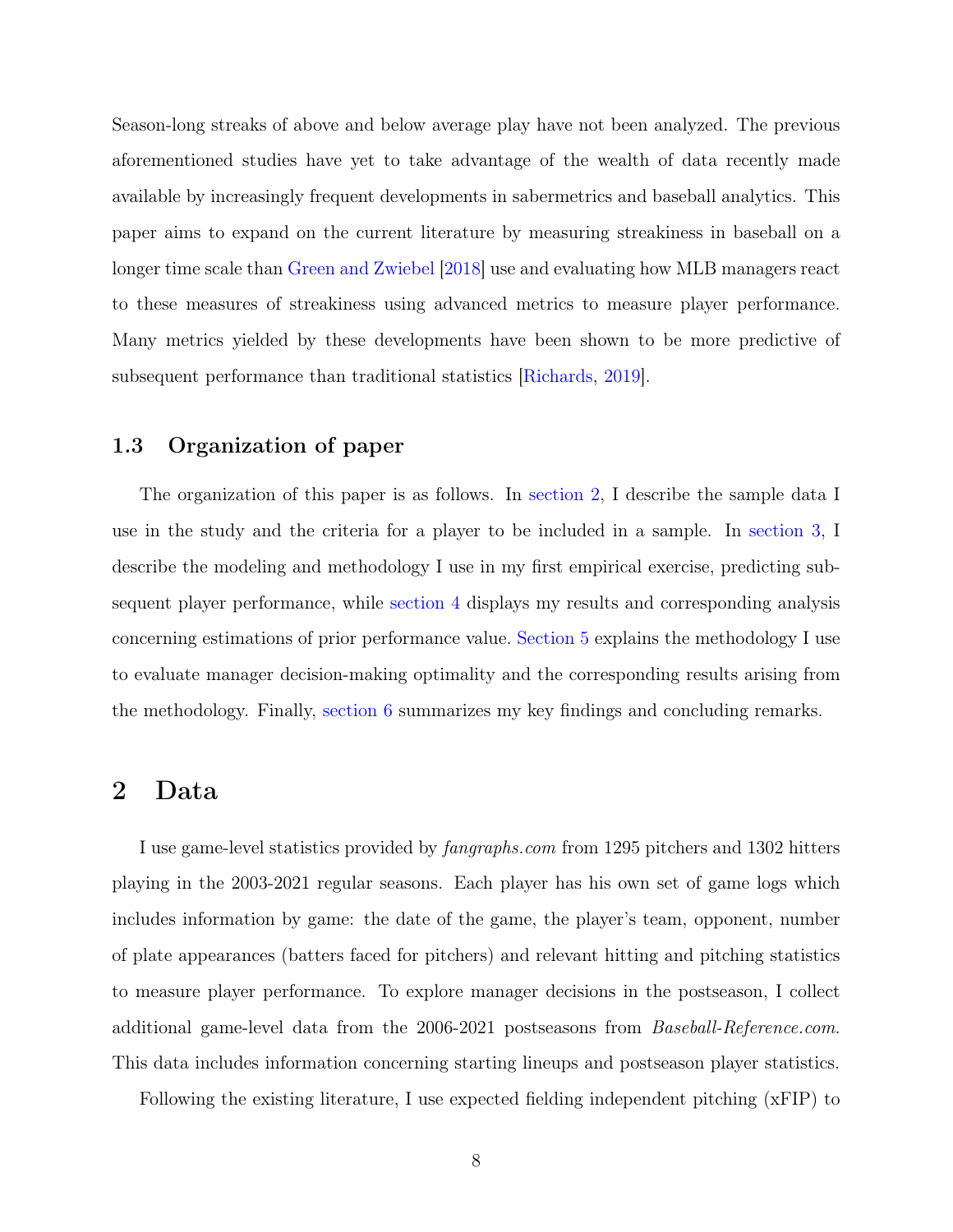measure pitching performance and weighted runs created plus  $(wRC+)$  to measure batting performance. The formula for xFIP is given below:

$$
xFIP = \frac{\frac{13 \cdot Fly \text{ balls}}{\text{league average rate of HR per fly ball} + 3(BB + HBP) - 2K}{IP} + FIP \text{ constant}
$$

Where 'FIP constant' scales xFIP to the magnitude of earned runs allowed (ERA), a classical measure of pitcher performance, and:

- BB: number of batters walked.
- HBP: hit-by-pitch, the number of batters a pitcher hits with the ball.
- K: number of strikeouts.
- IP: innings pitched.

wRC+ measures hitting performance. According to Slowinski [\[2010a\]](#page-51-9), wRC+ controls "for [ballpark] effects and the current season run environment. wRC+ is scaled so that the league average is 100 and each point above or below 100 is equal to one percentage point better or worse than the league average".  $wRC+$  has controls that make it a better measure of hitting ability than classical metrics such as batting average, runs batted in (RBI), on base plus slugging (OPS), and weighted on base average (wOBA). wRC+ has a complicated formula; I direct the reader to [\[Slowinski,](#page-51-9) [2010a\]](#page-51-9) for a mathematical definition.

### <span id="page-14-0"></span>3 Predictive model

First I estimate the effect of current season performance, *current*, on a player's subsequent performance, next. I measure performance across any particular time period for hitters and pitchers as described in [section 2](#page-13-1) and use multiple linear regression to evaluate current season performance's predictiveness concerning future performance over multiple periods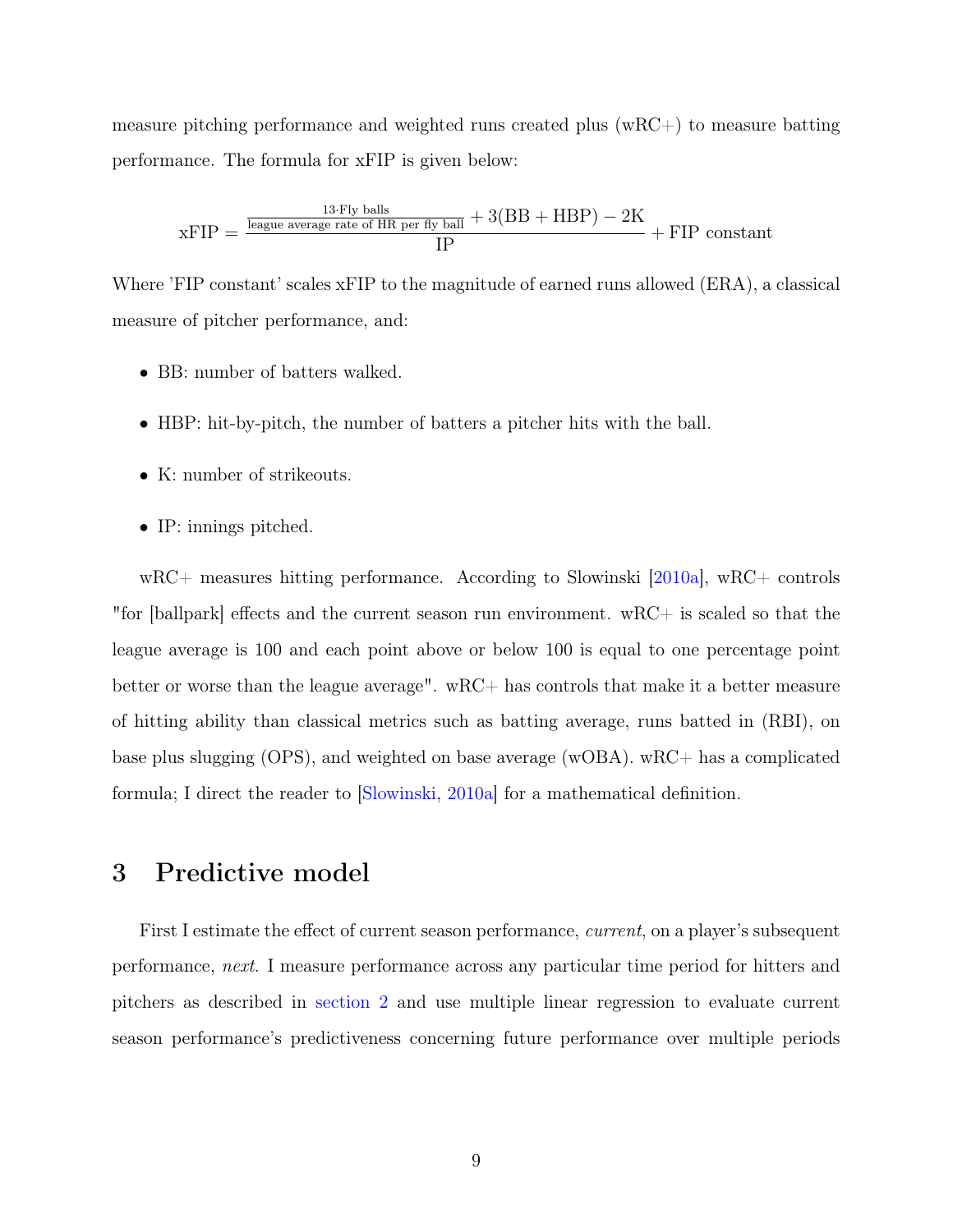throughout the MLB regular season. At each point in time, I estimate the following model:

<span id="page-15-0"></span>
$$
next = \beta_0 + \beta_1 last3 + \beta_2 current + \beta_3 recent + \gamma controls + \mu
$$
\n(1)

where:

- next: player performance over the next  $m \in \{25, 50, 75, 100\}$  player observations.
- *last3*: player performance over his previous three seasons.
- recent: player performance over his most recent  $r \in \{25, 50\}$  player observations.
- *current*: player performance in the current season, up to the *recent* period.
- controls: player age, home field effects, opponent average performance and season, team, and season-team fixed effects.
- $\mu$ : error term

I use *last3* as a proxy variable to represent a player's baseline ability. By including three seasons of player observations in the baseline measurement period, I hope to precisely measure a player's baseline ability before the start of the current regular season. The more that a player plays in past seasons, the more precisely a manager may quantify his expectations regarding future performance. I measure *last3* as a straightforward average of player performance across his past three seasons. In [appendix A.4](#page-59-0) I show that my results do not change when  $last3 = \alpha_1 l_1 + \alpha_2 l_2 + \alpha_3 l_3$ , where  $l_i$  is a player's performance in the *i*th most recent season and each  $\alpha_i$  is estimated by splitting *last3* into three distinct performance periods when estimating eq.  $(1)$ .

I control for age, opponent average performance, home field effects, team fixed effects, year fixed effects, and team-year fixed effects. Determining how to best control for age is nontrivial because player improvement is nonlinear as a function of age. Younger players improve with experience, while older players lose skill through aging. To control for age I create a variable,  $d\mathit{fpeak} = |age - 27|$  which measures a player's proximity to his peak age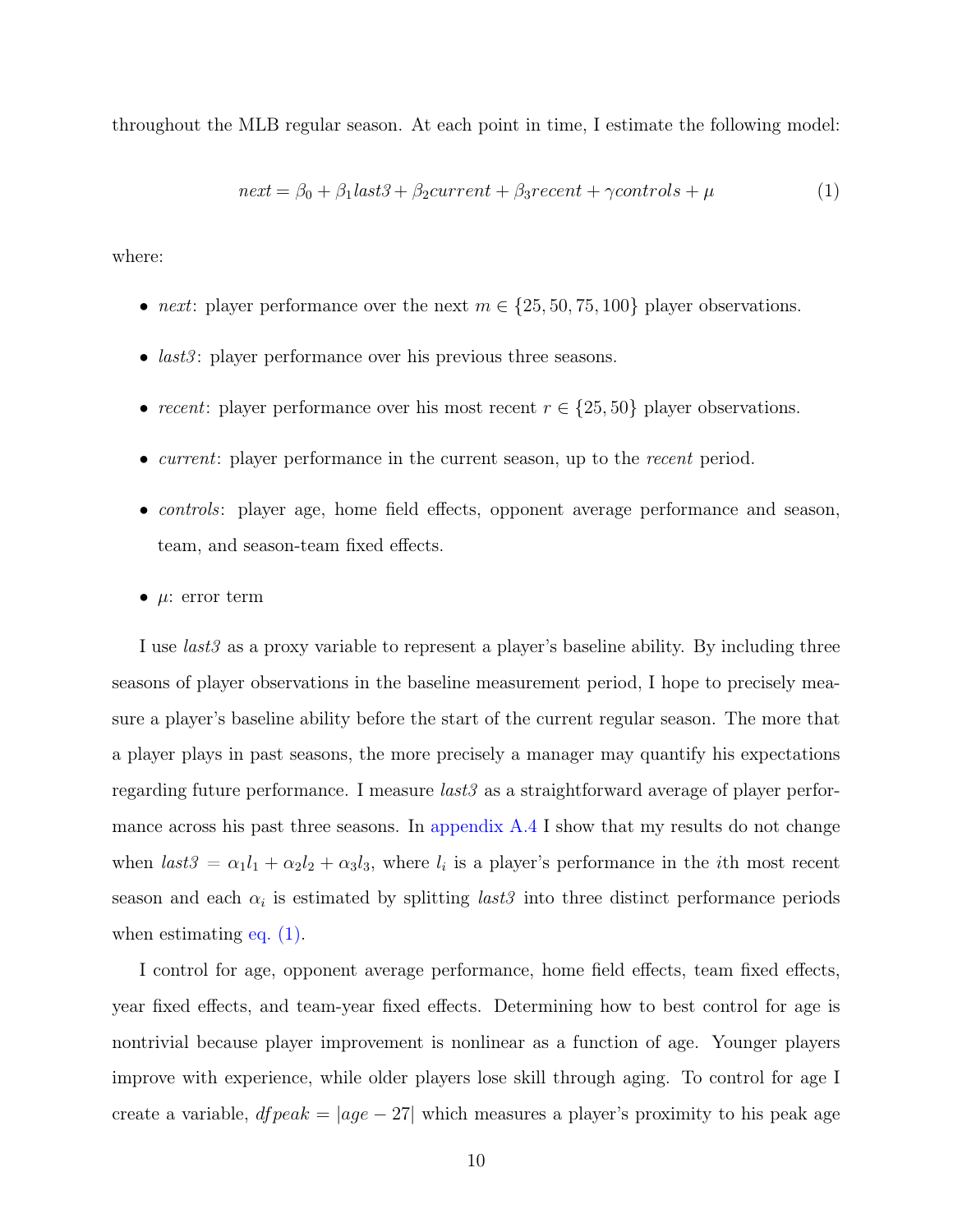27 [\[Hakes and Turner,](#page-50-9) [2011\]](#page-50-9) under the belief that the closer a player is to his peak age, the better he plays, all else equal. For hitters, I measure opponent average performance as the opposing team's average xFIP in that year's regular season. For pitchers, I estimate opponent average performance to be the opposing team's average wRC+ over that year's regular season. I control for a player's percentage of home games in the *current*, recent, lasts, and next player observation periods to implicitly capture ballpark and home field advantage effects [\[Jamieson,](#page-51-10) [2010\]](#page-51-10). I also include team, year, and team-year fixed effects. For a player to qualify for a sample, he must record at least 324 observations (an average of 2 per game) in each of the previous three seasons and at least  $n + m$  player observations in the current season. Here,  $n$  is the number of player observations in the current season thus far. [Table 1](#page-16-0) shows each measurement period's length with respect to  $m$ ,  $n$ , and  $r$ .

<span id="page-16-0"></span>

|      |         |         | variable   first player observation   last player observation |  |         |         |
|------|---------|---------|---------------------------------------------------------------|--|---------|---------|
|      | current |         |                                                               |  | $n - r$ |         |
|      | recent  | $n-r+1$ |                                                               |  | n       |         |
|      | next    | $n + 1$ |                                                               |  | $n + m$ |         |
| time | current |         | recent                                                        |  | next    |         |
|      |         |         |                                                               |  | m       |         |
|      |         |         | $n - r$                                                       |  |         | $n + m$ |

Table 1: Variables representing player performance across various periods of the MLB regular season, with accompanying visual. I list each period's first and last player observation.

For pitchers, I measure player observations by batter faced (BF). For batters, I define a player observation to be a plate appearance (PA). I estimate [eq. \(1\)](#page-15-0) at multiple points in the season by varying  $n \in \{100, 125, 150, ..., 500, 525, 550\}, r \in \{25, 50\}$  and  $m \in \{25, 50, 75, 100\}$ with n, r, and m defined above. Each model I estimate can be represented by the parameterization  $(n, r, m)$ , with separate estimations for hitters and pitchers.

To maintain simplicity, I hold  $r = 25$  and  $m = 100$  throughout this paper. I choose  $r = 25$  because this is the period over which [Green and Zwiebel](#page-50-0) [\[2018\]](#page-50-0) found a short-term hot hand effect. I measure time by PAs and BFs instead of days to put players with varying levels of playing time on the same scale. For instance, one player may reach the 100 PA threshold in April while another may reach the same threshold in late June. If I measured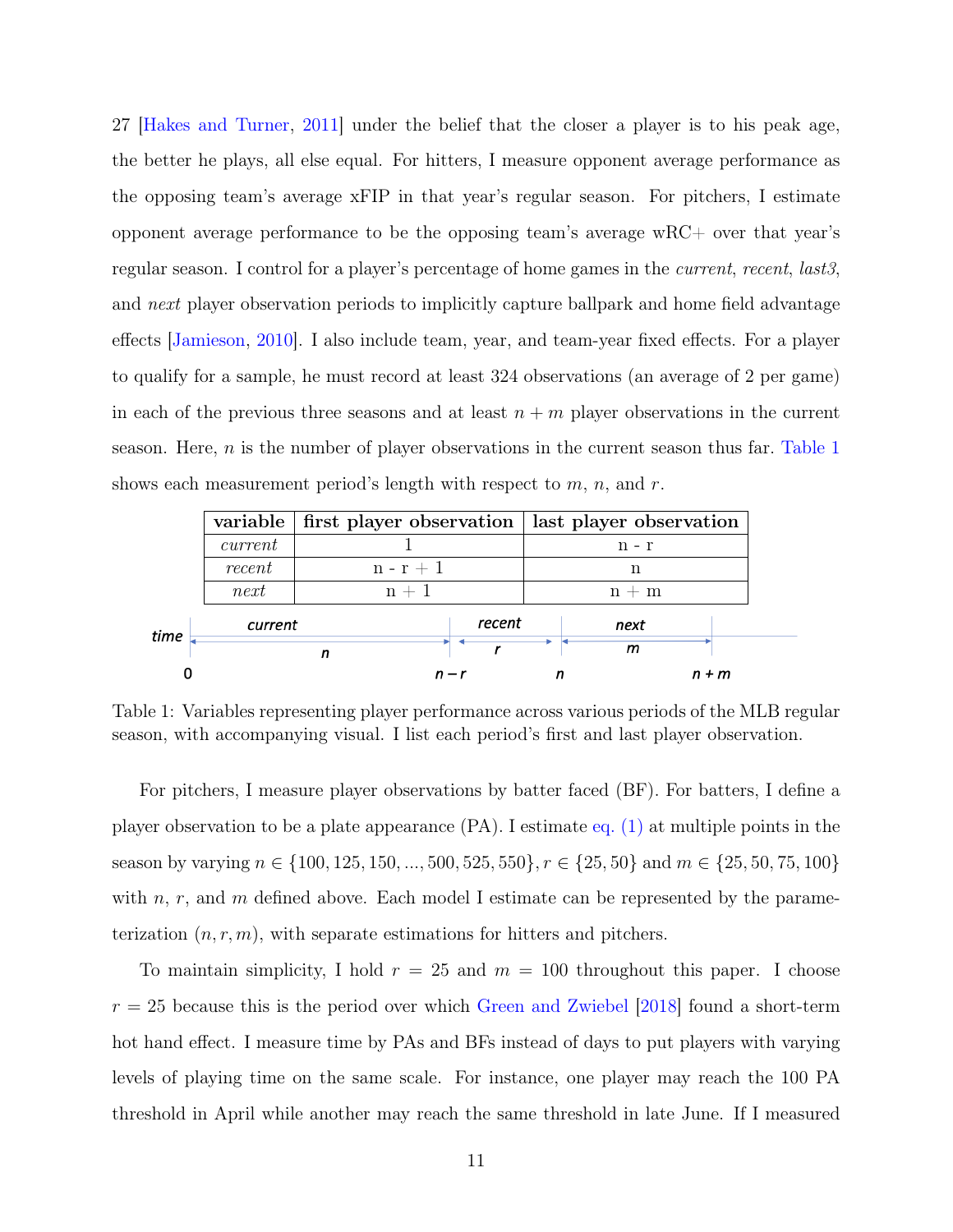periods using days, the model would estimate equal effects of current performance on the subsequent performance of two players who have played vastly different amounts over the same number of days. By using PAs (BFs), I aim to capture the effect of current season performance  $n - r$  PAs (BFs) into the season. By estimating [eq. \(1\)](#page-15-0) at myriad thresholds, I aim to compare players who compete for playing time at the same position who have played different amounts in the season. This measurement strategy allows me to compare starters and substitutes, the latter of which may receive significantly less playing time than the former over a full season. By using PA and BF to measure time and estimating [eq. \(1\)](#page-15-0) using samples with low thresholds of playing time, I aim to include substitute players in at least one of the samples so that I may predict their subsequent performance.

I also vary the length of *current* to analyze its estimated effect on *next* relative to *last3* at different points in the season. Longer periods include more player observations (by definition). Therefore, longer periods enable better estimations of player performance in that time period as smaller sample sizes of player observations tend to have larger standard deviations. Longer measurement periods help eliminate a proportion of this noise and give a more precise measure of player performance by increasing the amount of available information. For example, a player's performance over the first 500 PA of the current season should provide more information about the player's ability than his performance over the first 5 PA.[2](#page-17-0)

Recall  $\beta_1$  and  $\beta_2$ , the coefficients in [eq. \(1\)](#page-15-0) corresponding to last3 and current, respectively. I test the hypothesis  $H_0$ :  $\beta_1 = \beta_2$  against the alternative hypothesis  $H_1$ :  $\beta_1 \neq \beta_2$ for each combination  $(n, r, m)$  to evaluate the effect of current season performance on subsequent performance relative to prior performance at different points throughout the season.  $H_0$  states that a player's current season performance and his performance over the last three seasons hold the same predictive power when estimating the his subsequent performance. Alternatively,  $H_1$  finds one performance period more predictive than the other.<sup>[3](#page-17-1)</sup>

<span id="page-17-0"></span><sup>&</sup>lt;sup>2</sup>Information gained from plate appearances is not additive. 500 PA should not provide 100 times more information than 5 PA. I expect to gain an amount closer to  $\sqrt{500/5} = 10$  times as much information.

<span id="page-17-1"></span><sup>3</sup>This paper focuses on the relationship between current and prior season performance rather than recent player performance. I refer the reader to Green and Zwiebel's work for information concerning  $\beta_3$ .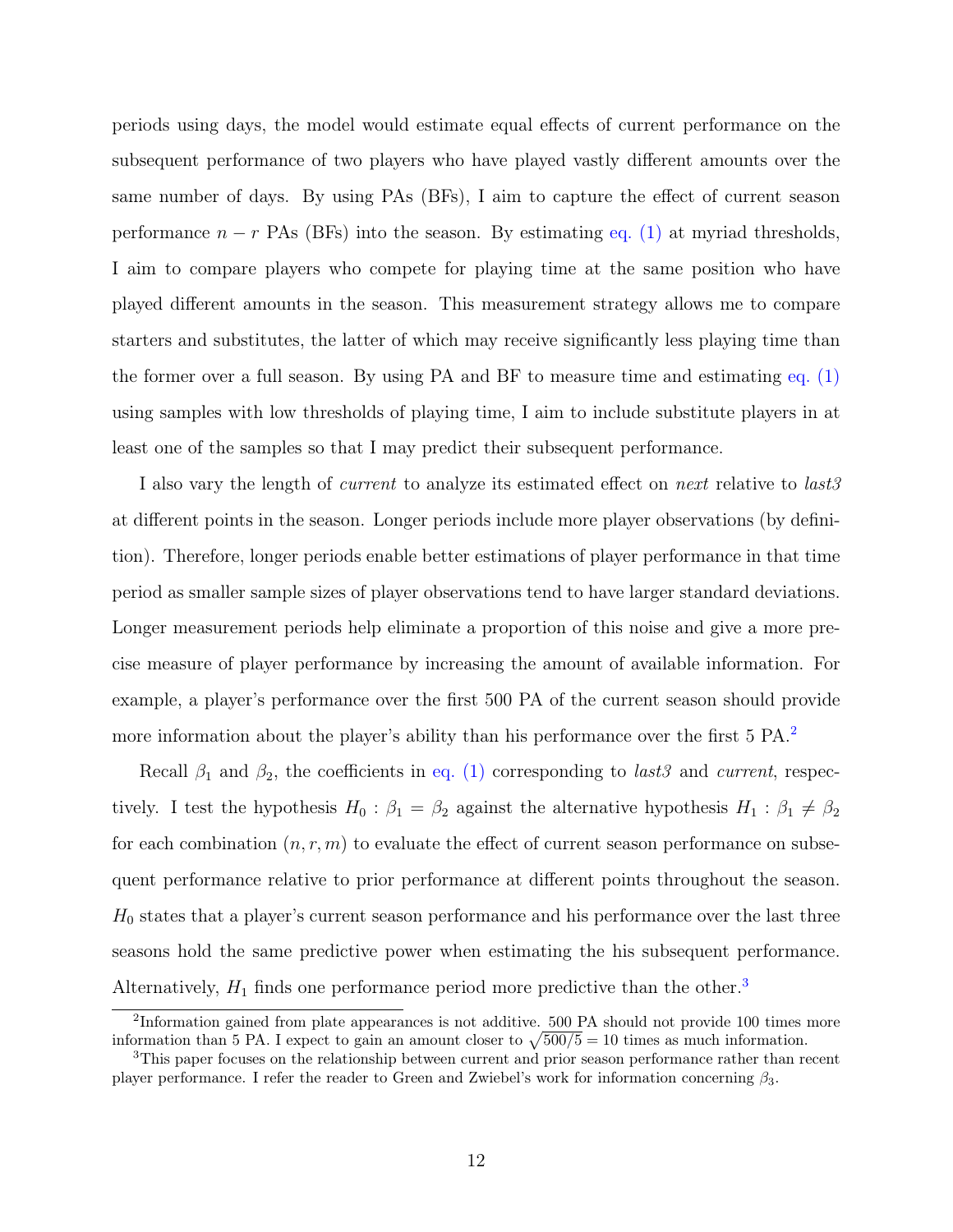#### <span id="page-18-0"></span>3.1 Sample selection

The raw data includes game-level statistics on players from the 2003 to 2021 MLB seasons. Hence, I define a model observation to be by player, by season, for one observation per player per season. I restrict a player to have at most one model observation per season. For example, when  $n = 100$ , I include a player who records 500 plate appearances in the given season only once. The sample of players I use in my analysis varies for each  $(n, r, m)$ parameterization defined in [section 3.](#page-14-0) For a player-season combination to be included in a sample, a player must record at least 324 (average two player observations per game for 162 games, the length of the MLB regular season) PA or BF in each of his previous three seasons and enough PA or BF in the current season to calculate subsequent performance. For example, for a hitter's 2016 season to qualify for the (525, 25, 100) sample, he must have recorded at least 324 PA in each of the 2013, 2014, and 2015 MLB regular seasons and at least  $n + r + m = 525 + 25 + 100 = 650$  PA in 2016.

A direct consequence that follows from my sample selection methodology is that players without sufficient playing time do not qualify for the sample. As the current season playing time threshold increases, more players are excluded from the sample. Therefore, each sample's size decreases as the threshold increases. The sample (75, 25, 25), with a threshold of 125 PA, includes 1857 player-season combinations while the sample (525, 25, 100), with a threshold of 650 PA, includes  $399<sup>4</sup>$  $399<sup>4</sup>$  $399<sup>4</sup>$  (after accounting for missing values). Therefore, I expect estimated coefficients to be less precise for smaller sample sizes. This expectation is consistent with my findings. I show that estimated standard errors increase as sample sizes decrease in [section 4.](#page-19-0) To counter this increase, I estimate [eq. \(1\)](#page-15-0) for various n and demonstrate that when I hold the sample constant, my results do not change.

<span id="page-18-1"></span><sup>&</sup>lt;sup>4</sup>See section [appendix A.5](#page-62-0) for summary statistics.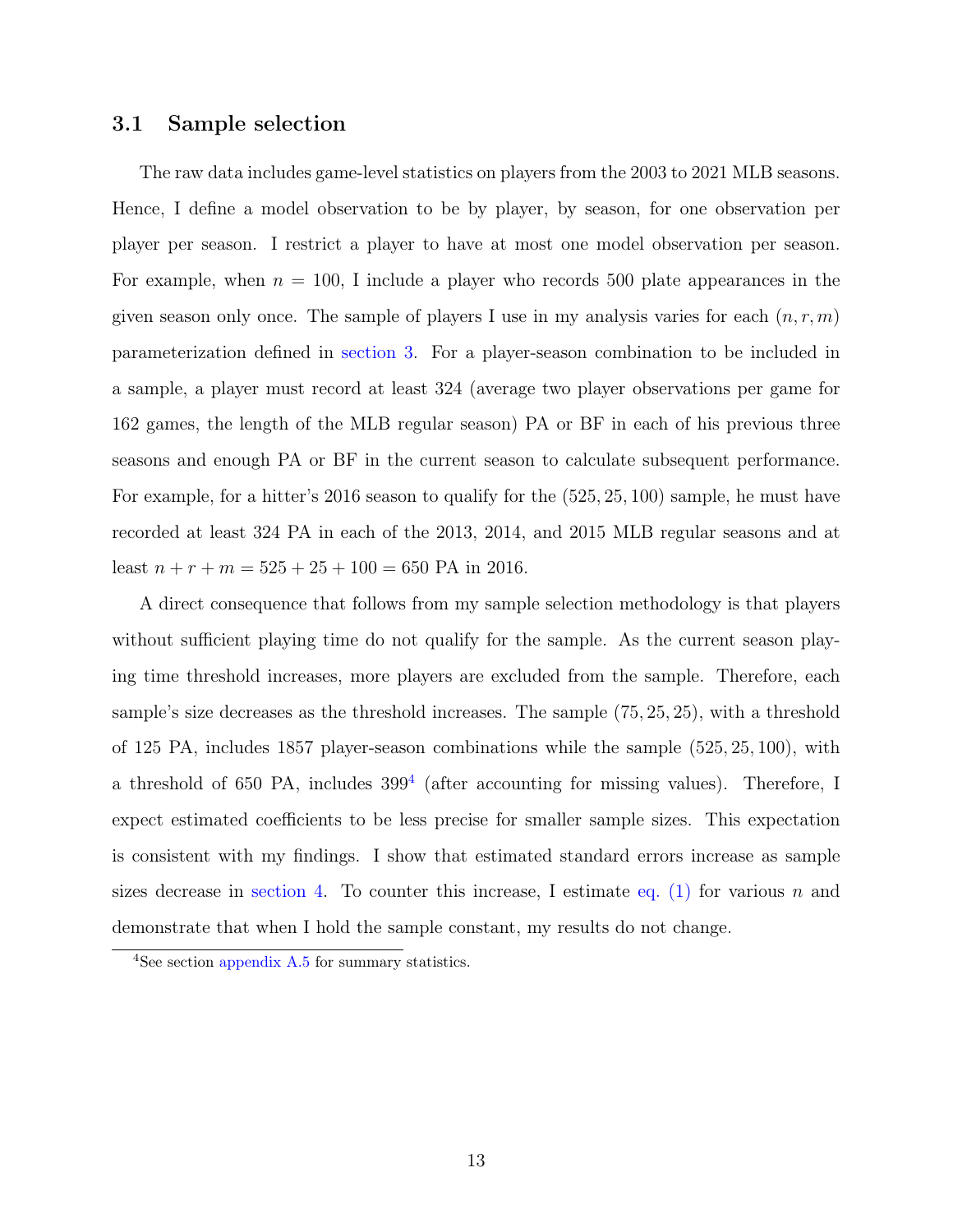## <span id="page-19-0"></span>4 Season-level hot hand results

#### <span id="page-19-1"></span>4.1 Hitters

Before showing results, I clarify my choice of notation with an example by displaying hitter regression results for  $(n, r, m) = (525, 25, 100)$ . Since the model observations are hitters, a player observation is a PA. The *current* player observation period includes PAs 1 to 525, the recent PA period includes PAs 526-550, and the next PA period includes PAs 551-650. I show relevant estimated coefficients in [Table 2.](#page-19-2) The estimated coefficients on  $last3$ and *current* imply that *last3* and *current* hold similar predictive value at the specified point in the season. These estimated coefficients appear in [Figure 1:](#page-20-0) the right-most blue circle represents the estimated coefficient on current and the right-most red square represents the estimated coefficient on last3.

<span id="page-19-2"></span>Table 2: Hitter regression results for  $(n, r, m) = (525, 25, 100)$ . The first column describes the independent variable. The second column represents the variable's estimated coefficient and corresponding heteroskedastic-robust standard error (in parentheses below). Additional regression statistics lie below the estimated coefficients.

|                         | Dependent variable: next    |
|-------------------------|-----------------------------|
| last3                   | $0.448***$                  |
|                         | (0.126)                     |
| current                 | $0.427***$                  |
|                         | (0.109)                     |
| recent                  | $-0.018$                    |
|                         | (0.027)                     |
| Observations            | 399                         |
| Adjusted $\mathbb{R}^2$ | 0.167                       |
| Note:                   | *p<0.1; **p<0.05; ***p<0.01 |

To be included in this regression, a player must have achieved at least 324 PA in each of the previous three seasons and at least 650 plate appearances in the current season. There are 399 player-season combinations that meet this threshold. The model explains 25 percent of the variance in *next* and the difference between estimated coefficients  $\hat{\beta}_1$  and  $\hat{\beta}_2$  on *last*<sup>3</sup>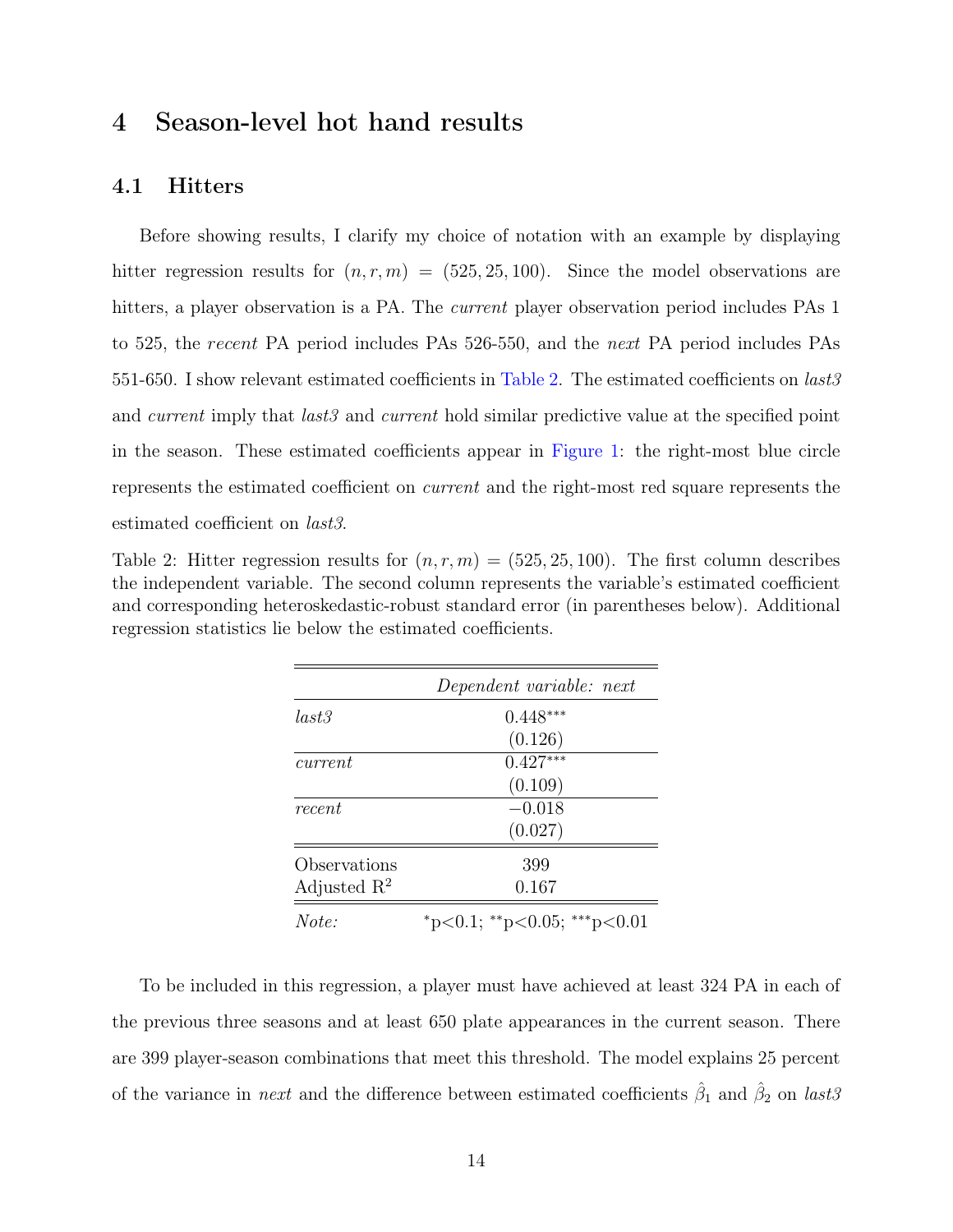and current is not statistically significant.

<span id="page-20-0"></span>I plot the estimated coefficients on *last3* and *current*,  $\hat{\beta}_1$  and  $\hat{\beta}_2$ , in [Figure 1](#page-20-0) from regressions performed throughout the season.



Figure 1: Hitters: estimated coefficients of the *current* (as blue circles) and *last3* (as red squares) variables in [eq. \(1\)](#page-15-0) by plate appearance. Error bars represent heteroskedastic-robust standard errors.

The horizontal axis records  $n$ , the number of plate appearances recorded up to the point of prediction in the current season. The *next* period has length  $m = 100$  PA with recent period length  $r = 25$  PA.

Hence, [Figure 1](#page-20-0) shows the estimated coefficients as I vary  $n$  from 75 PA to 525 PA by increments of 25 with parameters  $(n, r, m) = (n, 25, 100)$ . Early in the season, prior career performance has a strong effect relative to current season performance. For small  $n$ , a hitter's current season performance will be noisy. Under the assumption that the outcomes of plate appearances are independent and identically distributed random variables, the weak law of large numbers implies that player performance may vary significantly in the short-term before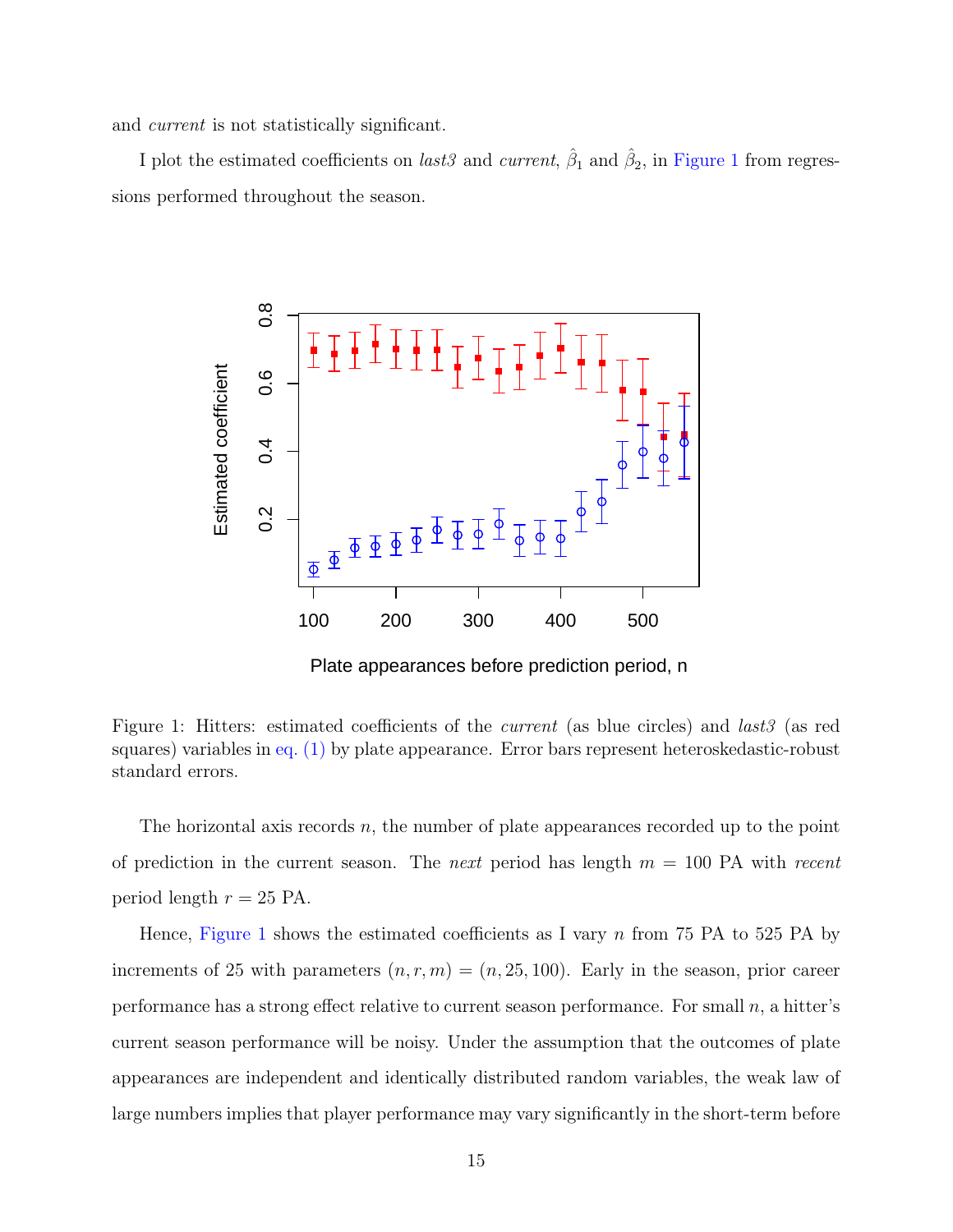reflecting a player's true ability. As the length of the current season grows, a player's current season performance should become a more reliable measure of the player's ability. This increase in reliability should be reflected in predicting his subsequent performance (which I measure using next). In [Figure 1,](#page-20-0)  $\hat{\beta}_1 \in (0.6, 0.8)$  and  $\hat{\beta}_2 \in (0, 0.2)$  from  $1 \leq n \leq 425$ . When  $n > 425$ , current gains predictive ability:  $\hat{\beta}_2$  increases to nearly 0.4 by 475 plate appearances. Similarly,  $\hat{\beta}_1$  decreases to roughly 0.4 at  $t = 475$  PA.

In [Figure 1,](#page-20-0) I allow the sample selection threshold to vary across different values of n to estimate eq.  $(1)$ . I also aim to evaluate the effect of holding the set of player-season combinations constant while changing the number of plate appearances thus far in the current season. I hold the sample constant by requiring all player-season combinations to reach at least 600 PA for all  $(n, 25, 100)$  samples and show the results in [Figure 2.](#page-21-0)

<span id="page-21-0"></span>

Plate appearances before prediction period, n

Figure 2: Hitters: estimated coefficients of the current (as blue circles) and last3 (as red squares) variables in [eq. \(1\)](#page-15-0) by plate appearance. Error bars represent heteroskedastic-robust standard errors. Each coefficient is estimated on the same fixed sample of player-season combinations with sufficient observation to qualify for the  $n = 500$  sample.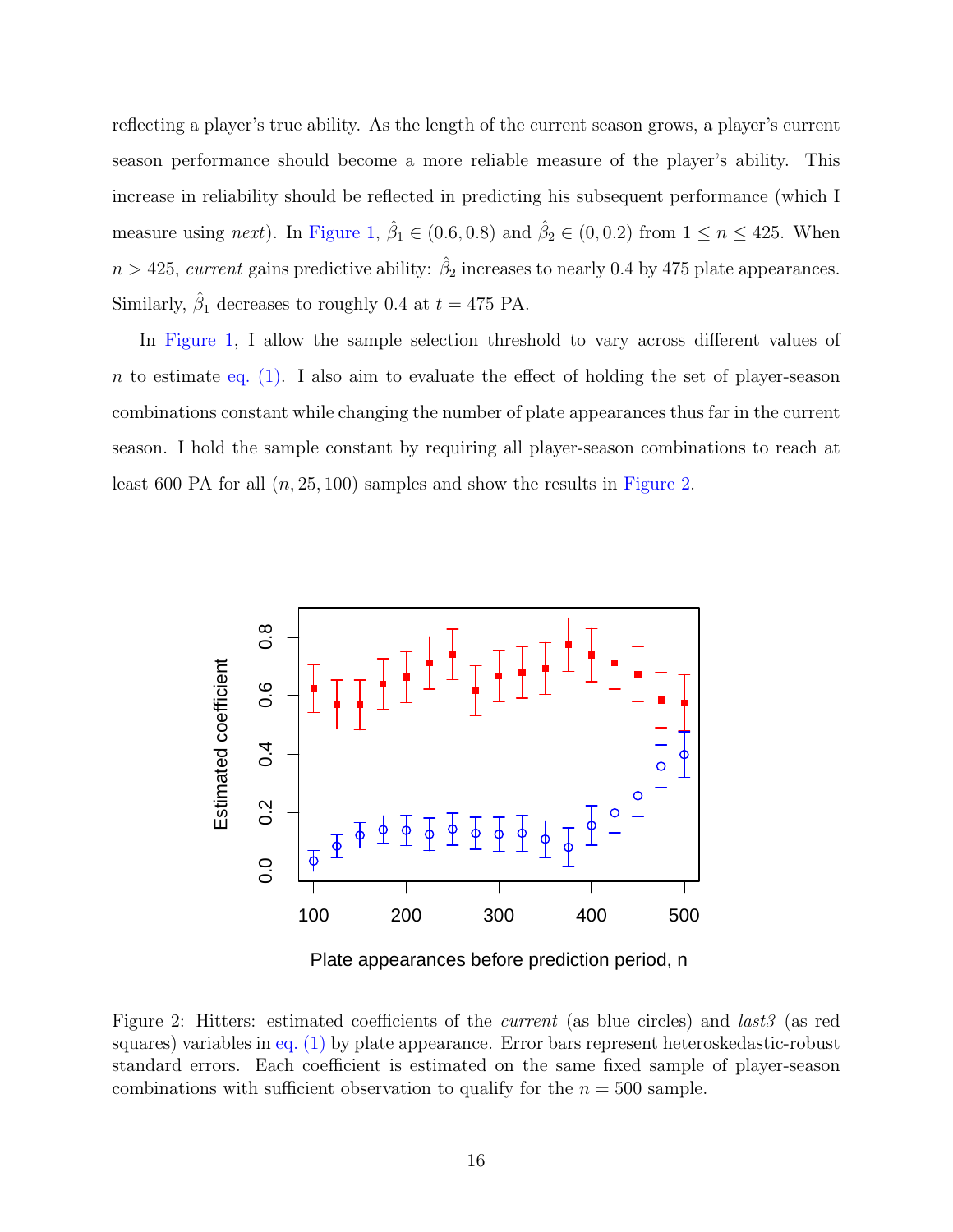Similar to results shown in [Figure 1,](#page-20-0) [Figure 2](#page-21-0) shows estimated coefficients on *current* and last3 holding constant until roughly 400 PA. When a hitter reaches the 400 PA mark, the predictiveness of current increases and the predictiveness of last3 decreases. These trends are consistent with my original findings.

### <span id="page-22-0"></span>4.2 Pitchers

<span id="page-22-1"></span>Keeping  $r = 25$  and  $m = 100$ , I show pitcher regression results for models  $(n, 25, 100)$  for  $n \in \{75, 100, 125, \ldots, 500, 525\}$  in [Figure 3.](#page-22-1)



Figure 3: Pitchers: estimated coefficients of *current* (as blue circles) and *last3* (as red squares) in [eq. \(1\)](#page-15-0) by batters faced. Error bars represent heteroskedastic-robust standard errors.

The horizontal axis records  $n$ , the number of batters faced up to the prediction point in the current season. The next period has length  $m = 100$  BF with recent period length  $r = 25$  BF. These are the same parameters I use to show hitting regression results. Once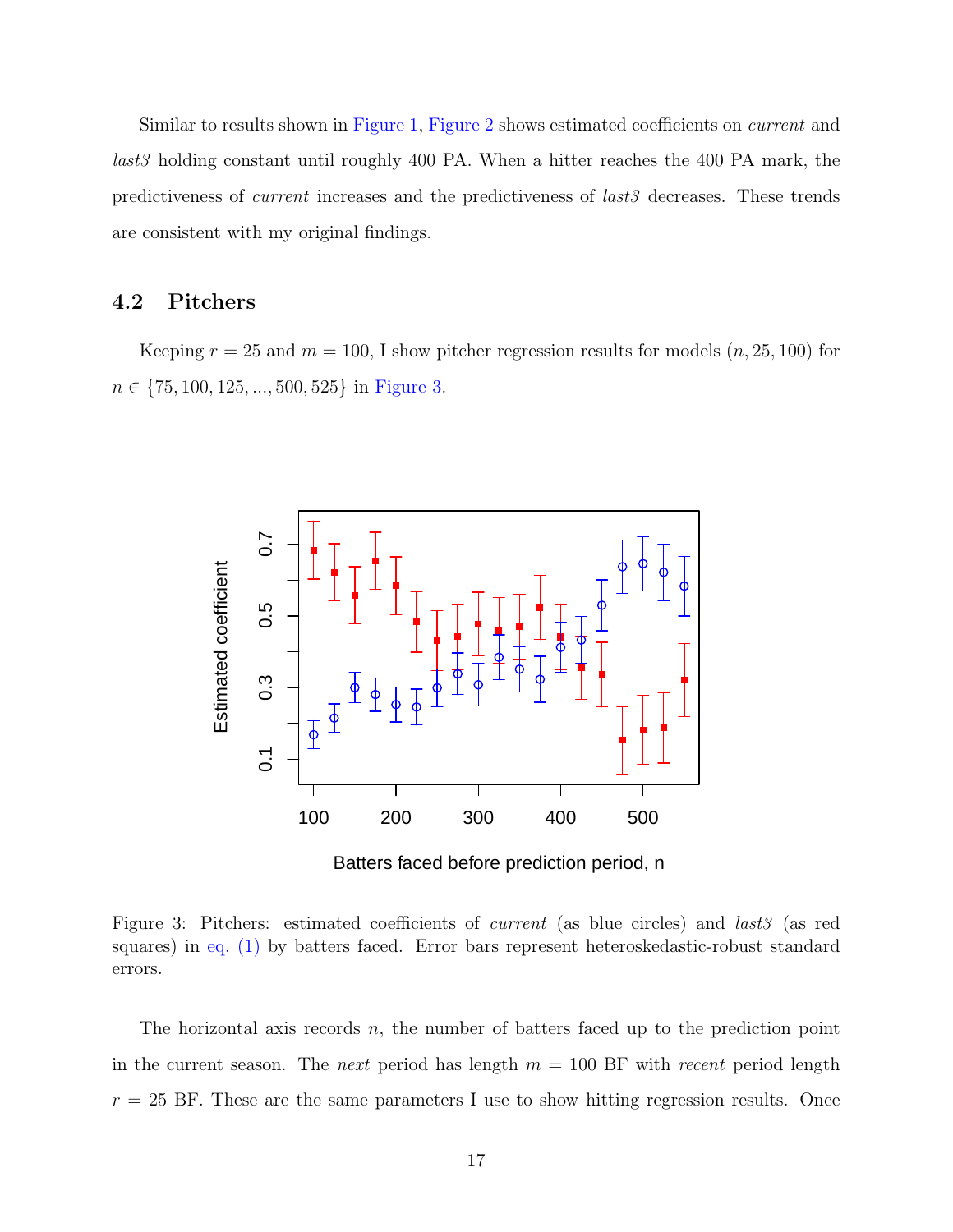again, I use  $r = 25$  to control for the hot hand effect that [Green and Zwiebel](#page-50-0) [\[2018\]](#page-50-0) find players exhibit from their most recent 25 BF. Similar to the hitting regression results shown in [fig. 1,](#page-20-0) prior career performance holds more weight than current season performance early in the season.  $\hat{\beta}_2$  steadily increases from 0.174 at 100 BF to 0.658 at 475 BF. I also see a steady decrease in  $\hat{\beta}_1$  over the same period (0.736 to 0.147). After  $BF = 475$ , I find a trend reversal.  $\hat{\beta}_1$  decreases slightly while  $\hat{\beta}_2$  increases slightly. Small sample sizes deriving from a small number of players meeting the qualification criteria late in the regular season may be an underlying factor causing this trend reversal. Therefore, I re-estimate [eq. \(1\)](#page-15-0) at the same points  $(n, 25, 100)$  for  $n \in (100, 125, ..., 500)$  using only players who record at least 600 BF in the current season. Therefore, the sample remains constant while the number of BF varies. I show the results in [Figure 4](#page-24-0) and do not find any significant differences between the results shown in [Figure 3](#page-22-1) and [Figure 4.](#page-24-0)

The estimated coefficient on *current* rises and the estimated coefficient on *last3* decreases gradually as n increases. Both figures demonstrate that *current* holds significantly more predictive value than  $last3$  once a player has faced 500 batters in the current season. In other words, previous season performance is significantly less predictive of subsequent performance than current season performance late in the season.

#### <span id="page-23-0"></span>4.3 Controlling for future performance

In evaluating player performance for predictive purposes, it is optimal for general managers to differentiate between fundamental changes in baseline player ability and a long stretch of streaky play. A player may be having a particularly strong season for (at least) two reasons. On one hand, he may have improved his overall ability in which his statistics accurately reflect this improvement. For example, he may be stronger, faster, or improved his hand-eye coordination. On the other hand, he may be 'hot' in the current season. When predicting future performance, correctly distinguishing between these two causes gains importance if the hot player cools down in-season. I control for improvement by adding future, the player's performance in the subsequent season, as an explanatory variable to equation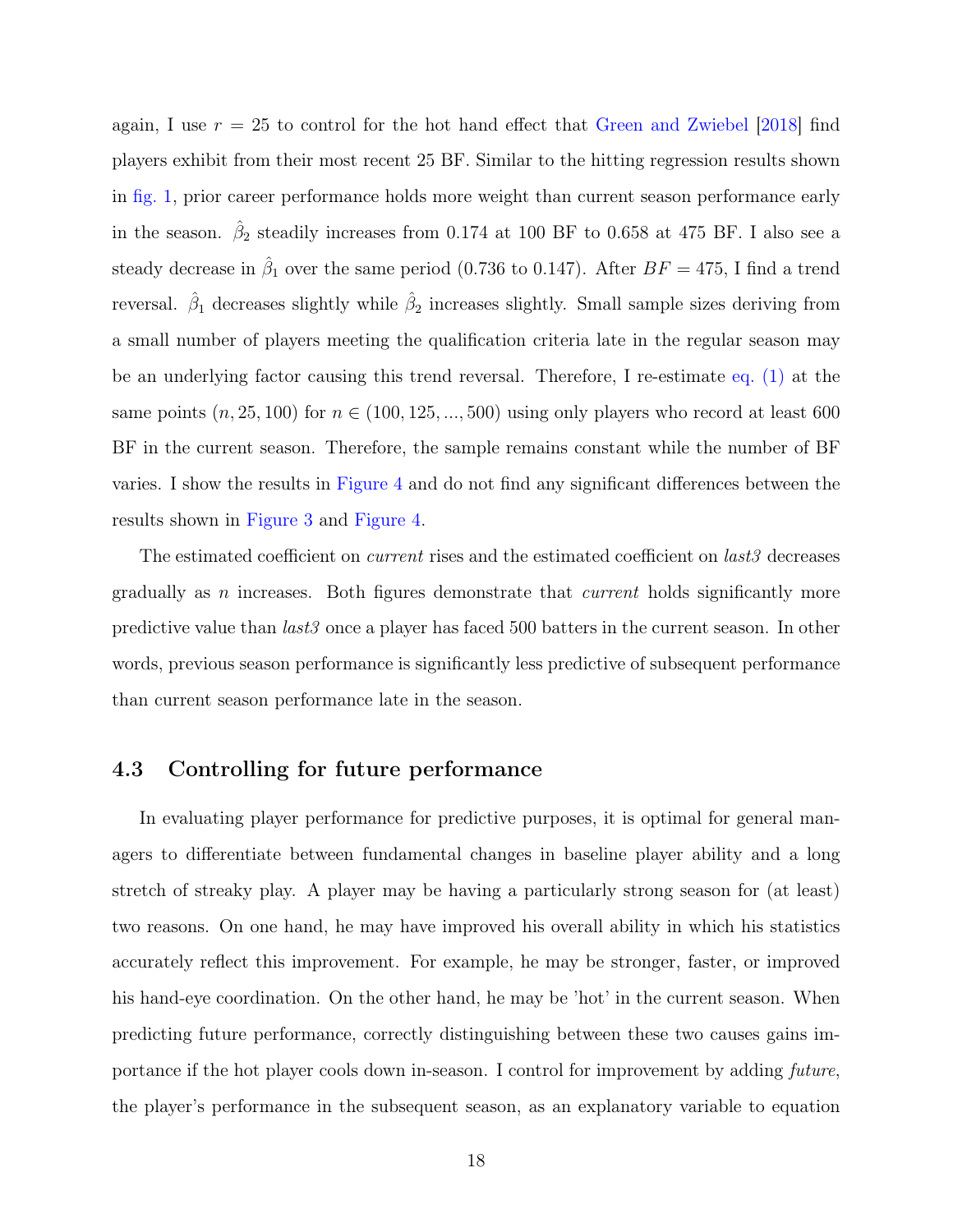<span id="page-24-0"></span>

Figure 4: Pitchers: estimated coefficients of *current* (as blue circles) and *last3* (as red squares) in [eq. \(1\)](#page-15-0) by batters faced. Error bars represent heteroskedastic-robust standard errors. Each coefficient is estimated on the same fixed sample of player-season combinations

with sufficient observation to qualify for the  $n = 500$  sample.

[1](#page-15-0). If a performance fluctuations are caused by fundamental changes in ability, the estimated coefficient  $\hat{\beta}_4$  on future should be positive, as such a robust change in performance should be reflected over substantial periods of time. On the other hand, if a change in performance is caused by player streakiness that may reset at the season's duration [\[Dai,](#page-50-8) [2018\]](#page-50-8), future performance should not add predictive information.

I present results with future as a control variable in [Figure 5](#page-25-0) and [Figure 6.](#page-26-1) I compare [Fig](#page-25-0)[ure 5](#page-25-0) and [Figure 6](#page-26-1) to [Figure 1](#page-20-0) and [Figure 3](#page-22-1) respectively and find no significant change in estimating  $\beta_1$  and  $\beta_2$  for both hitters and pitchers.

Qualitatively, [Figure 5](#page-25-0) demonstrates the same dynamic trends: for hitters,  $\hat{\beta}_2$  increases and  $\hat{\beta}_1$  decreases at the same points in the season as found previously. However, unlike the results shown in [Figure 1,](#page-20-0)  $\hat{\beta}_2$  does not surpass  $\hat{\beta}_1$  at any point in the regular season.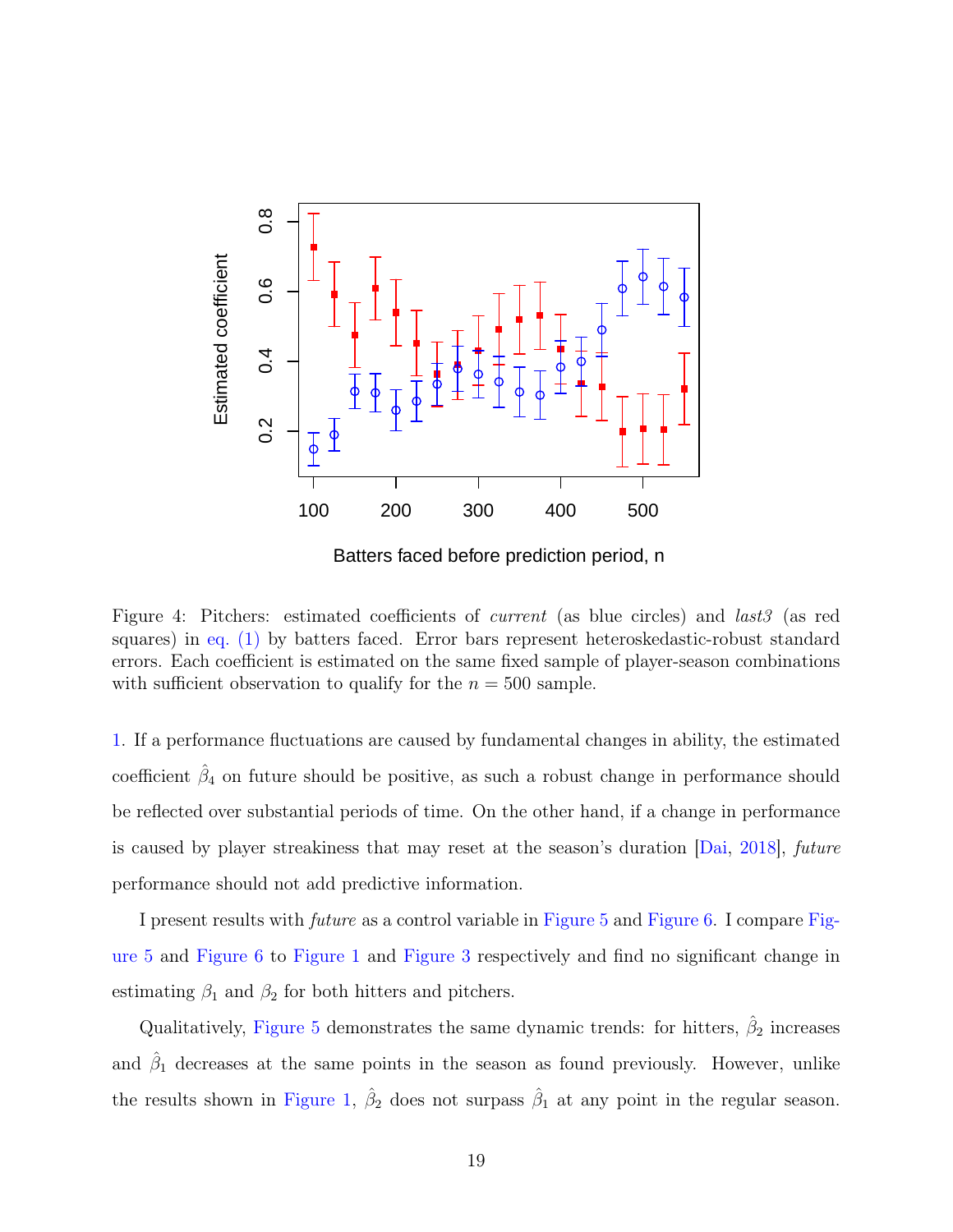<span id="page-25-0"></span>

Plate appearances before prediction period, n

Figure 5: Hitters: estimated coefficients of *current* (as blue circles) and *last3* (as red squares) in [eq. \(1\)](#page-15-0) by plate appearances with future performance included as an explanatory variable. Error bars represent heteroskedastic-robust standard errors.

Hence, when controlling for future season performance, current loses predictive value relative to last3. Such a decrease in predictive value may imply that future performance is more correlated with current performance than a player's performance over his last three seasons. These results are consistent with Dai's [\[2018\]](#page-50-8) findings regarding resets and their effects on fluctuation in performance. The more resets that occur between performance periods, the more likely one period's performance is to substantially deviate from the other.

[Figure 6](#page-26-1) shows blue and red trend lines more difficult to identify than those shown in [Figure 3.](#page-22-1) However,  $\hat{\beta}_1$  and  $\hat{\beta}_2$  maintain decreases and increases over the course of the season to values consistent with the estimated coefficients shown in [Figure 3.](#page-22-1)

From the manager's point of view, determining the cause of improved play as either streakiness or intrinsic player improvement is unimportant in the short-term. Either way, increased player performance is desired. As mentioned in section [1,](#page-6-0) this distinction may be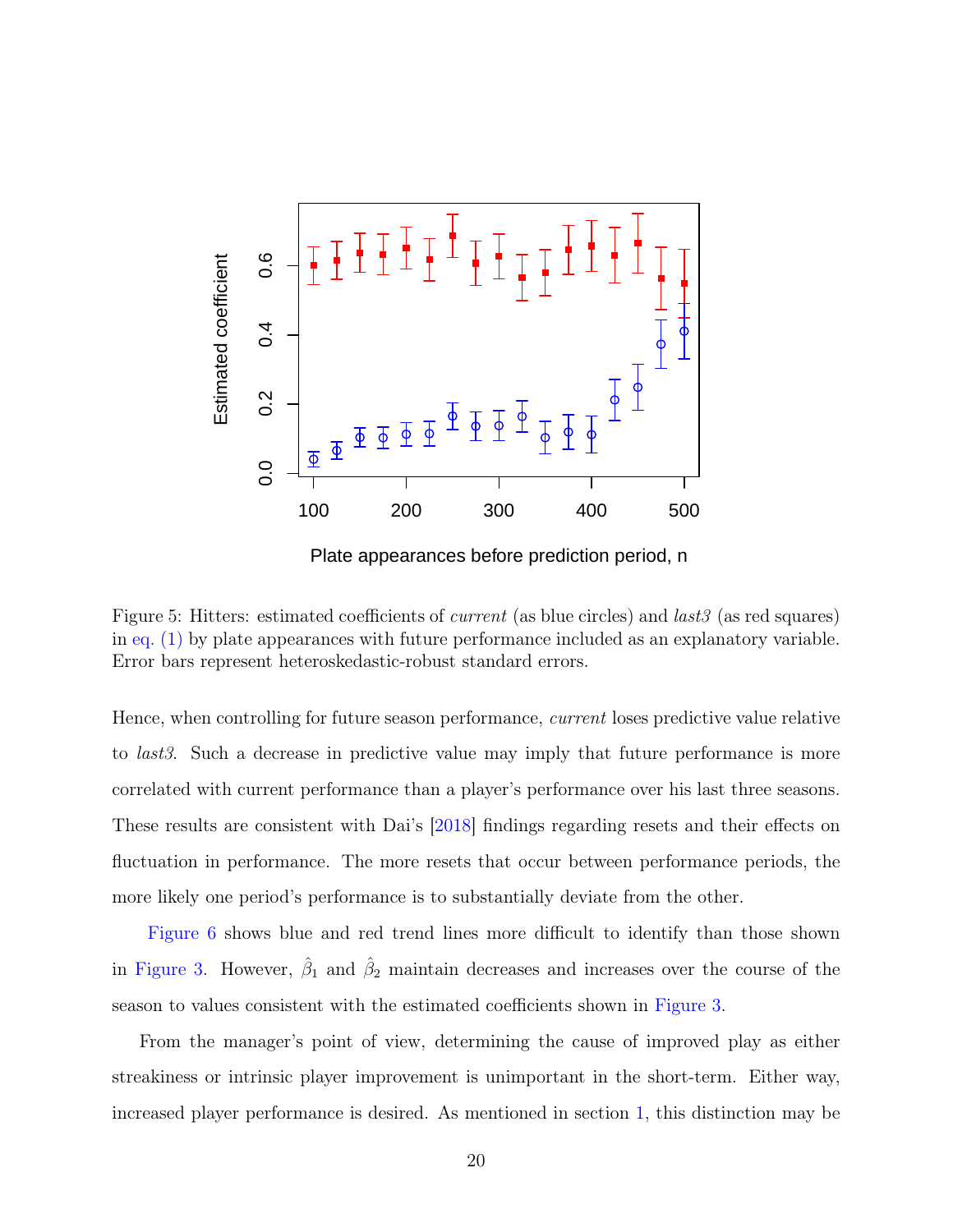<span id="page-26-1"></span>

Batters faced before prediction period, n

Figure 6: Pitchers: estimated coefficients of *current* (as blue circles) and *last3* (as red squares) in [eq. \(1\)](#page-15-0) by batters faced with future performance included as an explanatory variable. Error bars represent heteroskedastic-robust standard errors.

useful for general managers who deciding which players to sign to high-paying contracts. Paying a hot player likely to cool down the same as an improved player will be costly if the two players performed similarly over the same time period. Distinguishing between these two types of above-average play may be crucial to team success.

### <span id="page-26-0"></span>4.4 Selection bias

My sample selection methodology presents a bias problem. Certain groups of players may not qualify for samples with high player observation thresholds. For example, managers may bench players before they receive enough PA or BF to qualify for a sample because these players play poorly early in the season. The sample may be biased towards an aboveaverage population, misrepresenting the MLB player population. The bias presents itseldf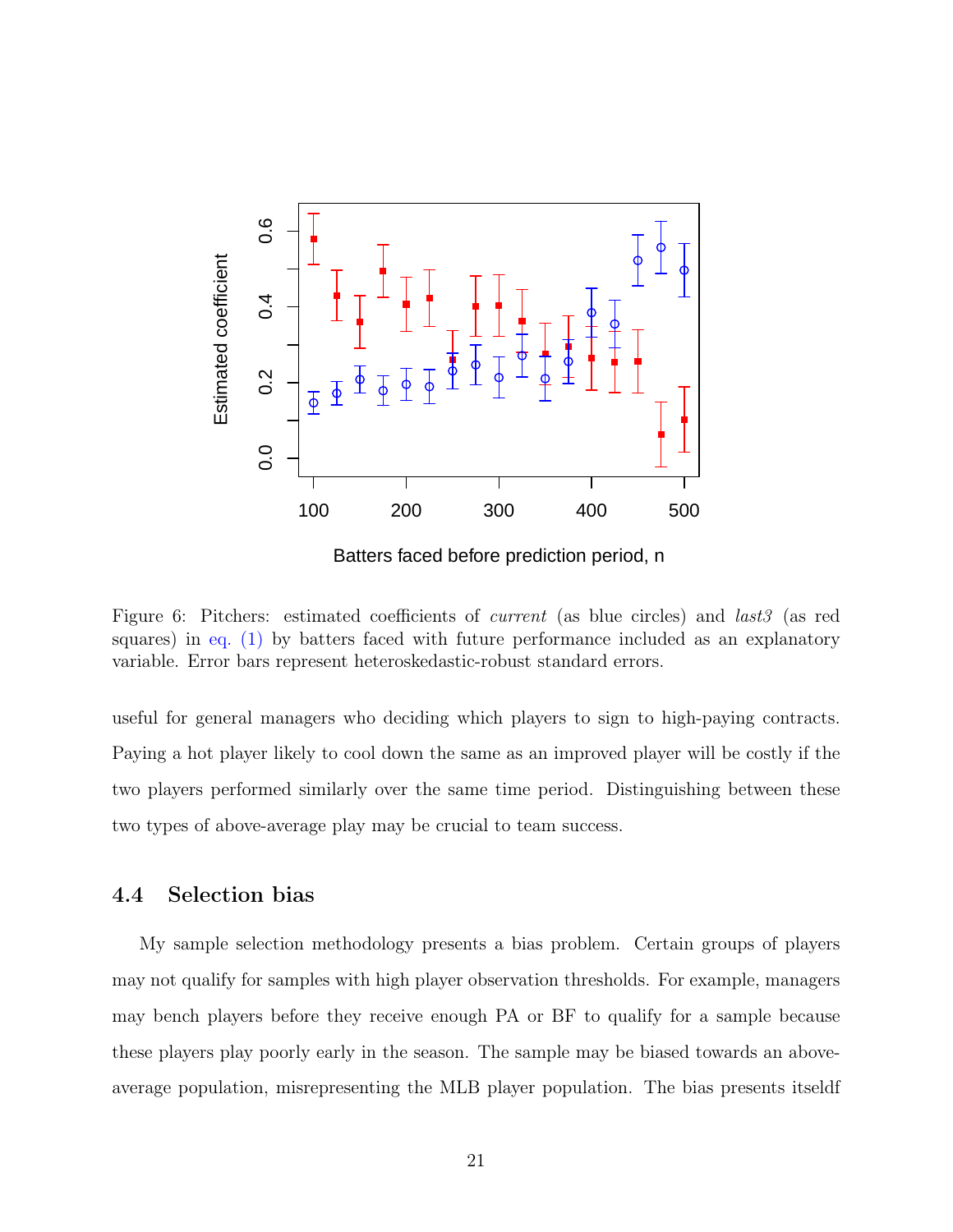in each sample, particularly among hitters: the average wRC+ of each sample is higher than the league average of 100 and increases as the season continues and the sample shrinks. Therefore, I restrict my sample to 'above average' players as characterized by fangraphs.com. For hitters, a player may only be included in a sample if he reaches the threshold PA (as defined in [section 3.1\)](#page-18-0) and averages a  $wRC$ + greater than 115 over his last three seasons. Similarly, pitchers must average an xFIP less than 3.5 across his last three seasons. I expect above average performance in a player's most recent three seasons recorded over a sufficient number of player observations to establish a player as a steady starter and show the results corresponding to the refined samples in [Figure 7](#page-27-0) and [Figure 8.](#page-28-1)

<span id="page-27-0"></span>

Figure 7: Restricted hitter sample: estimated coefficients of *current* (as blue circles) and *last3* (as red squares) in [eq. \(1\).](#page-15-0) Error bars represent heteroskedastic-robust standard errors.

As compared to results shown in [Figure 1,](#page-20-0) *last3* increases in predictive ability and *current* decreases in predictive ability among hitters. [Figure 7](#page-27-0) shows that  $\hat{\beta}_1 > \hat{\beta}_2$  at all points in the season. These results support sustained player improvement over season-long streakiness.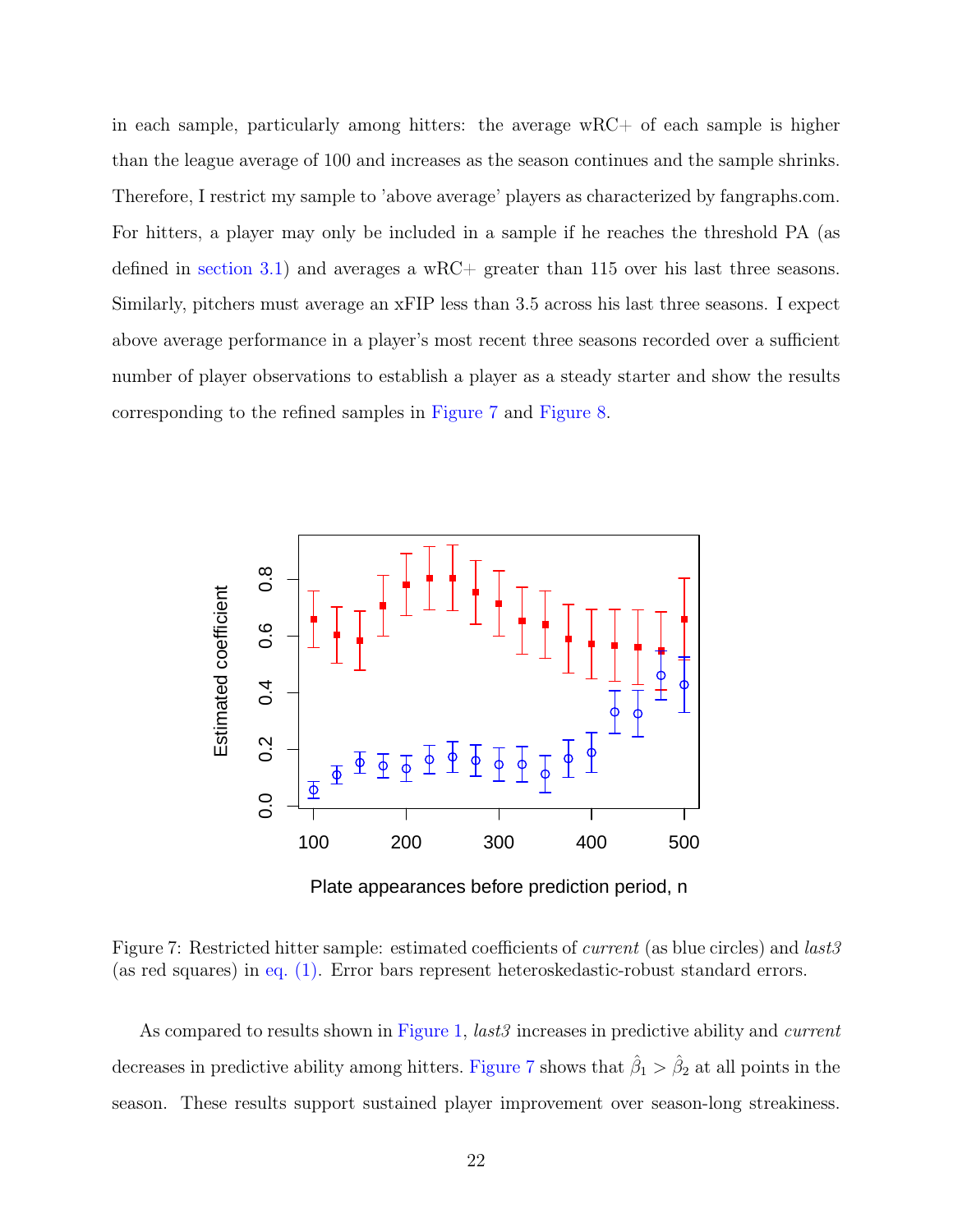Furthermore, the average age of the steady starter sample is much higher than league average (30.2 years vs. 28.2 years) [\[Eddy,](#page-50-10) [2021\]](#page-50-10). An experienced veteran is less likely to substantially improve over the duration of a single season because he has already received ample playing time.

<span id="page-28-1"></span>

Figure 8: Restricted pitcher sample: estimated coefficients of current (as blue circles) and last3 (as red squares) in [eq. \(1\).](#page-15-0) Error bars represent heteroskedastic-robust standard errors.

Among pitchers, *last3* follows a trend line that varies greatly from that shown in [Figure 3:](#page-22-1)  $\hat{\beta}_1$  has large standard errors and fluctuates significantly. [Figure 8](#page-28-1) still shows a decrease in  $\hat{\beta}_1$ over time while  $\hat{\beta}_2$  follows a similar trajectory to that shown in [Figure 3,](#page-22-1) however.

### <span id="page-28-0"></span>4.5 Isolating current performance

In addition to comparing the predictiveness of *current* and *last3*, I am interested in determining whether *current* adds any additional information to a manager's decision. More specifically, I aim to determine whether a player's current season is particularly predictive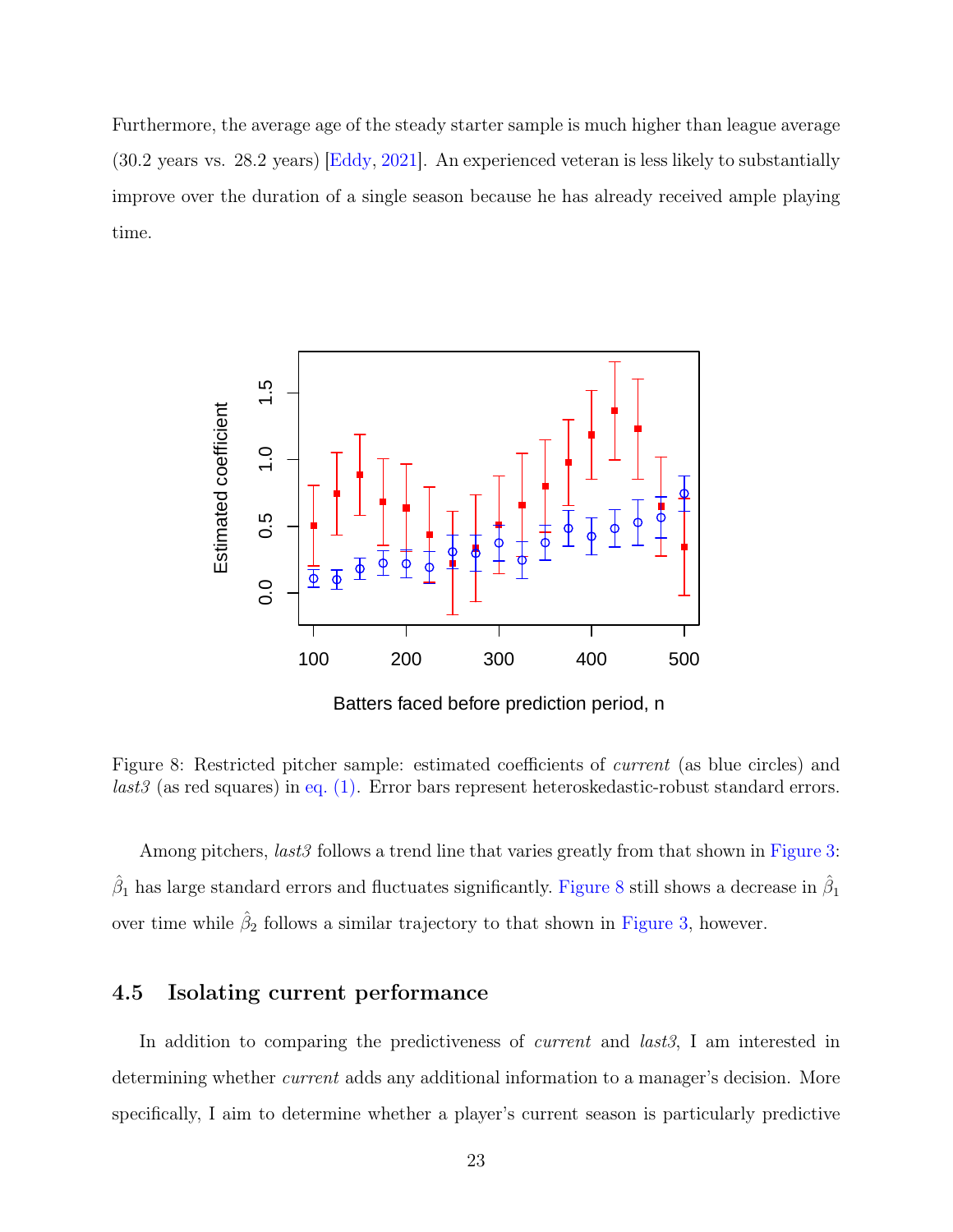of his subsequent performance, given all available information. Therefore, I estimate an adjusted version of [eq. \(1\)](#page-15-0) where I replace *last3* with a variable *combine*. *combine* measures a player's average performance over the *last3* and *current* periods. For example, in the hitter sample corresponding to  $(500, 25, 100)$ , *combine* measures a hitter's average wRC+ over his previous three seasons and the first 500 PA of the current season. By including current as an explanatory variable, I aim to evaluate whether a player's current season performance is particularly predictive after considering the player's whole past performance. I show the corresponding results in [Figure 9](#page-29-0) and [Figure 10.](#page-30-1)

<span id="page-29-0"></span>

Plate appearances before prediction period, n

Figure 9: Hitters: estimated coefficients of *combine* (as red squares) and *current* (as blue circles)in eq.  $(1)$  where *combine* replaces *last3*, by plate appearances. Error bars represent heteroskedastic-robust standard errors.

The trends shown in [Figure 9](#page-29-0) and [Figure 10](#page-30-1) are remarkably similar to those in [Figure 1](#page-20-0) and [Figure 3,](#page-22-1) respectively. Among hitters, current does not add additional predictive value until after the 400 PA mark. After this point, its estimated coefficient becomes significantly positive. I find that among pitchers, current provides predictive value from the start. When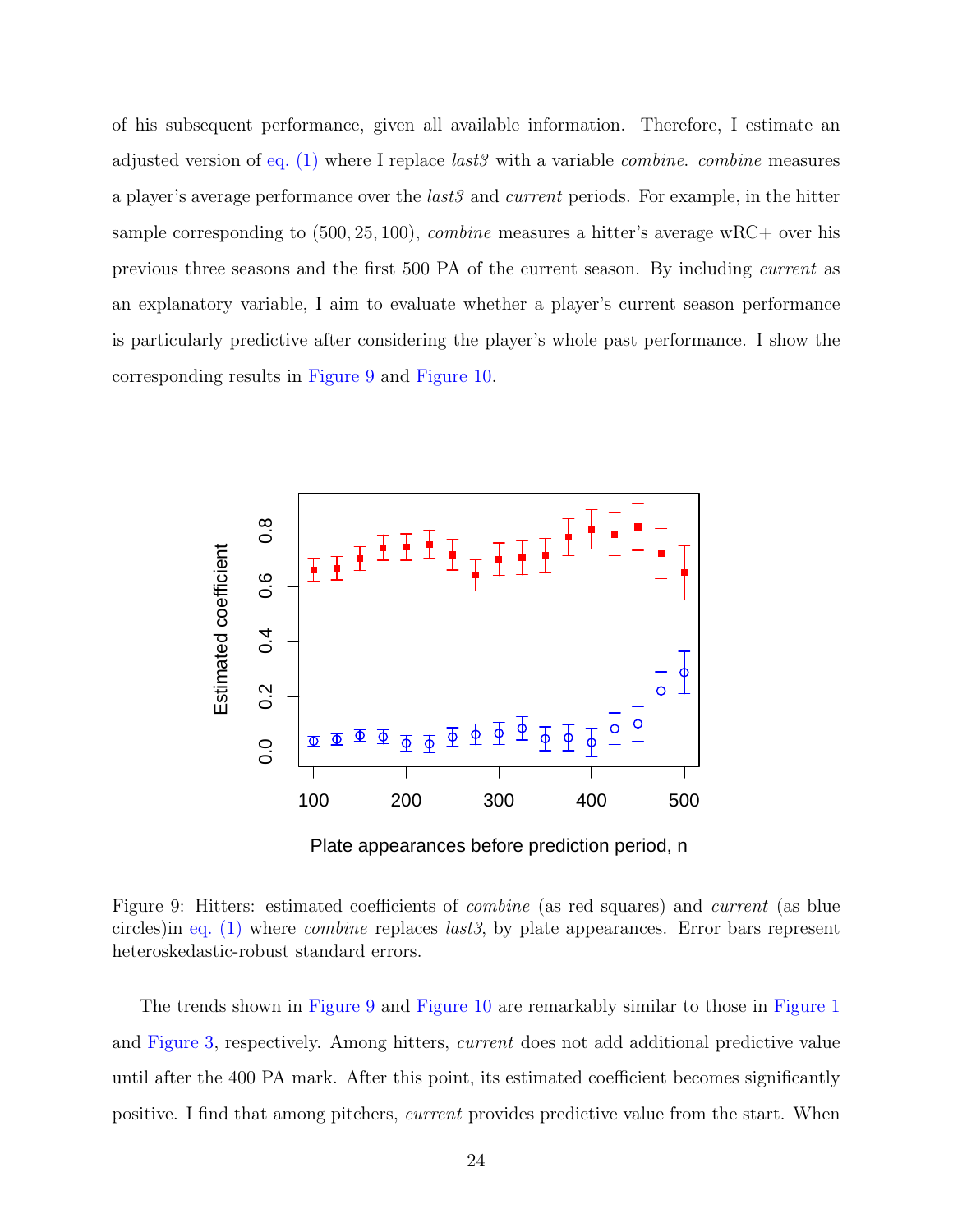<span id="page-30-1"></span>

Batters faced before prediction period, n

Figure 10: Pitchers: estimated coefficients of combine (as red squares) and current (as blue circles)in [eq. \(1\)](#page-15-0) where combine replaces last3, by batters faced. Error bars represent heteroskedastic-robust standard errors.

 $n = 100$  BF, current's estimated coefficient is significantly positive. Consistent with [Fig](#page-22-1)[ure 3,](#page-22-1) the estimated coefficient corresponding to current rises and the estimated coefficient corresponding to *combine* decreases (as with  $last3$  in [Figure 3\)](#page-22-1) as the number of batters faced in the current season increases.

#### <span id="page-30-0"></span>4.6 Heterogeneity

I also group players by various characteristics to estimate [eq. \(1\)](#page-15-0) using these subsets for sample selection. I consider pools of older veterans and younger players. I also categorize pitchers as strikeout pitchers or contact pitchers and starters or relievers. A pitcher is a strikeout pitcher if he averages more career strikeouts per nine innings than the MLB league average. Hitters are categorized by position and as either contact hitters or power hitters. I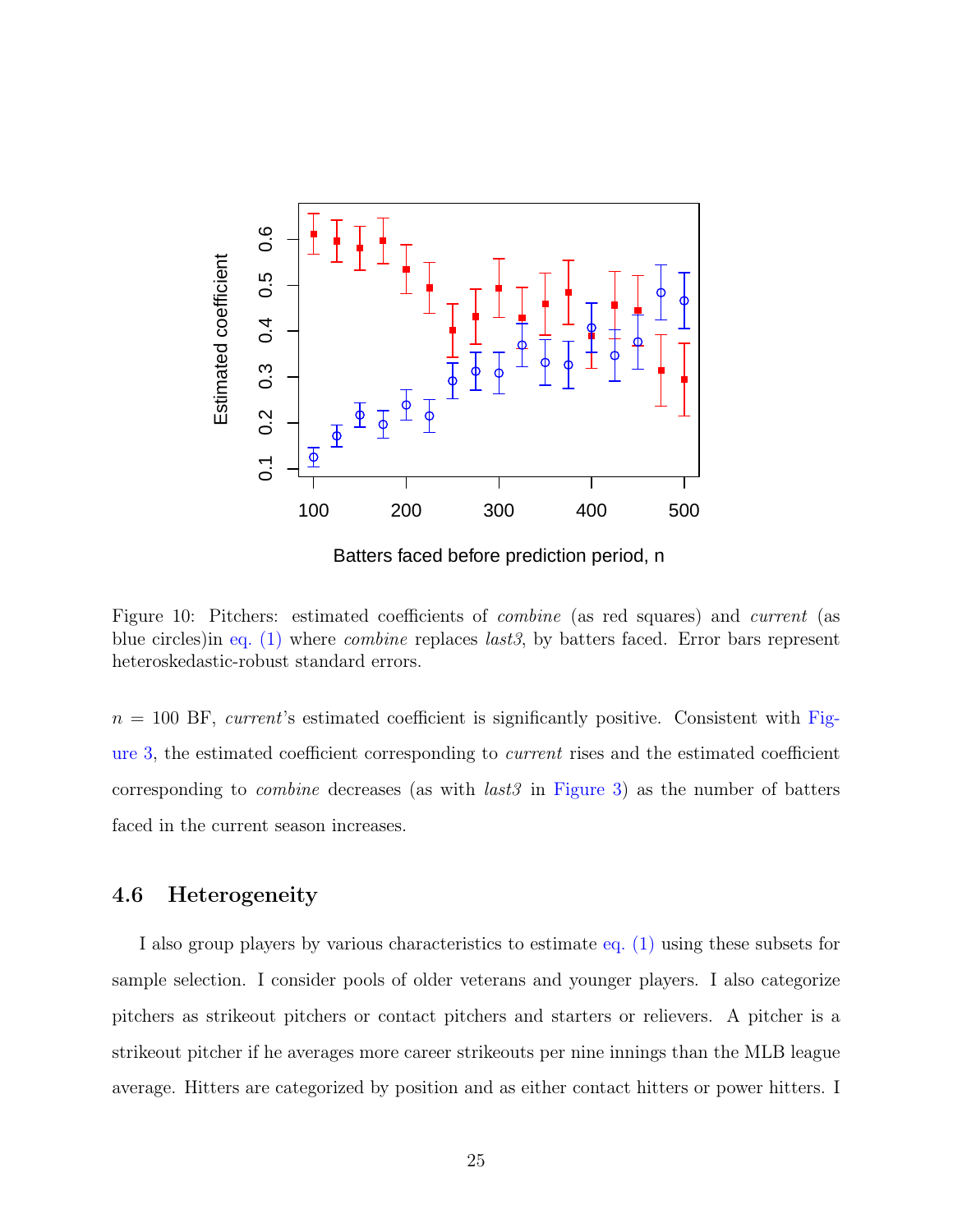define a power hitter to be a player who averages a career isolated power (ISO) value greater than the MLB league average, where  $ISO = SLG - BA$ , the difference between a player's slugging percentage and his batting average. Pitchers who are not strikeout pitchers are characterized as contact pitchers and hitters who are not power hitters are characterized as contact hitters. Despite regression results closely reflecting overall results, there are a few informative exceptions. For power hitters, current season performance holds more weight than it does in overall and contact hitter samples by the end of the season. Furthermore, a higher percent of the variance in next is explained by the independent variables on the power hitter sample as compared to the overall hitter sample  $(R^2 = 0.306 \text{ vs. } R^2 = 0.2438)$ .



Figure 11: Power hitters: estimated coefficients of *last3* (as red squares) and *current* (as blue circles)in [eq. \(1\)](#page-15-0) by plate appearances. Error bars represent heteroskedastic-robust standard errors.

For strikeout pitchers, a similar effect arises: current season performance holds more weight at the end of the season than it does in the overall and contact hitter samples. [Fig](#page-32-0)[ure 12](#page-32-0) demonstrates this phenomenon. Compared to [Figure 3,](#page-22-1) there are similar trajec-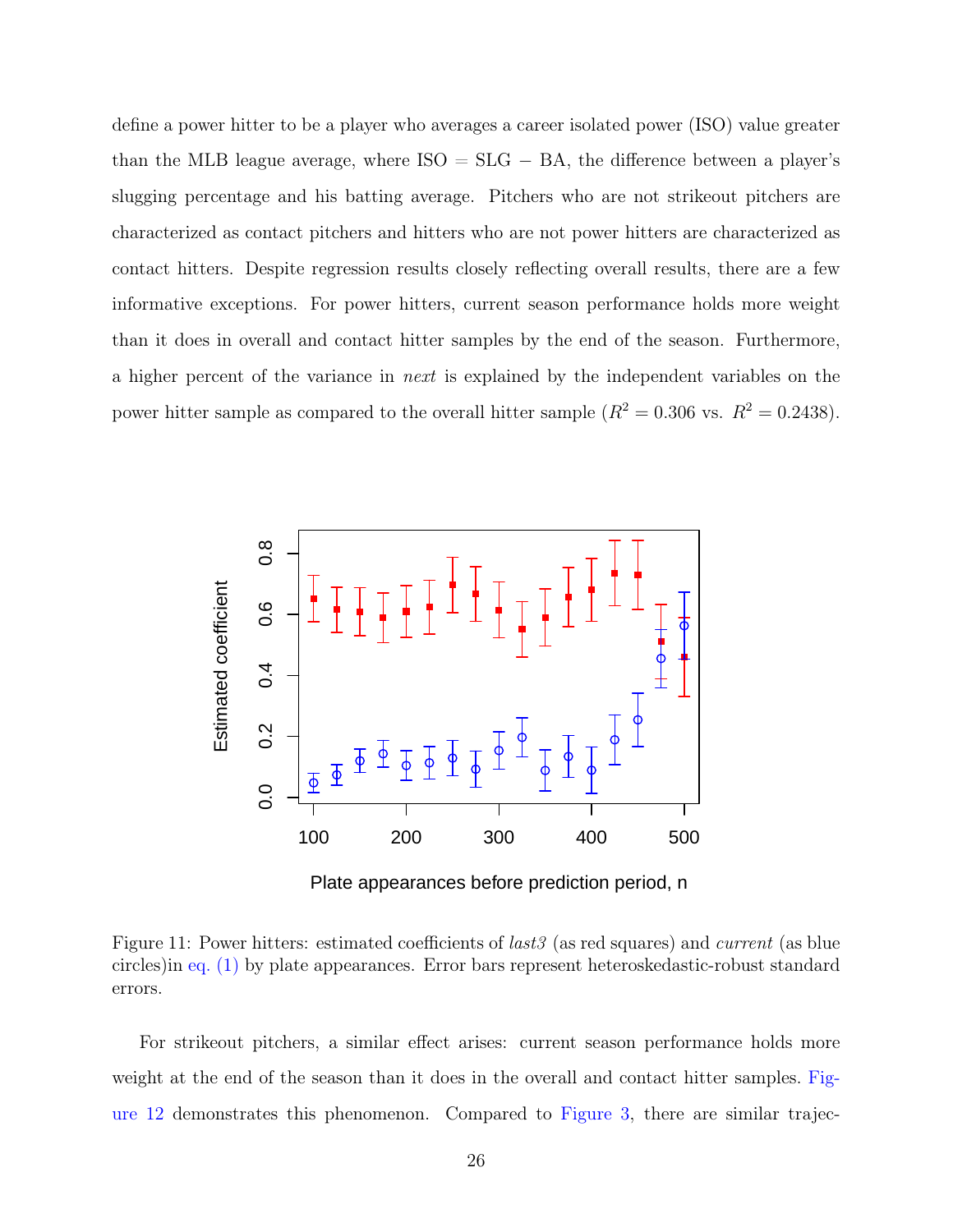<span id="page-32-0"></span>

Batters faced before prediction period, n

Figure 12: Strikeout pitchers: estimated coefficients of *last3* (as red squares) and *current* (as blue circles)in [eq. \(1\)](#page-15-0) by plate appearances. Error bars represent heteroskedastic-robust standard errors.

tories corresponding to *last3* and *current*, but *last3*'s trajectory dips lower in [Figure 12](#page-32-0) than in [Figure 3.](#page-22-1) Similarly, current's trajectory rises higher in [Figure 12](#page-32-0) than in [Figure 3.](#page-22-1) When  $n = 500$  BF, the independent variables explain 42.52 percent of the variance in *next*  $(R^{2} = 0.4252)$ , a significant increase from  $R^{2} = 0.3494$  evident in the full pitcher sample population regression.[5](#page-32-1)

These results may inform beliefs concerning the true predictive value of *current* and recent performance. Both power hitter and strikeout pitcher performance outcomes are less susceptible to chance than the average player performance. Putting a ball into play allows for uncertainty in the play's outcome; when a ball is put in play, the defense determines the play's outcome. If a pitcher gets batters out by striking out a large proportion of his

<span id="page-32-1"></span><sup>&</sup>lt;sup>5</sup>I refrain from displaying results where  $BF \in \{525, 550\}$  because the samples collected in these settings contain few player observations and the estimates are imprecise.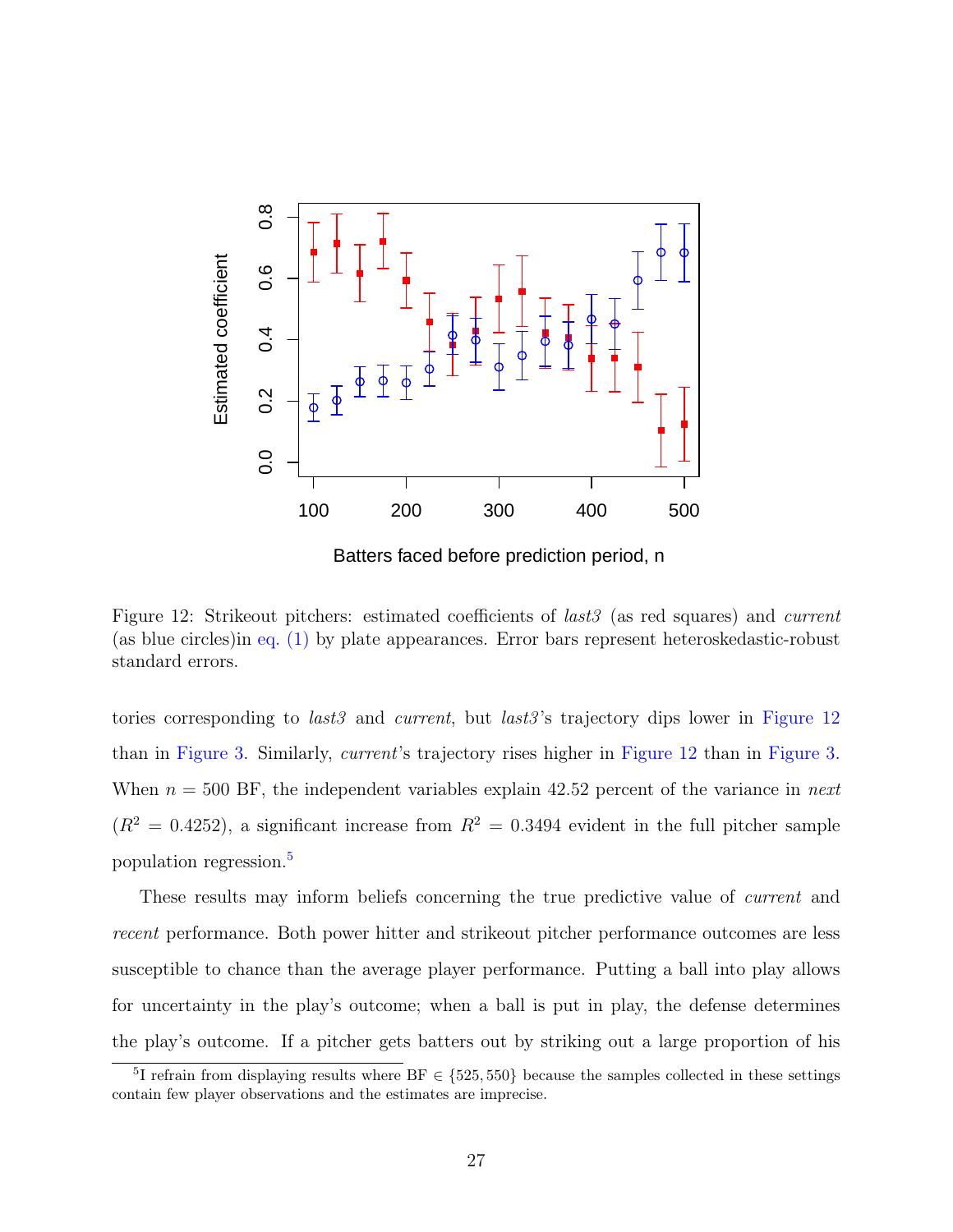opponents, the defense has less opportunities to add noise to measures of performance. For hitters, a high ISO value reflects a high home run rate. Similarly, higher home run rates result in less balls that the defense fields (compared to lower home run rates). Therefore, I expect *current* and *last3* to be more predictive of subsequent performance within these subsets, compared to the overall player population.  $R^2$  values reflect this expectation. Since current holds more weight within these subsets of players, these types of players may be more susceptible to performance fluctuations between seasons performance and less susceptible to midseason performance fluctuations.

### <span id="page-33-0"></span>5 Manager decision-making

I focus on manager decision-making in the postseason to capture scenarios where winning in the short-term is of primary importance. As mentioned in [section 1,](#page-6-0) I assume that in the postseason, the manager's aims to maximize the probability of victory in the current game. To do so, I assume that the manager should start the players that give his team the best chance of winning.

Hence, I use postseason data to evaluate manager decision-making. In each model, an observation consists of variables containing information about a player's regular season and prior season performances (i.e. current, last3, and recent) obtained from the regular season data described in [section 2.](#page-13-1) Model observations also include variables that rely on the postseason data described in [section 2.](#page-13-1)

#### <span id="page-33-1"></span>5.1 Pitchers

First, I analyze manager decision-making with respect to starting pitchers. Compared to hitters, decisions concerning pitchers are easier to understand. A manager must choose an optimal starter from a pool of options in the first game of a playoff series. To evaluate manager decision-making optimality, I must first differentiate optimal and suboptimal decisions. First, I predict player postseason performance for each possible starter at using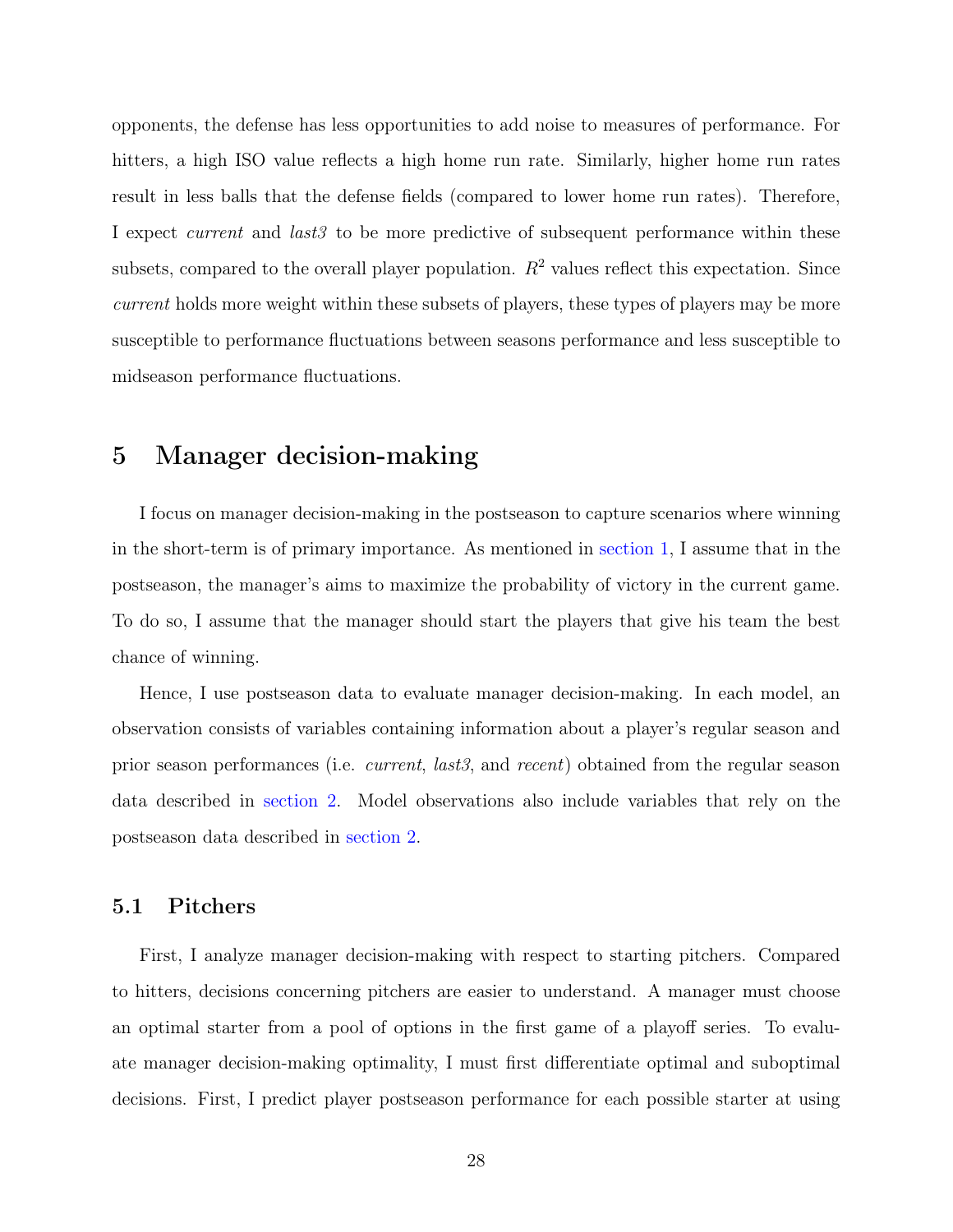regression from my estimations of [eq. \(1\).](#page-15-0) For a player to qualify for inclusion in the pool of potential starters, he must have sufficient rest and be of good health. I define a player to be healthy if he plays at all in the postseason<sup>[6](#page-34-0)</sup> and define a player to have sufficient rest if he has not played for the five consecutive days directly preceding the first game of the playoff series. I only examine scenarios in which the manager chooses between (at least) two players with ample amounts of previous playing time. For a player to qualify for a pool, he must have recorded 600 BF in the current season and 324 BF in the previous season. Such a high current season threshold aims to eliminate players returning from serious injury and ensures the manager has significant information from current and previous seasons to make his decision.

Upon filtering players by the aforementioned thresholds, I group players into platoons by team and season. To summarize, each observation in [eq. \(2\)](#page-34-1) represents the scenario in which a manager has multiple options to choose from to start game one of a playoff series. I eliminate platoons from the sample if the manager's choice of starter does not qualify for the sample. Such elimination may occur if a manager starts a player returning from injury, a player who has not received sufficient rest, or a rookie. In platoons with two or more players, the model predictions determine the optimal starter. The optimal starter is the player from the platoon with the lowest predicted xFIP. All other players are considered suboptimal starters. A platoon of size N includes  $N-1$  observations when estimating [eq. \(2\):](#page-34-1) I compare the single optimal starter with each of the  $N-1$  suboptimal starters. I compare the manager's decision to the model optimal decision and categorize the manager's decision as a mistake if the decisions differ. I estimate the coefficients in [eq. \(2\)](#page-34-1) using OLS regression.

<span id="page-34-1"></span>
$$
mistake = \beta_0 + \beta_1 dlast3 + \beta_2 dcurr + \beta_3 drecent + \gamma C + \mu
$$
\n(2)

where

<span id="page-34-0"></span><sup>&</sup>lt;sup>6</sup>This assumption is not perfect. However, I assume a player to be healthy if he meets the strenuous sample selection criteria. If a player records at least 600 BF in the regular season and a nonzero amount of playing time in the postseason, he is likely to be healthy.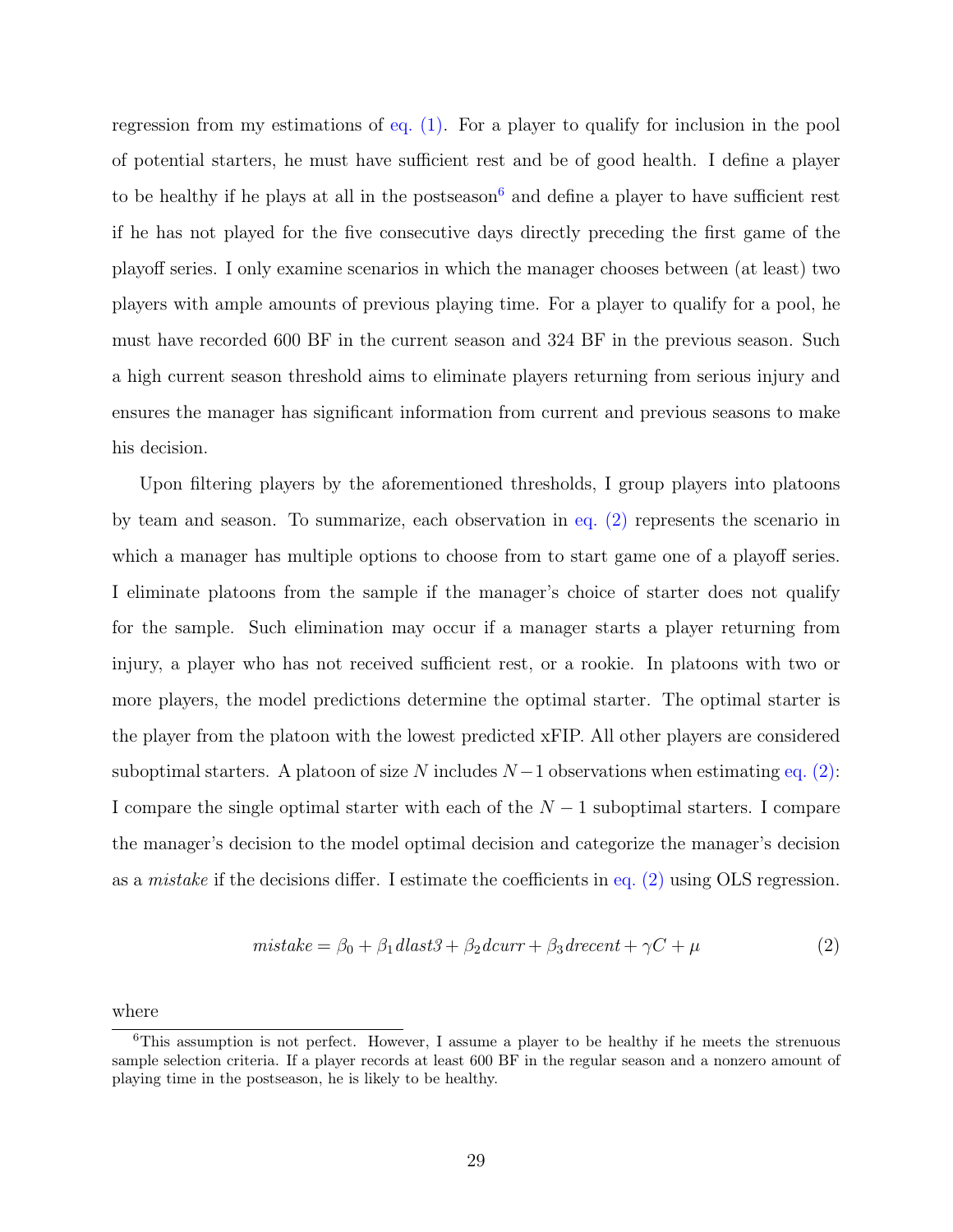- mistake is a dummy variable. mistake  $= 1$  if a manager makes a mistake and 0 otherwise.
- dlast  $3 =$  suboptimal starter last  $3 -$  optimal starter last  $3$ , as measured by xFIP
- $deurr =$  suboptimal starter *current* optimal starter *current*, as measured by xFIP
- drecent = suboptimal starter recent optimal starter recent, as measured by  $xFIP$
- $\bullet$  C is a vector of controls that includes year and opponent fixed effects
- $\mu$ : error term

I use robust standard errors. Note that for *dcurr*, *dlast3*, and *drecent*, a positive value implies that over the respective time period, the suboptimal player records a higher xFIP than the model optimal starter. Since a higher xFIP reflects worse performance than a lower one, a positive difference implies that the optimal starter played better in the specified time frame. A negative difference implies that the suboptimal player played better over the same period. Consider a negative coefficient  $\beta_i$  on  $x \in \{dcurr, dlast3, drecent\}$ . Then, when x is negative (the suboptimal player has played better over the specified time period),  $\beta_i x > 0$ . Hence, the manager is more likely to make a mistake when the suboptimal player has played better over the specified time period. When the optimal player outperforms the suboptimal player over the time period defined by x, x will be positive and  $\beta_i x < 0$ . Hence, a manager is less likely to make a mistake when the optimal player outperforms the suboptimal player over the time period specified by x. Now, consider a positive coefficient  $\beta_i$ on  $x \in \{deurr, \; dlast3, \; drecent\}.$  When  $x > 0, \; \beta_i x > 0$ . In this scenario, a manager is more likely to make a mistake when the suboptimal player has played worse than the optimal player in the specified time period. Such a scenario represents an underreaction to player performance in the specified time period.  $\beta_i$  may be positive if there are severe overreactions to other variables. I show the corresponding results in [Table 3.](#page-36-0)

Note that the estimated coefficient on *drecent*,  $\hat{\beta}_3$ , is significantly negative. As I explain above, a negative estimated coefficient implies that a manager is less likely to make a mistake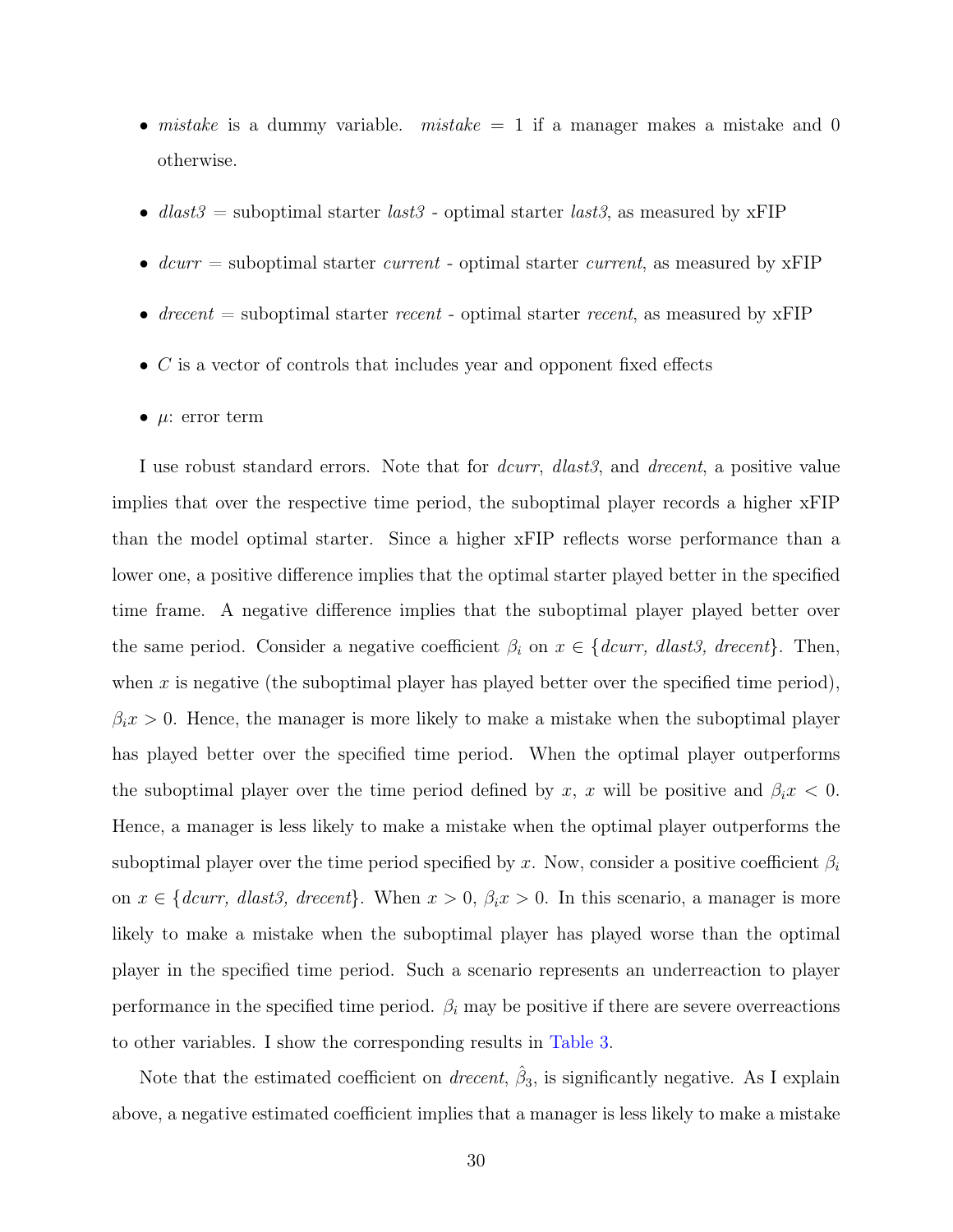|                         | OLS with Robust SE                      |
|-------------------------|-----------------------------------------|
|                         | (1)                                     |
| dlast3                  | $-0.043$                                |
|                         | (0.081)                                 |
| drecent                 | $-0.124***$                             |
|                         | (0.026)                                 |
| dcurr                   | $-0.059$                                |
|                         | (0.084)                                 |
| Observations            | 170                                     |
| Adjusted $\mathbb{R}^2$ | 0.156                                   |
| Note:                   | $*_{p<0.1;}$ $*_{p<0.05;}$ $*_{p<0.01}$ |

<span id="page-36-0"></span>Table 3: Evaluation of decision-making with respect to pitchers: OLS regression results.

when the optimal player has performed better recently. On the other hand, the manager is more likely to start the suboptimal starter when the optimal starter has played poorly relative to the suboptimal player recently. This result implies that managers overreact to recent performance, exhibiting hot hand bias.

After finding that managers overreact to recent performance, I separate the optimal starter's statistics and the suboptimal starter's statistics into distinct variables to estimate their effects on the manager's overreaction. When the manager overreacts to differences in recent performance, is he reacting to the suboptimal starter's stellar play, the optimal starter's poor play, or both? I use the same sample that I use to generate results in [Table 3.](#page-36-0) Instead of choosing *dcurr*, *drecent*, and *dlast3* as explanatory variables, however, I use:

- *ocurr*: the optimal starter's *current* value
- *scurr*: the suboptimal starter's *current* value
- *orecent*: the optimal starter's *recent* value
- $\bullet\,\,s recent\colon$  the suboptimal starter's  $recent$  value
- *olast3*: the optimal starter's *last3* value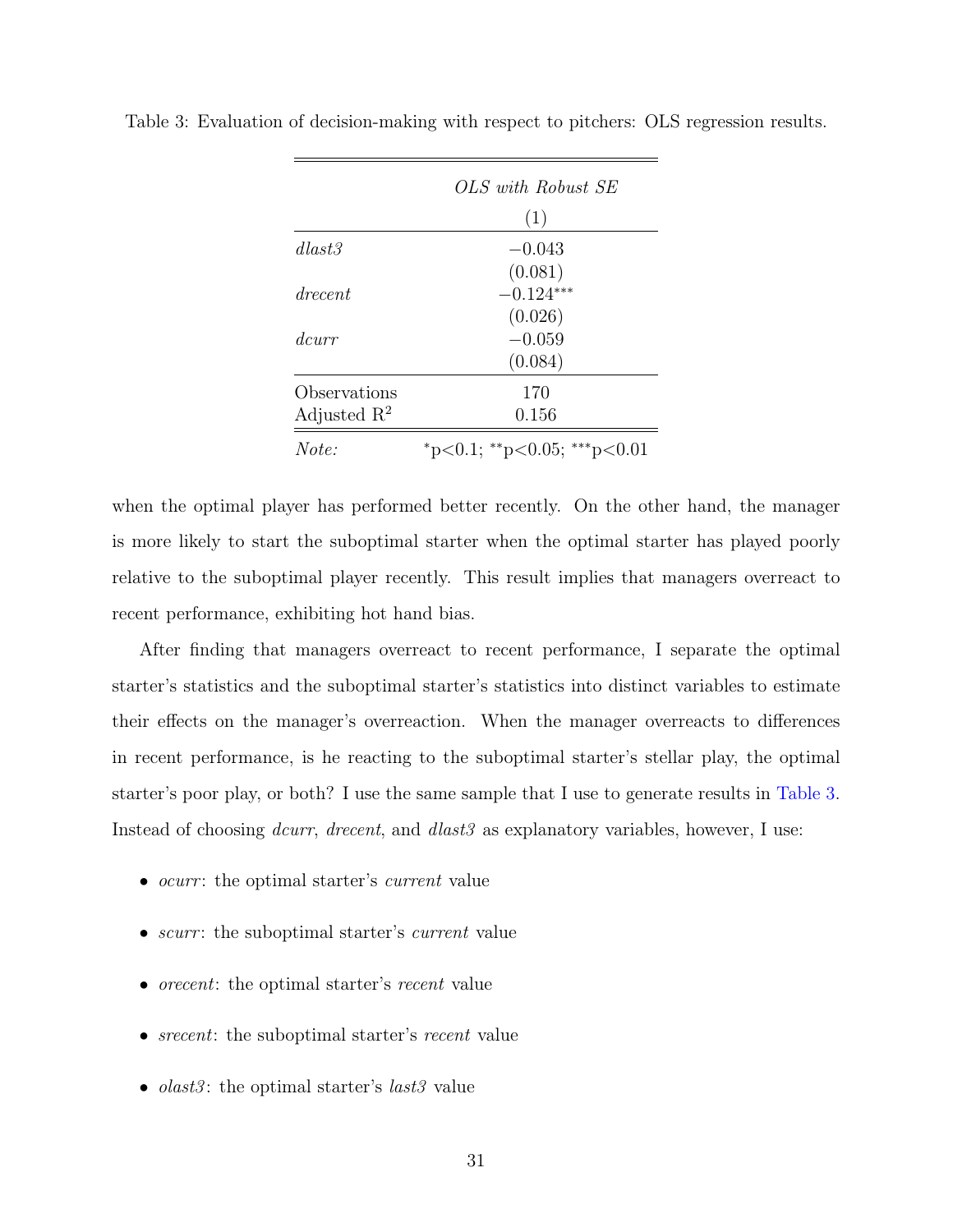•  $slast3$ : the suboptimal starter's  $last3$  value

to quantify the estimated effect of each player's performance across different time periods on the likelihood of a manager mistake. I show the results in [Table 4.](#page-37-1)

<span id="page-37-1"></span>Table 4: Estimated coefficients of [eq. \(2\)](#page-34-1) where each difference variable is split by optimal and suboptimal starter. Dependent variable: mistake.

|                         | OLS with Robust SE                      |
|-------------------------|-----------------------------------------|
| olast3                  | 0.158                                   |
|                         | (0.100)                                 |
| slast3                  | 0.065                                   |
|                         | (0.104)                                 |
| orecent                 | $0.121***$                              |
|                         | (0.046)                                 |
| srecent                 | $-0.136***$                             |
|                         | (0.035)                                 |
| ocurr                   | 0.028                                   |
|                         | (0.097)                                 |
| scurr                   | $-0.080$                                |
|                         | (0.103)                                 |
| Observations            | 170                                     |
| Adjusted $\mathbb{R}^2$ | 0.161                                   |
| Note:                   | $*_{p<0.1;}$ $*_{p<0.05;}$ $*_{p<0.01}$ |

I find an overreaction to recent performance consistent with my findings from [Table 3.](#page-36-0) The estimated effects of the suboptimal and optimal starter's recent performance are nearly identical in magnitude. I confirm this observation by running an F-test and find an insignificant difference  $(p = 0.81)$  between coefficient magnitudes. Hence, managers react similarly to positive recent play by the suboptimal starter and poor recent play by the optimal starter when making decisions.

### <span id="page-37-0"></span>5.2 Hitters

I evaluate manager decision-making with respect to hitters in determining when, between games, a manager should bench a starter in favor of another player at the same position. I consider postseason performance for identical reasons expressed in the previous section. My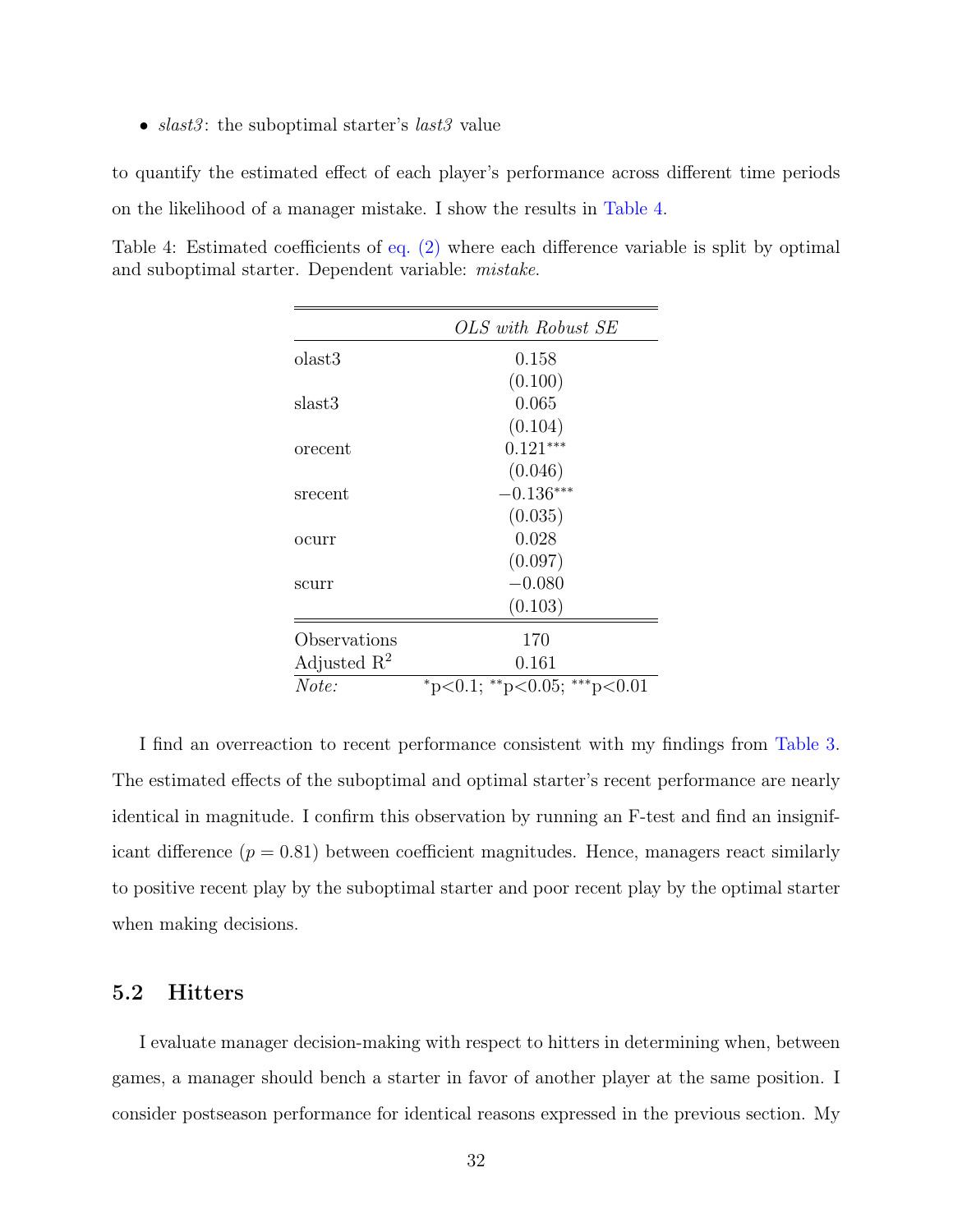setup is as follows. The manager starts a player at each position in Game 1 of a playoff series. In each subsequent game of the series, the manager has multiple players that he may choose to start. From each pool, he can only start one per position. For each player,estimations of [eq. \(1\)](#page-15-0) predict his subsequent performance based on his PA totals performance (as they did in the previous section). The model determines the optimal player starter to be the one with the highest predicted wRC+. From game data, I observe the true starter the manager chose to play. Comparing the model's choice to the manager's decision, I consider the manager's decision a mistake if the two results differ. These mistakes can be categorized as one of two kinds of mistakes.

- 1. The manager should have started the previous starter in the next game but benched him in favor for a suboptimal starter.
- 2. The manager should have benched the previous starter in favor for the model optimal starter (but did not).

I estimate [eq. \(3\)](#page-38-0) to analyze manager decision-making tendencies with respect to player performance across different time periods.

<span id="page-38-0"></span>
$$
mistake = \beta_0 + \beta_1 current + \beta_2 last3 + \beta_3 recent + \beta_4 scurrent +
$$
  

$$
\beta_5 slast3 + \beta_6 s recent + \beta_7 post + \gamma C + \mu
$$

$$
(3)
$$

where *current, recent*, and *last3* are the previous starter's statistics (defined in [section 3\)](#page-14-0) and scurrent, srecent, and slast  $3$  are the proposed substitute's statistics (defined in [section 3\)](#page-14-0). I define post to be the starter's postseason performance up until the game before the starter gets pulled, or up until the last game in the playoff series in the case where the starter starts the entire series. More specifically, post is a player's weighted on-base average (WOBA), defined by [Slowinski](#page-52-3) [\[2010b\]](#page-52-3). C is a control vector including year fixed effects.

I evaluate [eq. \(3\)](#page-38-0) for each game in a playoff series, starting with the second game. I use playoff series data from 2006−2021 to form platoons. I only consider platoons in which both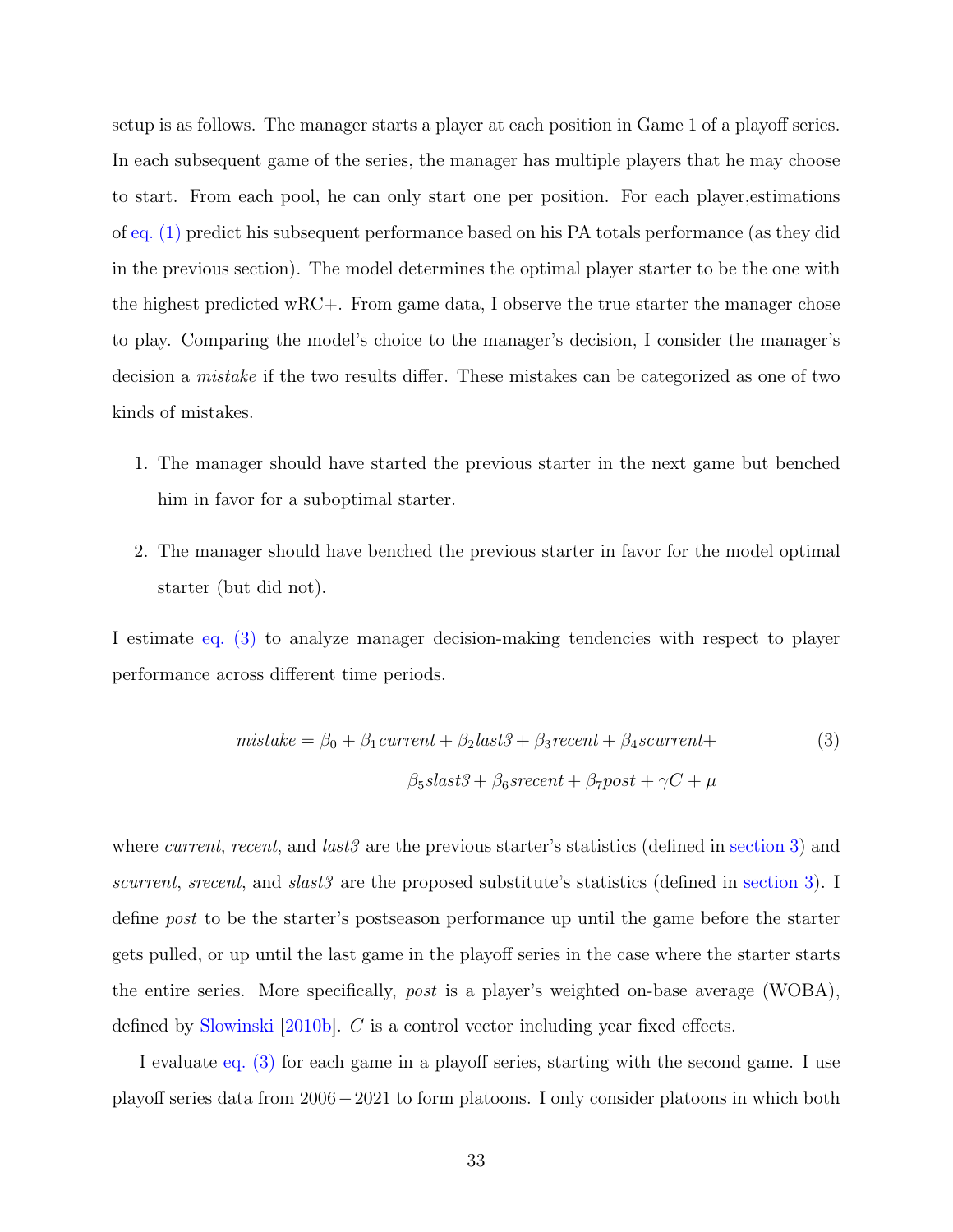the game one starter and his potential substitute reach at least 324 PA over the previous three seasons and at least 125 PA in the current season to predict each player's subsequent performance from [eq. \(1\)'](#page-15-0)s estimations. At each game, the manager either pulls the previous game's starter or he does not. If he does not pull the starter at all, then the starter starts each game of the entire series. Given the two forms of mistakes possible, I partition the set of decisions into two:

- A set where eq.  $(1)$  recommends not pulling the starter
- A set where eq.  $(1)$  recommends pulling the starter

First I estimate [eq. \(3\)](#page-38-0) with decisions where the manager shouldn't pull the starter. Here, a mistake is defined to be a scenario in which the manager pulls the starter in favor of the suboptimal substitute. Hence, there is at least one game in the playoff series where the optimal starter does not start. I use robust standard errors and show the results in [Table 5.](#page-40-0)

Note that wRC+ measures performance in the opposite direction of the pitching metric,  $xFIP.$  For pitchers, recall that a better  $xFIP$  is a lower one; for hitters, a better  $wRC+$  is a higher one. Rather than using differences in player statistics as explanatory variables in equation [3](#page-38-0), as done with pitchers, I treat both the starter and substitute's statistics as distinct explanatory variables. The asymmetry of available information between substitutes and starting players causes me to distinguish between starter and substitute statistics. Assuming good health, it is reasonable to assume similar playing time between two starting pitchers. Among hitters, since players do not typically operate as part of a regularly rotating platoon, postseason playoff starters commonly obtain more regular-season plate appearances than substitutes.

current and recent, the statistics of the previous game's starter, have statistically significant and negative coefficients. Hence, the better the previous starter plays, the less likely a manager is to prematurely bench a player for the suboptimal substitute. The estimated coefficient on post is insignificant. This result may imply that managers react adequately to very recent performance. However, the estimated coefficient on recent is significantly neg-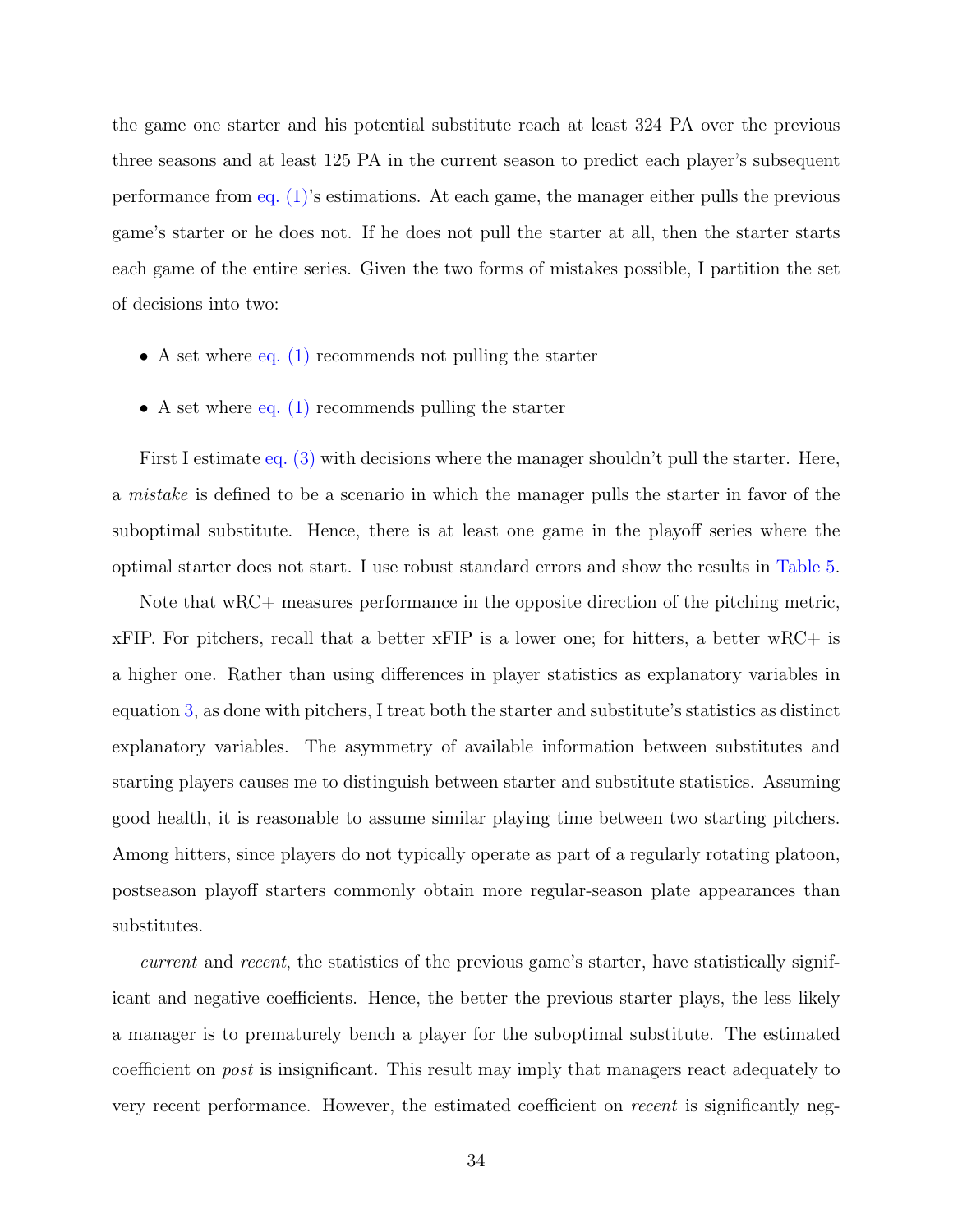|                         | OLS with Robust SE                      |
|-------------------------|-----------------------------------------|
|                         | (1)                                     |
| current                 | $-0.418**$                              |
|                         | (0.182)                                 |
| recent                  | $-0.173***$                             |
|                         | (0.061)                                 |
| last3                   | 0.081                                   |
|                         | (0.221)                                 |
| srecent                 | 0.137                                   |
|                         | (0.085)                                 |
| scurrent                | 0.156                                   |
|                         | (0.181)                                 |
| slast3                  | 0.154                                   |
|                         | (0.289)                                 |
| post                    | $-0.049$                                |
|                         | (0.079)                                 |
| Observations            | 165                                     |
| Adjusted $\mathbb{R}^2$ | 0.191                                   |
| Note:                   | $*_{p<0.1;}$ $*_{p<0.05;}$ $*_{p<0.01}$ |

<span id="page-40-0"></span>Table 5: Evaluation of decision-making with respect to managers pulling starting hitters: OLS regression results. Dependent variable  $=$   $mistake$ , pulling the hitter earlier than optimal.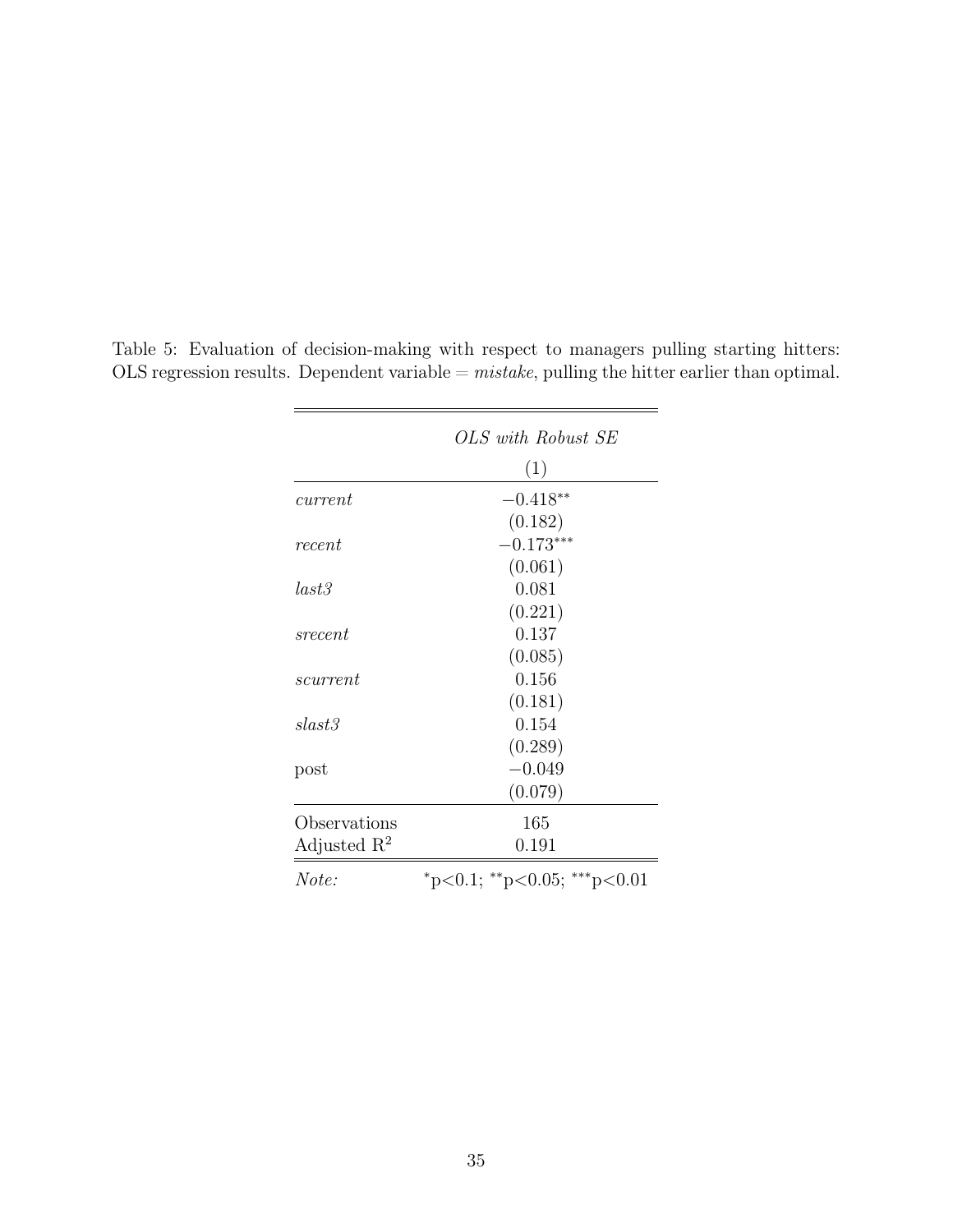ative and the estimated coefficient on srecent is significantly positive. These results imply that a manager is more likely to prematurely pull a starter both when the starter has played poorly and when the substitute has played well over recently. Hence, these results imply that managers overreact to recent performance and are consistent my findings concerning pitching decisions<sup>[7](#page-41-0)</sup>.

In the second scenario, a *mistake* is defined as the decision to start the previous starter in the next game when he should be pulled in favor of the substitute. I maintain one observation per platoon by considering decisions by series. If the starter plays the entire series, a decision is considered a mistake. Otherwise, the manager correctly pulls the starter at some point in the playoff series. I regress [eq. \(3\)](#page-38-0) on decisions where the model suggests benching the starter. Once again, I use robust standard errors, include year fixed effects and display the results in Table  $6^8$  $6^8$ .

The refined pool includes few model observations, yielding large standard errors. Despite this, the estimated coefficient on current deviates significantly from zero. Hence, I interpret the manager to be more likely to make a mistake when the current game starter has been playing well in the current season. Given that a player is playing well in the current season, the manager continues to start the starter for longer than optimal. Similarly, the estimated coefficient on post is significantly positive. Managers are expected to be more likely to keep a starter in the series longer than optimal when he has played well in the postseason thus far. The positive coefficient on *post* may imply that managers overreact to postseason performance in addition to recent performance. Managers may weigh postseason performance too greatly for multiple reasons, despite small sample sizes. For example, managers may assign clutch factors to certain players who perform well in the early postseason and believe that players who are clutch are more likely to continue playing well in the postseason than those who are not clutch.

<span id="page-41-0"></span><sup>7</sup>Of the 165 decisions included in the sample, the model classified 41 as mistakes.

<span id="page-41-1"></span><sup>8</sup>48 of the 83 decisions in this decision pool are considered mistakes.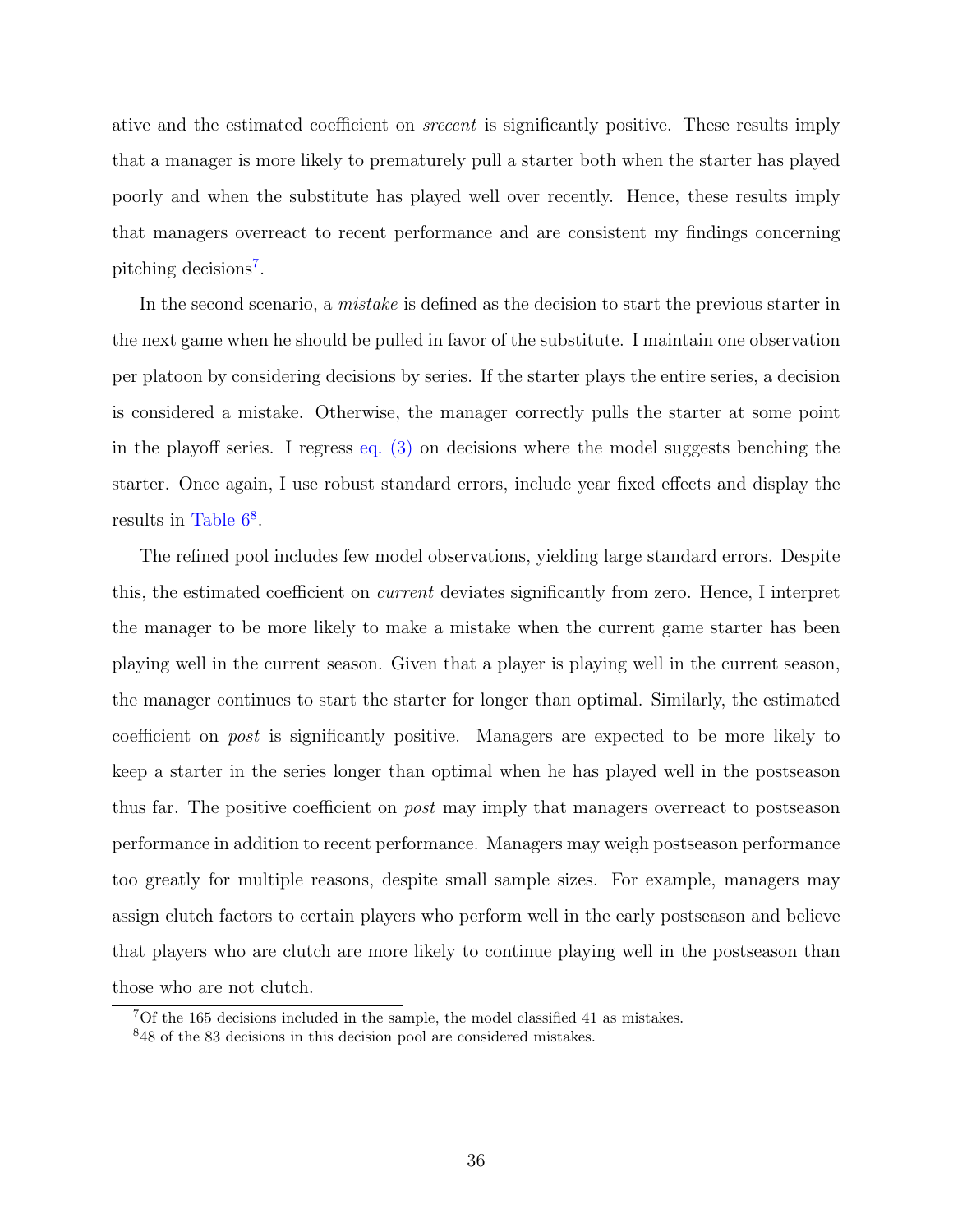|                         | OLS with Robust SE                      |
|-------------------------|-----------------------------------------|
|                         | (1)                                     |
| current                 | 0.534                                   |
|                         | (0.324)                                 |
| recent                  | $-0.230*$                               |
|                         | (0.124)                                 |
| last3                   | $-0.107$                                |
|                         | (0.605)                                 |
| srecent                 | $-0.119$                                |
|                         | (0.176)                                 |
| scurrent                | 0.509                                   |
|                         | (0.317)                                 |
| slast3                  | $-0.417$                                |
|                         | (0.357)                                 |
| post                    | $0.363***$                              |
|                         | (0.134)                                 |
| Observations            | 83                                      |
| Adjusted $\mathbb{R}^2$ | 0.140                                   |
| Note:                   | $*_{p<0.1;}$ $*_{p<0.05;}$ $*_{p<0.01}$ |

<span id="page-42-0"></span>Table 6: Evaluation of decision-making with respect to hitters: OLS regression results. Dependent variable  $=$  mistake, pulling a starting hitter later than optimal.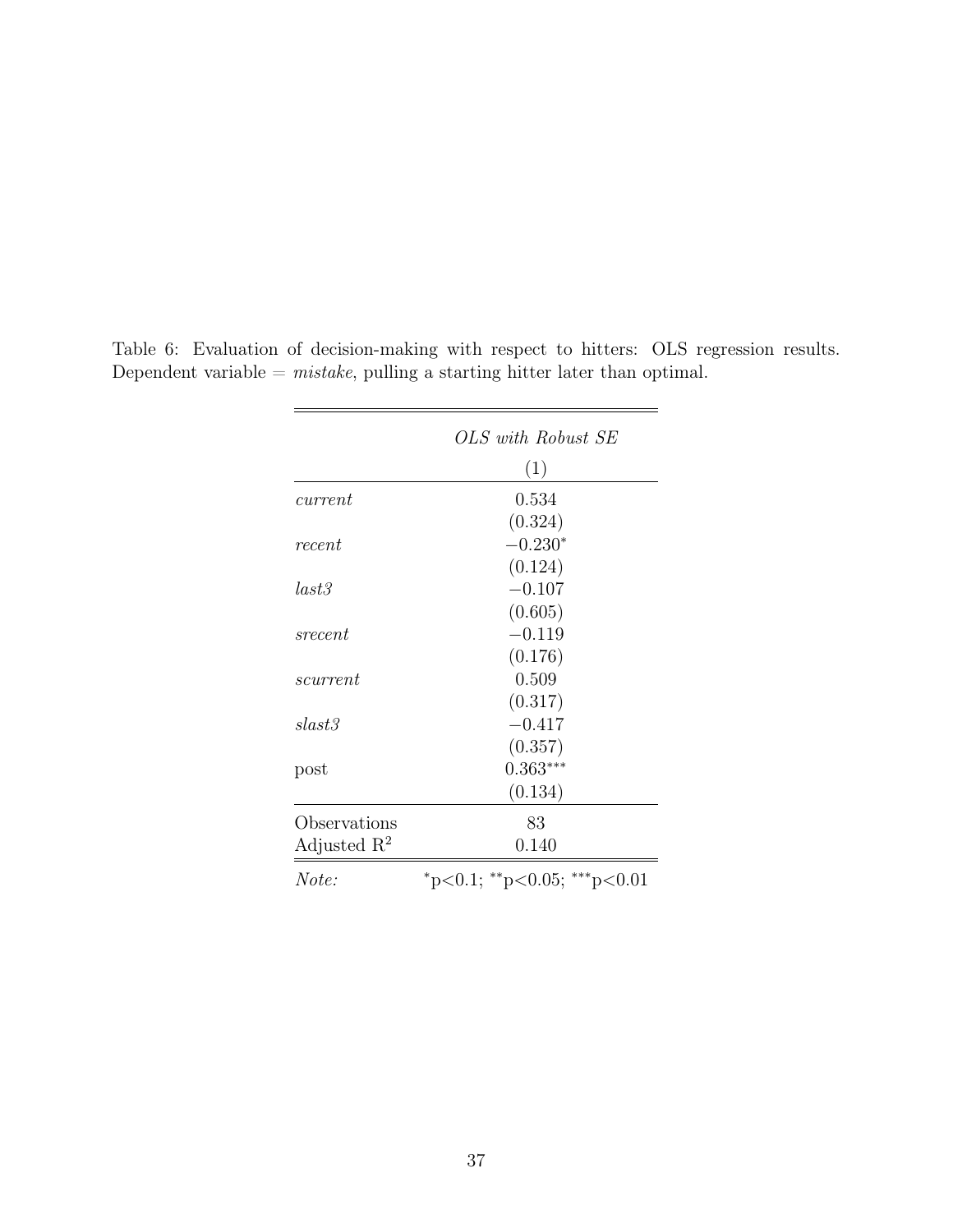#### <span id="page-43-0"></span>5.3 Redefined mistake

In each of the two previous subsections, my methodology deems a manager's decision to be a *mistake* if an unselected player is predicted to outplay the chosen starter. The margin for error here is small: if the unselected player is predicted to outplay the selected starter by even an infinitesimally small amount, the methodology classifies this decision as a mistake. Predictions of future performance are obviously noisy. The explanatory variables included in [eq. \(1\)](#page-15-0) only explain a fraction of the variance in player performance. Model predictions are based on a subset of information available to the manager which may prove insignificant relative to additional available information not captured by [eq. \(1\).](#page-15-0) Managers have access to both private information and information not reflected by previous player performance. It follows that their decisions are not based exclusively on a weighting of a player's current season performance, recent performance, prior season performance and captured controls. Therefore, I use a wider margin of error to evaluate whether a manager acts optimally.

I redefine a mistake to be a decision which differs substantially from the model optimal choice. A decision is defined to be a mistake if the predicted performance of the optimal player differs from the predicted performance of the suboptimal player by at least one standard deviation. For pitchers, a decision is considered a *mistake* if the manager-chosen starter has a predicted xFIP at least one standard deviation higher than that of the model-chosen starter. For hitters, a decision is considered a *mistake* if the manager-chosen starter has a predicted wRC+ at least one standard deviation lower than that of the model-chosen starter. Once again, I split decisions about hitters into two decision pools:

- situations where the manager should bench the previous game starter, and
- situations where the manager should not bench the previous game starter.

Mistakes are categorized as before. I estimate [eq. \(2\)](#page-34-1) and [eq. \(3\)](#page-38-0) using the updated pools.

I display the regression results obtained from the sample of pitching decisions using the refined categorization in [Table 7.](#page-44-0) As before, the estimated coefficient on drecent is negative, further solidifying the claim that managers overreact to recent performance.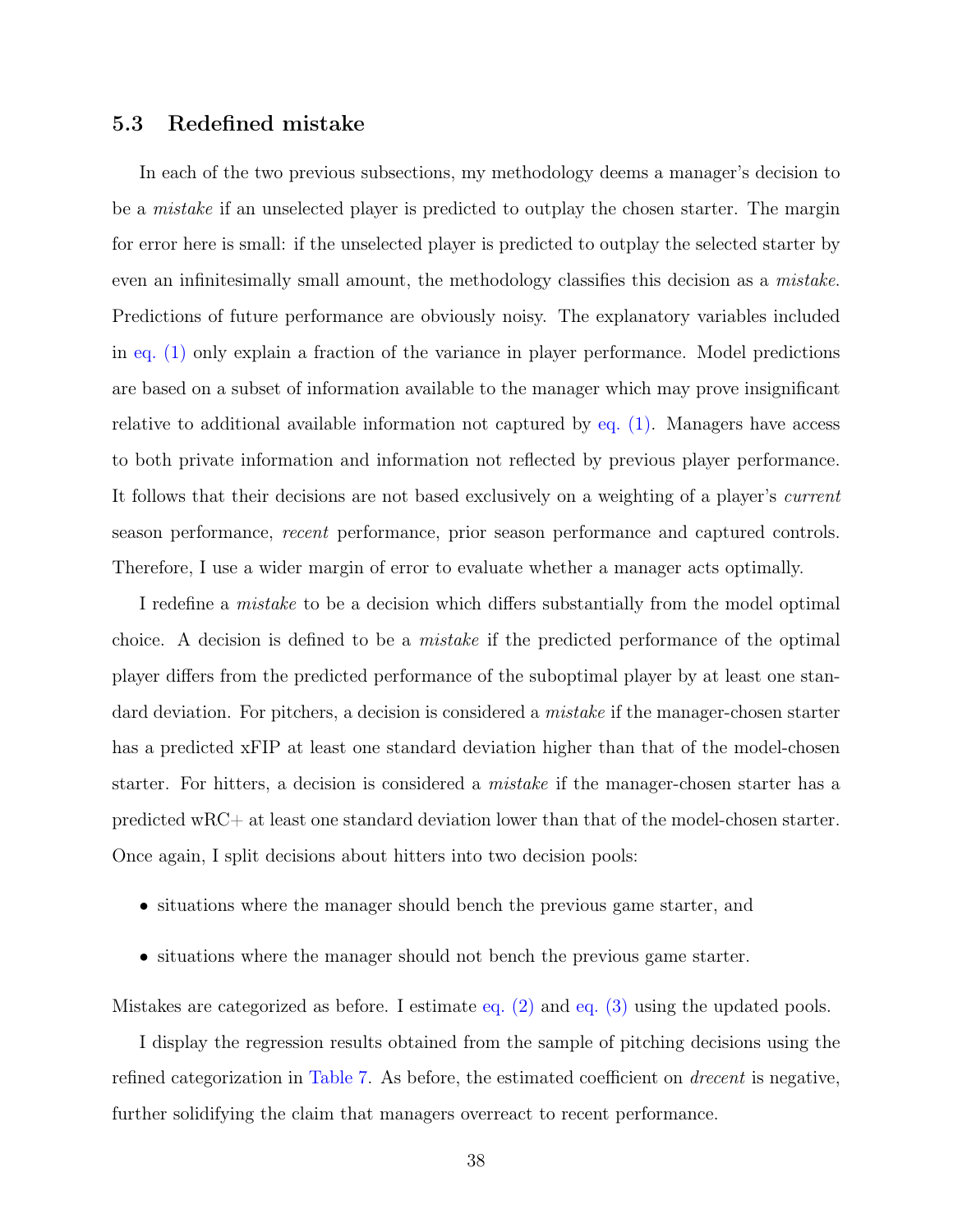|                         | OLS with Robust SE                      |
|-------------------------|-----------------------------------------|
|                         | (1)                                     |
| dlast3                  | $-0.108$                                |
|                         | (0.086)                                 |
| drecent                 | $-0.100***$                             |
|                         | (0.029)                                 |
| dcurr                   | $-0.035$                                |
|                         | (0.087)                                 |
| Observations            | 156                                     |
| Adjusted $\mathbb{R}^2$ | 0.095                                   |
| Note:                   | $*_{p<0.1;}$ $*_{p<0.05;}$ $*_{p<0.01}$ |

<span id="page-44-0"></span>Table 7: Pitching decisions: estimated coefficients of [eq. \(2\)](#page-34-1) where each difference variable is split by optimal and suboptimal starter. Dependent variable: mistake (the redefined, rigorous version).

<span id="page-44-1"></span>Table 8: Refined hitter decisions: evaluation of decision-making with respect to managers pulling starting hitters: OLS regression results. Dependent variable  $=$  mistake, pulling the hitter earlier than optimal.

|                         | OLS with Robust SE                      |
|-------------------------|-----------------------------------------|
|                         | (1)                                     |
| current                 | $-0.410**$                              |
|                         | (0.159)                                 |
| recent                  | $-0.107*$                               |
|                         | (0.060)                                 |
| last3                   | 0.061                                   |
|                         | (0.190)                                 |
| srecent                 | 0.096                                   |
|                         | (0.072)                                 |
| scurrent                | 0.104                                   |
|                         | (0.148)                                 |
| slast3                  | 0.033                                   |
|                         | (0.244)                                 |
| post                    | $-0.067$                                |
|                         | (0.088)                                 |
| Observations            | 219                                     |
| Adjusted $\mathbb{R}^2$ | 0.141                                   |
| Note:                   | $*_{p<0.1;}$ $*_{p<0.05;}$ $*_{p<0.01}$ |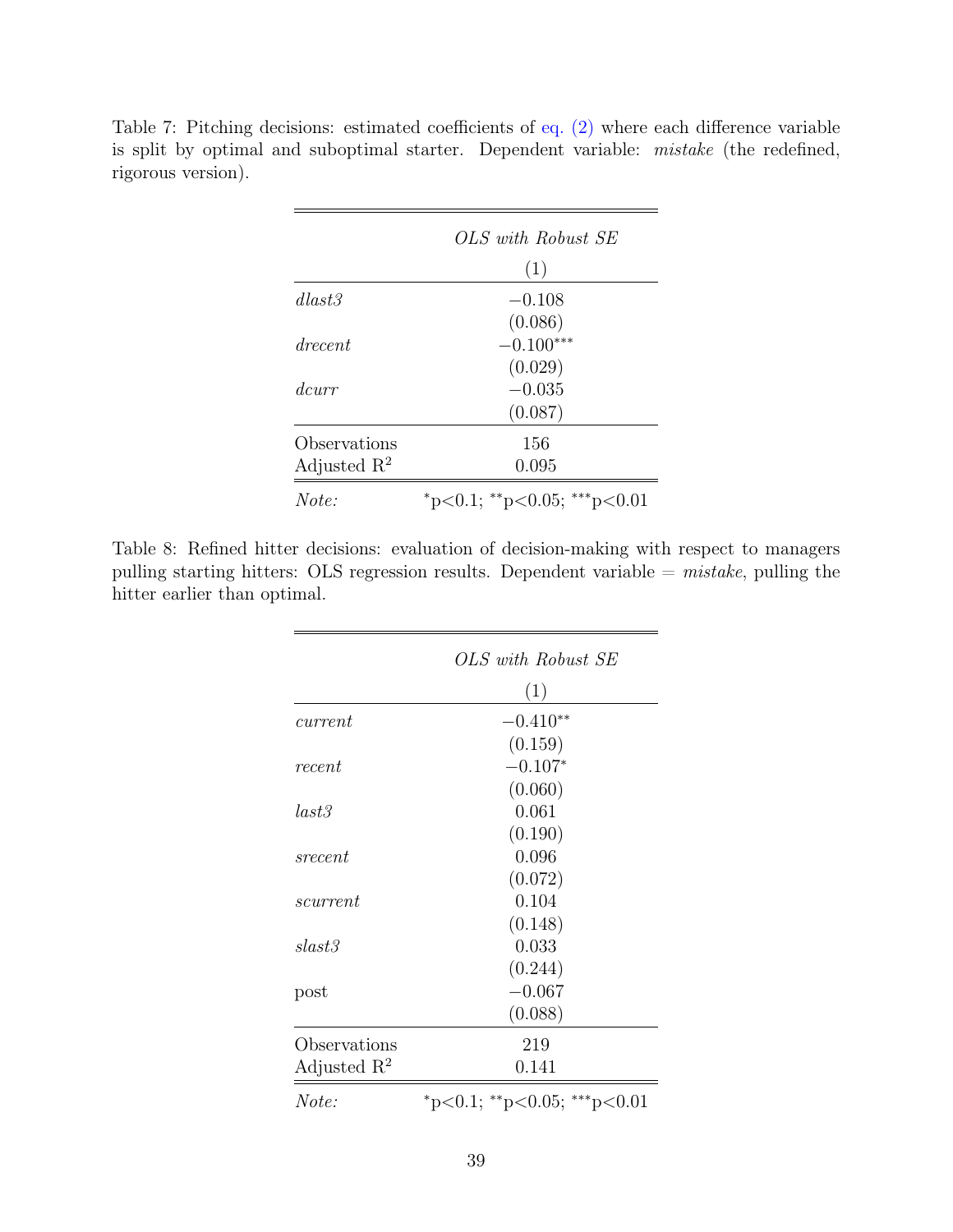I display regression results obtained from the samples of hitting decisions using the refined categorization in [Table 8.](#page-44-1) Note that the sample sizes of each regression have changed. Recall that decisions are grouped by whether the model determines that a starter should be benched. By redefining the criteria that determines when a player should be benched, benching threshold increases in rigor. Hence, the model suggests that 219 players should not be benched and 29 should be benched. Previously these suggestions were 165 and 83, respectively. The pool with a mere 29 model observations does not yield significant results<sup>[9](#page-45-1)</sup>. However, when the model suggests pulling the starter, my estimates are more precise. As found originally, recent maintains a negative estimated coefficient. These results solidify the claim that managers overreact to recent performance. Despite finding evidence for overreactions to recent performance (which may signal implicit underreaction to other performance periods), I do not find managers explicitly underreacting to previous player performance over any of the defined time periods in any of the aforementioned scenarios and regressions. While I find significant overreaction to recent performance in manager decisionmaking with respect to hitters and pitchers, it is admittedly difficult to evaluate manager performance based on limited numbers of player observations and incomplete information.

### <span id="page-45-0"></span>6 Conclusion

Managers should value current season performance more for pitchers than hitters when comparing current season performance to a player's performance over his previous three seasons. This finding is consistent throughout the season. A player's performance in the current season increases in predictiveness over time from the 100 BF mark through his first 500 BF. Among hitters, current season performance carries roughly the same predictive value through a player's first 400 PA before increasing relative to his prior performance. By the end of the season, a pitcher's current season performance is significantly more predictive of subsequent performance than his performance over his previous three seasons. This is not the

<span id="page-45-1"></span><sup>&</sup>lt;sup>9</sup>The small sample size likely created significantly large estimated standard errors.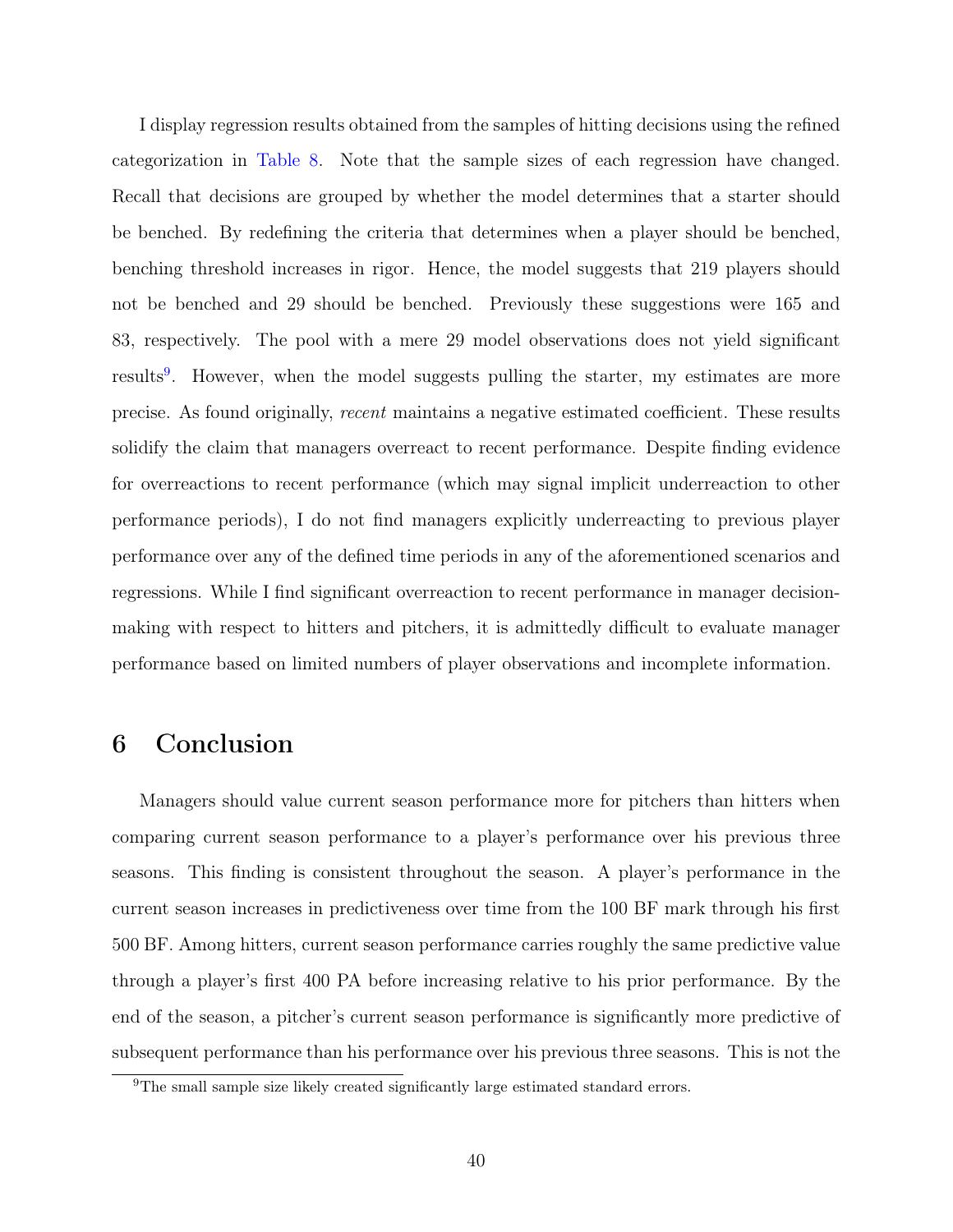case for hitters. Among hitters, I find no point in the regular season where a player's current season performance is more predictive of subsequent performance than his performance over the previous three seasons. Hence, I conclude that future pitching performance is more dependent on current season performance relative to hitters when predicting performance over a single season's duration.

Discovering that adding future season performance as a control variable does not significantly change estimated coefficients on *current* and *last3* further justifies this conclusion. In fact, upon adding future performance as a control, the high estimated coefficients on current season performance and near-zero coefficients on a player's performance in his prior three seasons found at the end of the regular season may imply that for pitchers who do not improve, current performance becomes an even more important indicator by the end of the season. Significant current season predictive value, upon controlling for future performance, provides key evidence of a season-long hot hand. If a player is performing at a certain level in the current season because this performance level accurately reflects his baseline ability, such a performance level (and baseline ability) should be maintained in future seasons. Hence, by controlling for future season performance, I aim to isolate a season-long hot hand effect in the current season. Such a control is not perfect, however: if a player improves (or worsens) in baseline ability from season to season, his future season performance will fail to perfectly capture his current season baseline ability. More evidence for a season-long hot hand surfaces when I examine subsets of players. Current season performance is particularly predictive for power hitters and strikeout pitchers, players with more control over their performances. This finding is consistent with that of of [Descamps et al.](#page-50-3) [\[2022\]](#page-50-3). A player's initial success (or failure) in the current season is likely to affect a player's subsequent performance. These effects may be more visible among players with more control over their measures of performance.

With respect to manager choice, When aiming to maximize a team's probability of immediate victory, managers value recent pitcher play strongly. This phenomenon holds both when managers are determining which pitcher to start out of a pool of potential starters and when deciding how long the starting pitcher should continue playing within a game (see [ap-](#page-53-1)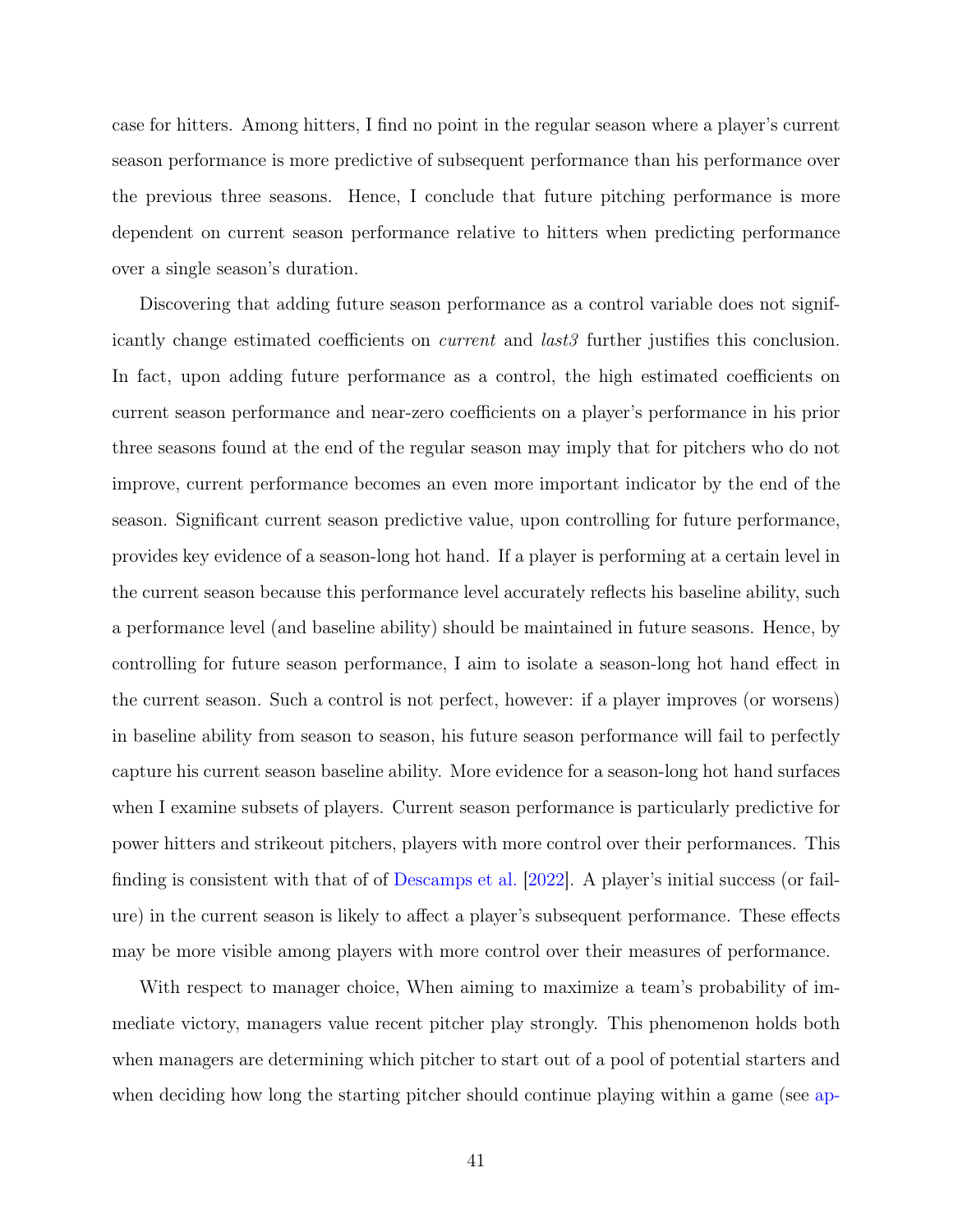[pendix A.1](#page-53-1) for details). The stronger a pitcher has played recently, the longer I expect a manager to keep the starter in the game after controlling for performance within the game. I characterize this behavior as an overreaction to the hot hand. Out of two players who perform similarly, managers tend to favor the one who has played better recently. Furthermore, I find that when choosing a starting pitcher, managers tend to overvalue a player's recent performance. Holding all else constant, managers are less likely to start a player who has performed poorly at the end of the regular season and more likely to start a player playing well. While the estimation of [eq. \(1\)](#page-15-0) demonstrates that the manager should value recent per-formance to some degree<sup>[10](#page-47-0)</sup>, I find that managers overvalue such recent performance. These short-term overreactions are consistent with the literature [\[Bordalo et al.,](#page-50-4) [2019,](#page-50-4) [Wang,](#page-52-0) [2021\]](#page-52-0) and my hypotheses. These results provide additional evidence of short-term overreactions by actors in high-stakes forecasting scenarios.

Managers tend to value a hitter's current season performance strongly. The estimations of [eq. \(1\)](#page-15-0) and its corresponding predictions of subsequent hitting and pitching performance causes my expectations to differ from the manager's actions. Estimations of [eq. \(1\)](#page-15-0) made when players have high amounts of playing time  $(PA, BF > 500)$  imply that managers should value current season performance more for hitters than for pitchers relative to prior career performance. However, the weights placed on hitters may be more symmetric than optimal. Managers appear to overvalue hitter current season performance when selecting an optimal starter out of a candidate pool. As with pitchers, managers tend to overreact to the hot hand. I find that managers have a shorter leash on starters than what [eq. \(1\)](#page-15-0) considers optimal when the substitute player has played well lately and the starter has not. The manager is more likely to pull a starting hitter prematurely when he has played poorly recently. Moreover, the manager is more likely to pull a starting hitter prematurely when the substitute player has played well recently. While general microeconomic theory implies that as a substitute good increases in value, it becomes more appealing relative to the original good, I find that managers over-update their beliefs with respect to recent performance.

<span id="page-47-0"></span> $10$ Refer to [appendix A.3](#page-56-0) for estimated *recent* coefficients.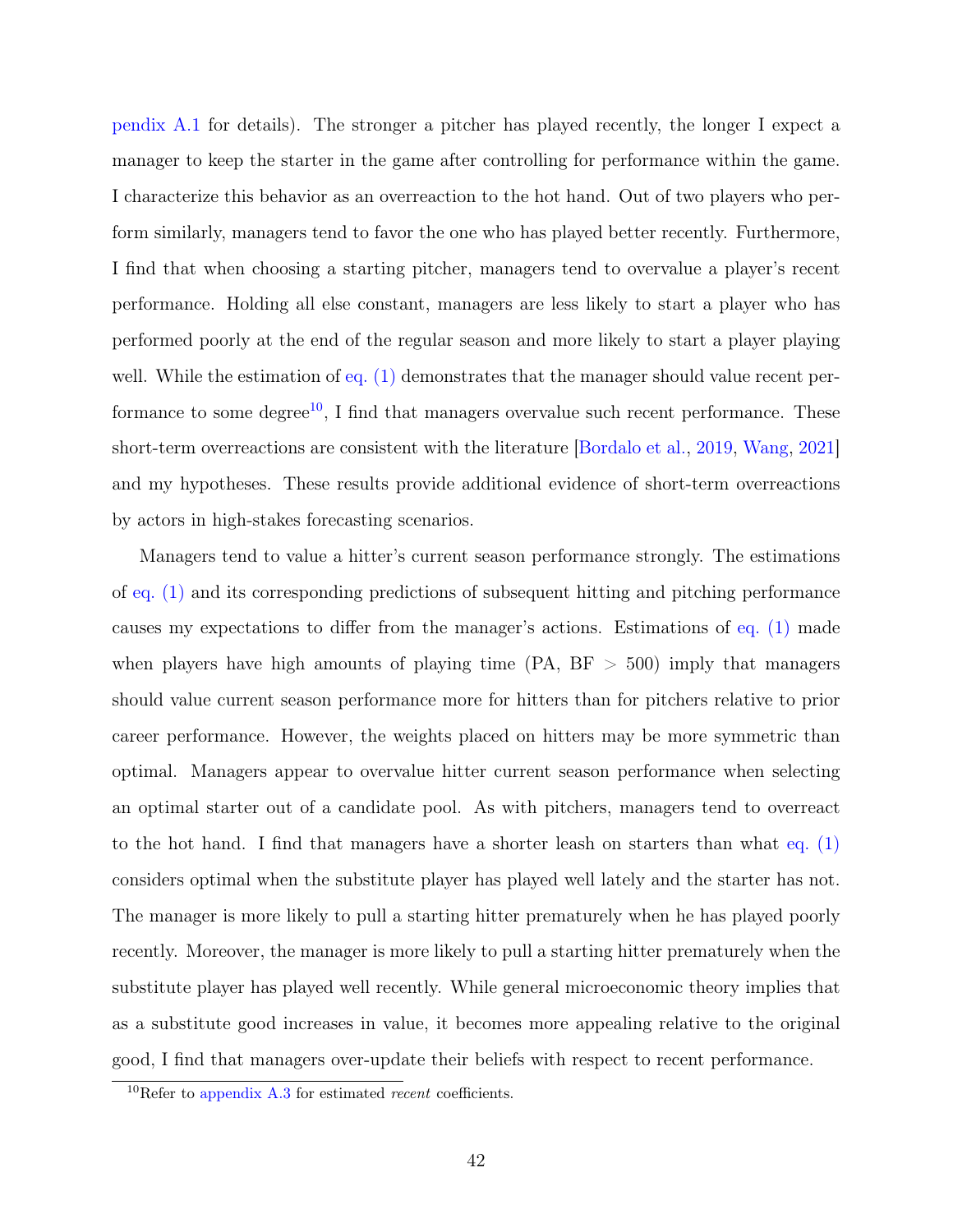I find no anchoring bias with respect to prior season performance within manager decisionmaking tendencies. Specifically, I find no scenarios where the manager overvalues a player's prior season performance. However, my aforementioned finding concerning manager overreaction to current season performance may indicate a current season anchoring bias; if I consider the start of the current regular season to be an opportunity for managers to reset their beliefs concerning player ability to some degree, as is consistent with Dai's [\[2018\]](#page-50-8) findings, then perhaps the overvaluation of current season performance that a manager exhibits when he pulls the starter later than optimal indicates anchoring bias. However, the positive estimated coefficient on current season performance loses significance when I refine my definition of a manager *mistake*. Therefore, I cannot conclude that managers overvalue current performance in this scenario. Alternatively, I find an underreaction to current season performance when a manager decides to pull a starting hitter prematurely (although my sample size is small). Upon increasing the threshold for [eq. \(3\)](#page-38-0) to consider a manager's decision to be a mistake, the negative estimated coefficient on current season performance loses significance. Such inconsistent findings may imply that actors find it difficult to properly weigh performance across multiple time periods when making decisions concerning future performance.

#### <span id="page-48-0"></span>6.1 Future work and extensions

Future work may include estimating [eq. \(1\)](#page-15-0) using alternative criteria for sample selection. The criteria for player inclusion in these samples may allow for varying the threshold criteria for previous player performance. For example, investigators may obtain a measure for baseline player ability by measuring prior performance over one season instead of three. Additional studies may partition the current season into discrete time periods of which managers may assign predictive value rather than looking at current season performance as a single entity (after controlling for recent performance). Additional data collection of postseason performance and decisions made regarding hitters may provide more insight into how managers react to hitter performance across various time periods. Rather than using contin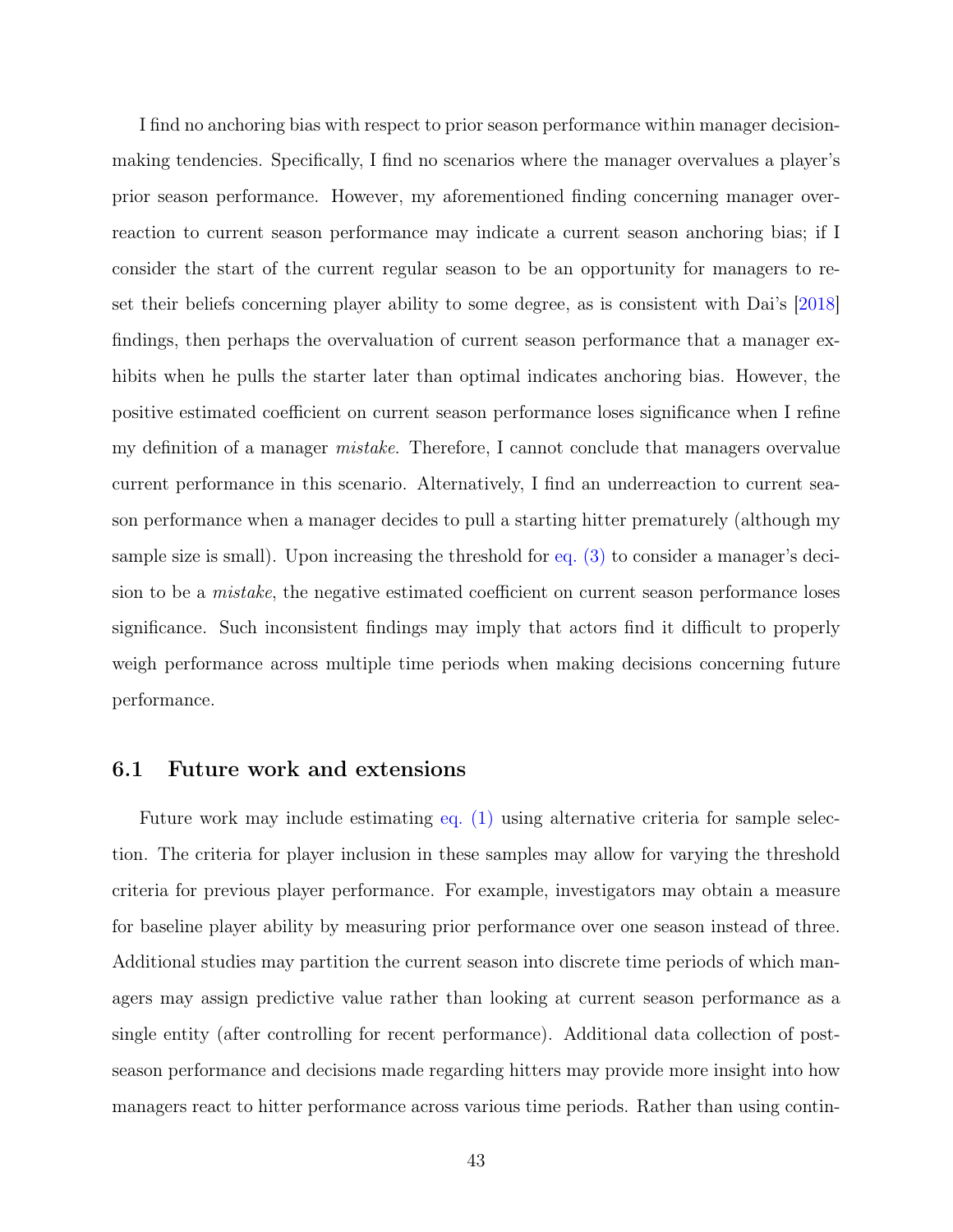uous measures of performance, categorizing players into states based on recent performance, such as hot and cold, may inform decision-making on a granular level. One may obtain estimates of weights for periods of hot play and cold play separately rather than using one estimate when determining how to weigh recent performance when predicting subsequent performance. One may naturally extend this work by searching for a a hot-hand over a wider time horizon than I do. Given performance in multiple distinct seasons, how much weight should be given to each season when predicting player performance in subsequent season (or seasons)? General managers must consider these factors when paying players to join their teams. Admittedly, decisions here should most likely be taken on a case-by-case basis. However, assigning weights to each season may provide a useful baseline estimate of expected future performance.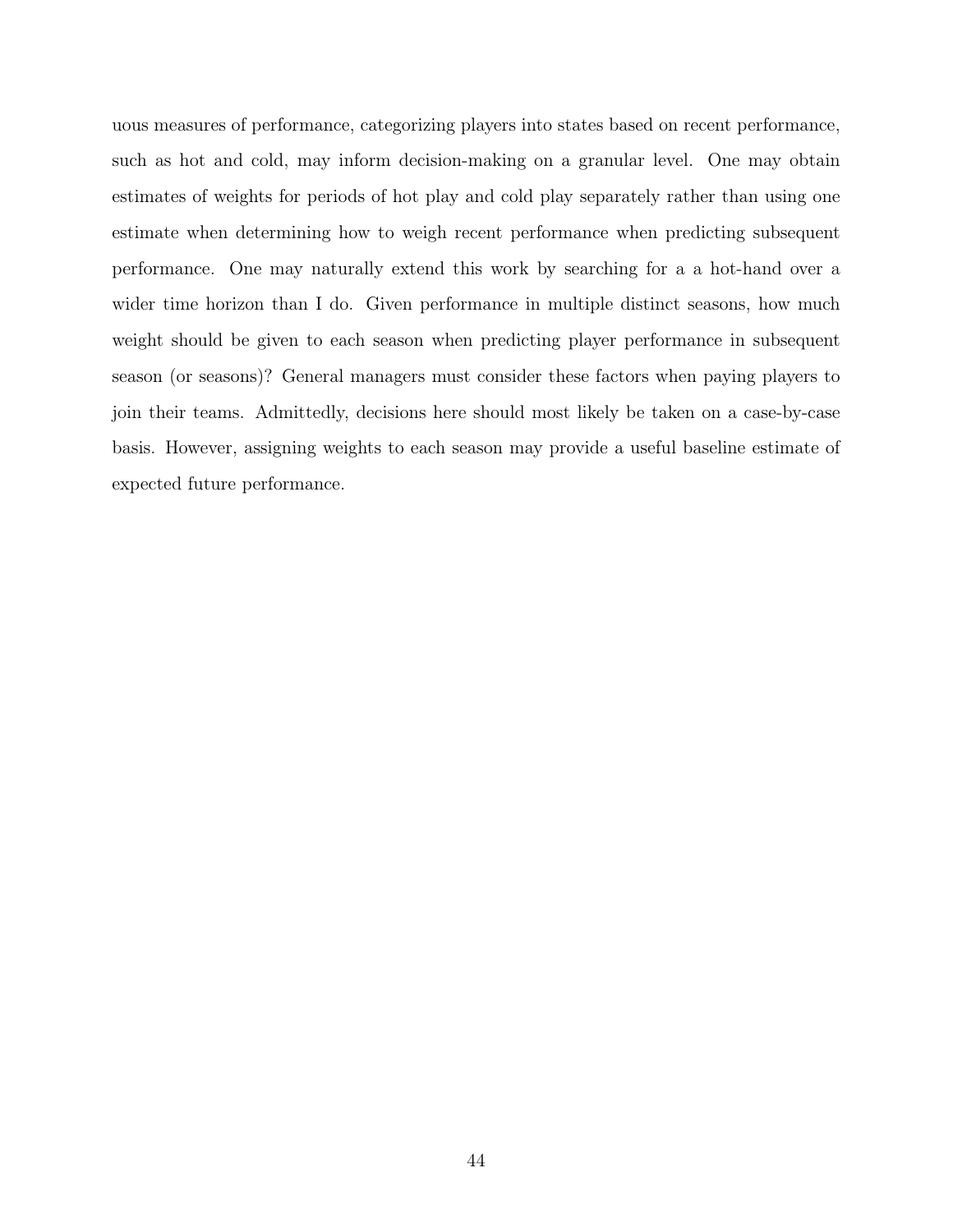## References

<span id="page-50-1"></span>1990 standard batting. Baseball-Reference.com, a.

<span id="page-50-2"></span>1991 standard batting. Baseball-Reference.com, b.

- <span id="page-50-7"></span>P. Ayton and I. Fischer. The hot hand fallacy and the gambler's fallacy: Two faces of subjective randomness? Memory & cognition, 32(8):1369-1378, 2004.
- <span id="page-50-6"></span>D. J. Benjamin. Errors in probabilistic reasoning and judgment biases. *Handbook of Behav*ioral Economics: Applications and Foundations 1, 2:69–186, 2019.
- <span id="page-50-4"></span>P. Bordalo, N. Gennaioli, R. L. Porta, and A. Shleifer. Diagnostic expectations and stock returns. The Journal of Finance, 74(6):2839–2874, 2019.
- <span id="page-50-8"></span>H. Dai. A double-edged sword: How and why resetting performance metrics affects motivation and performance. Organizational Behavior and Human Decision Processes, 148: 12–29, 2018.
- <span id="page-50-3"></span>A. Descamps, C. Ke, and L. Page. How success breeds success. *Quantitative Economics*, 13 (1):355–385, 2022.
- <span id="page-50-10"></span>M. Eddy. The shape of baseball is changing in 2021. 2021.
- <span id="page-50-5"></span>T. Gilovich, R. Vallone, and A. Tversky. The hot hand in basketball: On the misperception of random sequences. Cognitive psychology, 17(3):295–314, 1985.
- <span id="page-50-0"></span>B. Green and J. Zwiebel. The hot-hand fallacy: Cognitive mistakes or equilibrium adjustments? evidence from major league baseball. *Management Science*, 64(11):5315–5348, 2018.
- <span id="page-50-9"></span>J. K. Hakes and C. Turner. Pay, productivity and aging in major league baseball. Journal of Productivity Analysis, 35(1):61–74, 2011.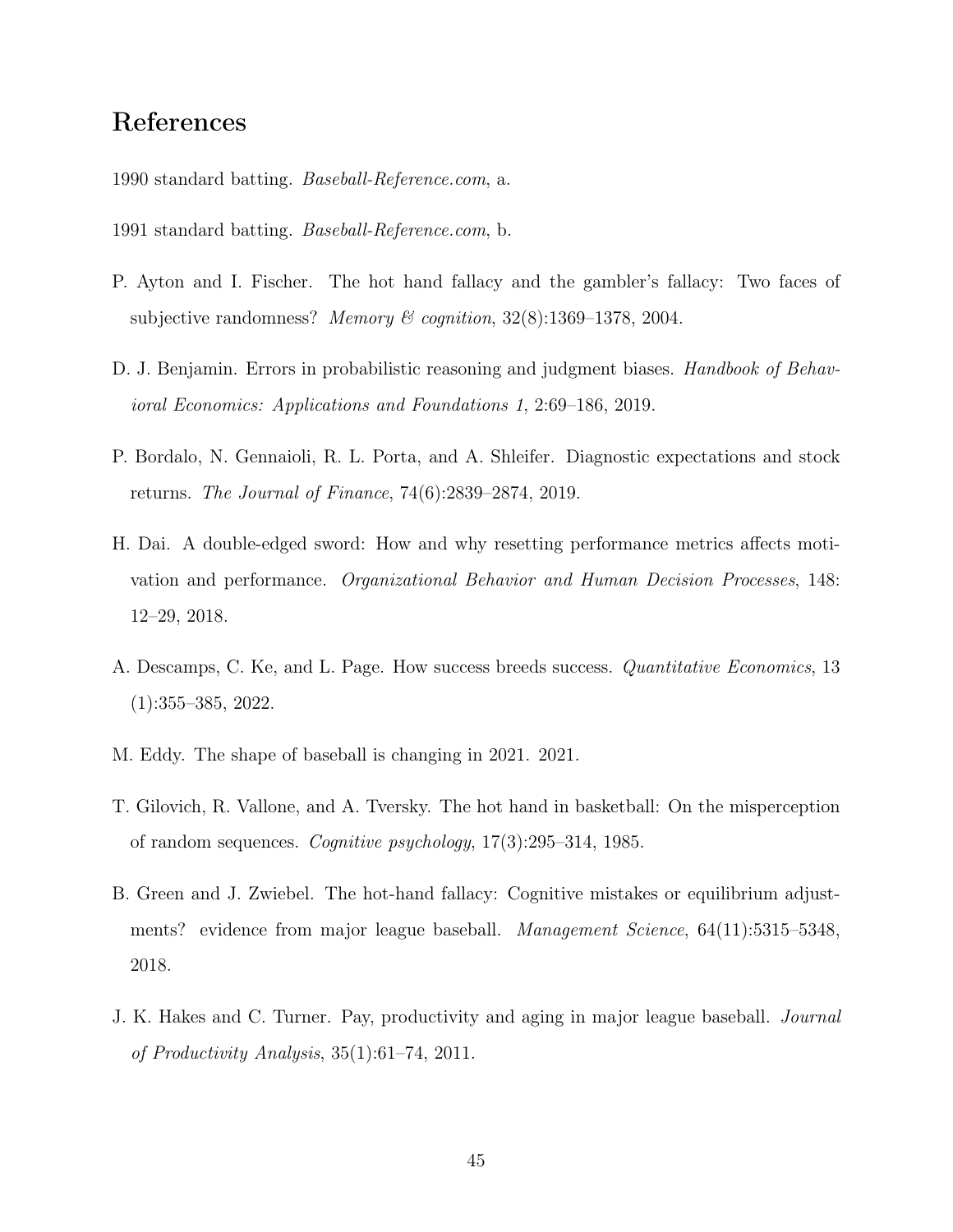- <span id="page-51-10"></span>J. P. Jamieson. The home field advantage in athletics: A meta-analysis. Journal of Applied Social Psychology, 40(7):1819–1848, 2010.
- <span id="page-51-0"></span>W. Leitch. 30 reasonable goals – 1 for each team. MLB, 2022.
- <span id="page-51-4"></span>J. B. Miller and A. Sanjurjo. Surprised by the hot hand fallacy? a truth in the law of small numbers. Econometrica, 86(6):2019–2047, 2018.
- <span id="page-51-7"></span>J. B. Miller and A. Sanjurjo. A bridge from monty hall to the hot hand: The principle of restricted choice. Journal of Economic Perspectives, 33(3):144–62, August 2019. doi: 10.1257/jep.33.3.144. URL [https://www.aeaweb.org/articles?id=10.1257/jep.33.](https://www.aeaweb.org/articles?id=10.1257/jep.33.3.144) [3.144](https://www.aeaweb.org/articles?id=10.1257/jep.33.3.144).
- <span id="page-51-5"></span>J. B. Miller, A. Sanjurjo, et al. A cold shower for the hot hand fallacy. Technical report, IGIER working paper, 2014.
- <span id="page-51-6"></span>T. Offerman and J. Sonnemans. What's causing overreaction? an experimental investigation of recency and the hot-hand effect. The Scandinavian Journal of Economics, 106(3):533– 554, 2004.
- <span id="page-51-3"></span>M. Ozanian and J. Teitelbaum. Baseball's most valuable teams 2022: Yankees hit 6 billion as new cba creates new revenue streams. Forbes, 2022.
- <span id="page-51-1"></span>M. Raab and B. Gula. Hot hand belief and hot hand behavior: A comment on koehler and conley. Journal of sport  $\mathcal C$  exercise psychology, 26:167-171, 03 2004. doi: 10.1123/jsep.26. 1.167.
- <span id="page-51-8"></span>D. Richards. Going deep: The relative value of fip, xfip and siera. *Pitcherlist*, 2019.
- <span id="page-51-2"></span>H. Rosenfeld. Iron man: The cal ripken, jr. Story (New York,[1995] 1996.), 4, 1995.
- <span id="page-51-11"></span>D. Schoenfield. Mlb hitters who are missing their age-27 peak season in 2020. ESPN, 2020.
- <span id="page-51-9"></span>P. Slowinski. wrc and wrc+. FanGraphs, 2010a.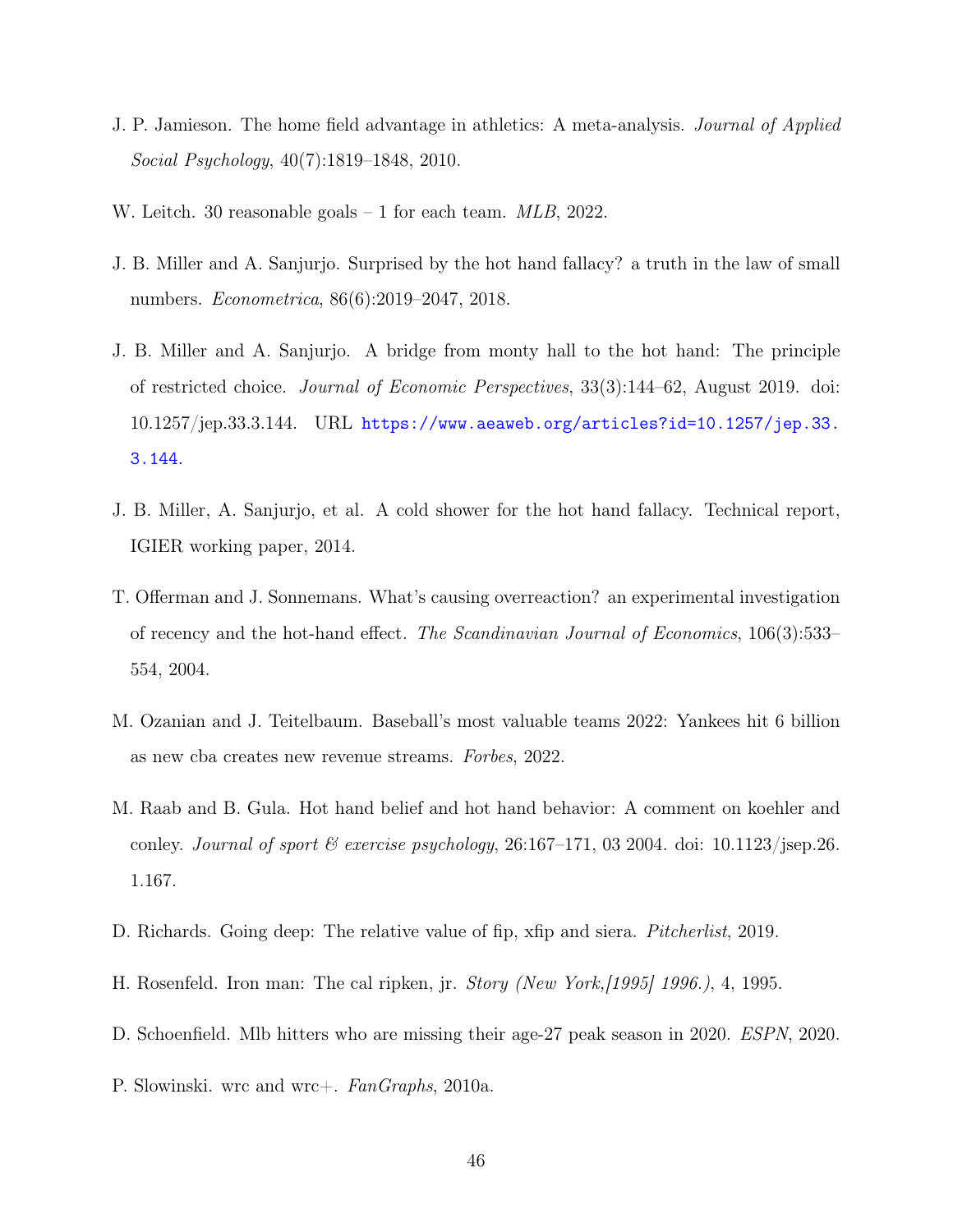- <span id="page-52-3"></span>P. Slowinski. woba. FanGraphs, 2010b.
- <span id="page-52-1"></span>D. F. Stone. Measurement error and the hot hand. The American Statistician,  $66(1):61-66$ , 2012.
- <span id="page-52-2"></span>D. F. Stone and J. Arkes. March madness? underreaction to hot and cold hands in ncaa basketball. Economic Inquiry, 56(3):1724–1747, 2018.
- <span id="page-52-0"></span>C. Wang. Under-and overreaction in yield curve expectations. Available at SSRN 3487602, 2021.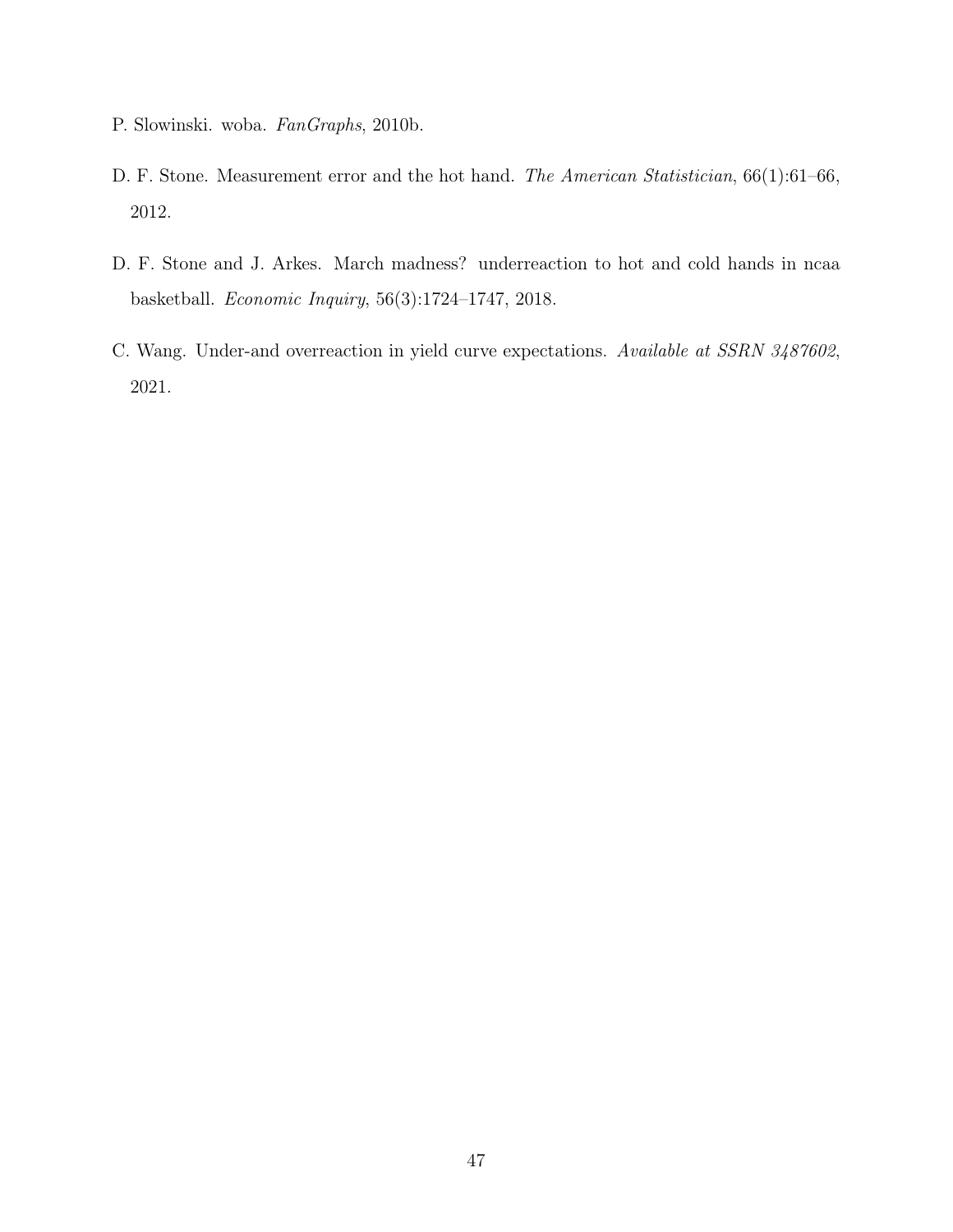## <span id="page-53-0"></span>A Appendix

#### <span id="page-53-1"></span>A.1 Manager decision-making: behavior

Before evaluating manager decision-making optimality with respect to player performance over various prior playing periods, I identify a major behavioral trend within manager decision-making. [Stone and Arkes](#page-52-2) [\[2018\]](#page-52-2) find that decision makers underreact to the shortterm hot hand in college basketball. In light of this finding, I evaluate to what degree managers react to short-term streakiness when pulling starting pitchers by using OLS regression on postseason data to estimate [eq. \(4\).](#page-53-2) Each model observation is one player-game combination instead of a player-season combination as used in [eq. \(1\).](#page-15-0)

<span id="page-53-2"></span>totBF = 
$$
\beta_0 + \beta_1 last3 + \beta_2 current + \beta_3 recent + \beta_4 in Game + \beta_5 recent \cdot inGame + \gamma C
$$
 (4)

Here, inGame is a measure of pitcher performance in the current game, totBF is the number of batters the pitcher faces in the current game,  $C$  is a vector of controls, and *last3*, current, and recent are defined as before. I include year fixed effects and a pitcher's average batters faced per game in the regular season as controls.

I am interested in  $\beta_5$ , the coefficient on the interaction between recent and inGame.  $\beta_5$  is the coefficient of interest because it contains information about manager reactions to recent player performance. I interpret a negative estimated coefficient to mean that a starting pitcher to receive less playing time for a given single-game performance when he has played poorly recently relative to a player who has been hot recently. My findings are consistent with this theory: a manager is more likely to pull a player for poor in-game performance when he has played poorly recently. This sign suggests that a manager has a shorter leash on players who have been cold recently (high *recent*  $xFIP$ ) and a longer leash on pitchers who have been hot recently (low *recent* xFIP). I display the regression results in [Table 9.](#page-54-0)

When using robust standard errors, I find that the sign on the interaction term between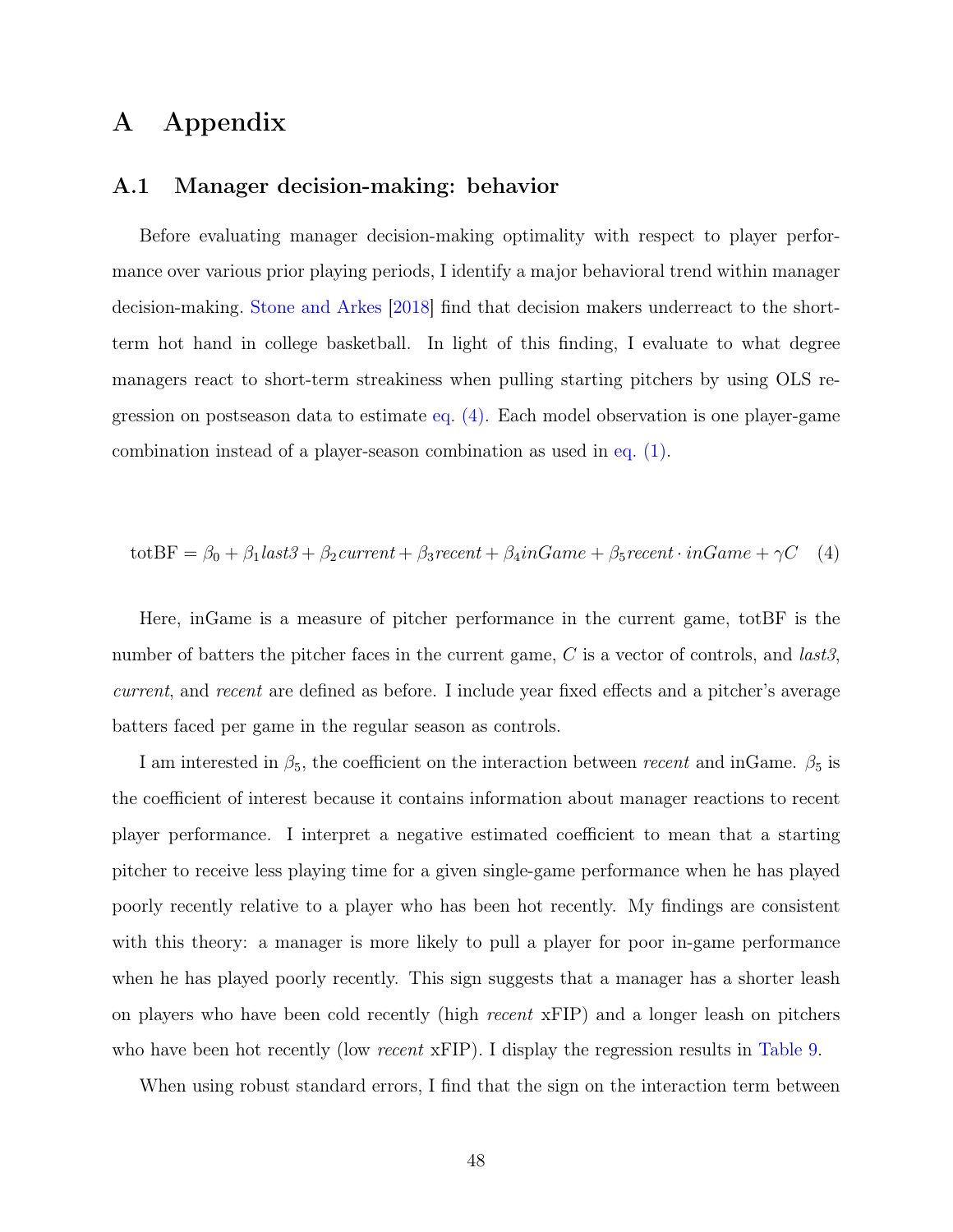|                           | OLS with Robust SE          |
|---------------------------|-----------------------------|
|                           | (1)                         |
| inGame                    | 4.101                       |
|                           | (8.355)                     |
| recent                    | 1.001                       |
|                           | (0.779)                     |
| current                   | $-0.382$                    |
|                           | (0.501)                     |
| last3                     | $-0.550$                    |
|                           | (0.556)                     |
| RegBFperGame              | $0.944***$                  |
|                           | (0.158)                     |
| $factor(game\_year)2019$  | 0.405                       |
|                           | (1.056)                     |
| $factor(game \ year)2020$ | $1.675*$                    |
|                           | (1.008)                     |
| $factor(game \ year)2021$ | $-1.217$                    |
|                           | (1.019)                     |
| inGame:recent             | $-5.021**$                  |
|                           | (2.191)                     |
| Constant                  | 2.931                       |
|                           | (5.653)                     |
| Observations              | 221                         |
| Adjusted $R^2$            | 0.354                       |
| Note:                     | *p<0.1; **p<0.05; ***p<0.01 |

Table 9

<span id="page-54-0"></span> $\overline{\phantom{a}}$ 

L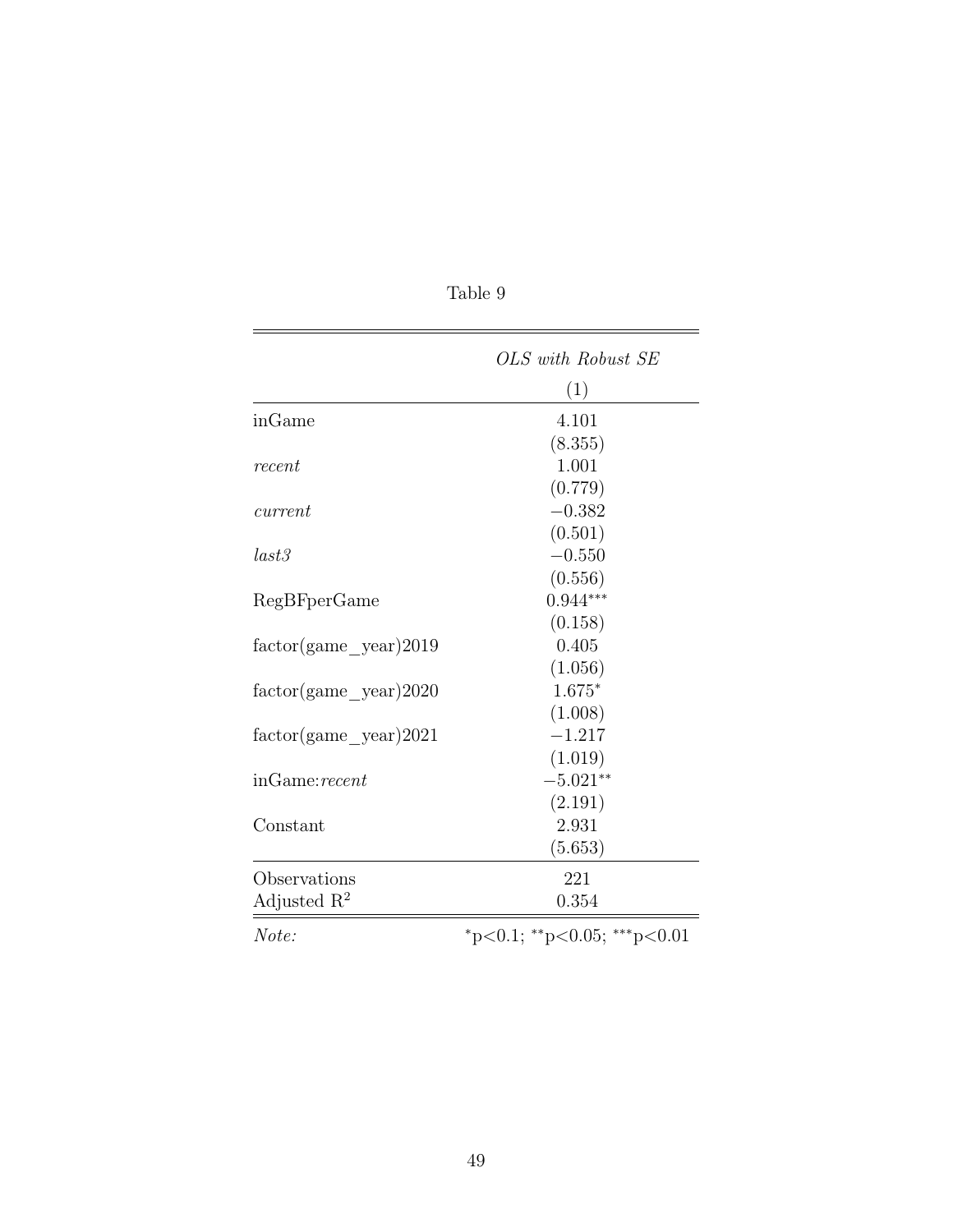inGame and recent remains negative but the significance level decreases. Evaluating the same regression model on a sample of middle relievers instead of starters, I find no significant results. Relief pitchers average small numbers of BF per game and I attribute the lack of significant results to this attribute.

### <span id="page-55-0"></span>A.2 Age

According to ESPN, the average MLB player's peak performance period ends around age 32 [\[Schoenfield,](#page-51-11) [2020\]](#page-51-11). While perhaps not directly related to hot hand analysis, managers may consider the effect of age on performance at various points in the season in conjunction with other information to predict player performance for older (and younger) players. Hence, I estimate equation [eq. \(1\)](#page-15-0) on the pitching sample, restricting the sample to pitchers aged 32 and older. Since each of these players is older than 27, a player's peak age [\[Hakes and](#page-50-9) [Turner,](#page-50-9) [2011\]](#page-50-9),  $d\mathit{fpeak} = |age - 27| = age - 27$ . Since  $d\mathit{fpeak}$  is now a linear transformation of age, I replace *df peak* with age in eq.  $(1)$ . I am interested in the estimated effect of age on subsequent player performance at various points in the season. I show the estimated coefficients from OLS regression taken across  $n \in \{100, 125, ..., 600\}$  in [Figure 13.](#page-56-1)

Note that for BF < 500 the estimated coefficient is positive. Hence, at the beginning of the season, the results may imply that experience boosts player performance. However, the estimated coefficient is negative when  $BF > 500$ . These results may imply a fatigue effect for older players relative to the rest of the league in which this fatigue may harm player performance more than experience boosts player performance.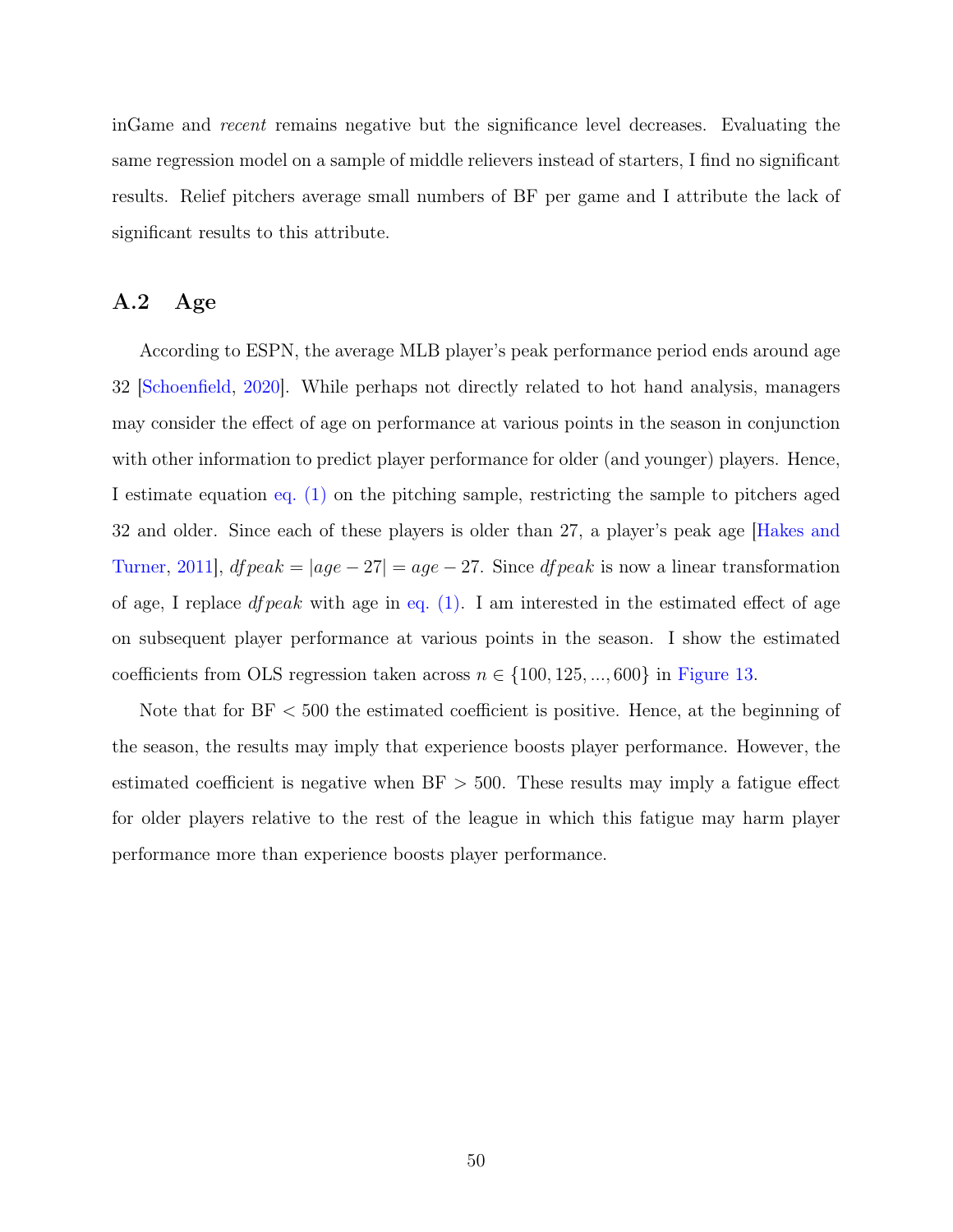<span id="page-56-1"></span>

Figure 13: The estimated effect of age on subsequent player performance at various points throughout the season. A positive age coefficient implies that greater player age increases expected subsequent performance, while a negative age coefficient implies that greater player age decreases expected subsequent performance.

### <span id="page-56-0"></span>A.3 recent and future estimated coefficients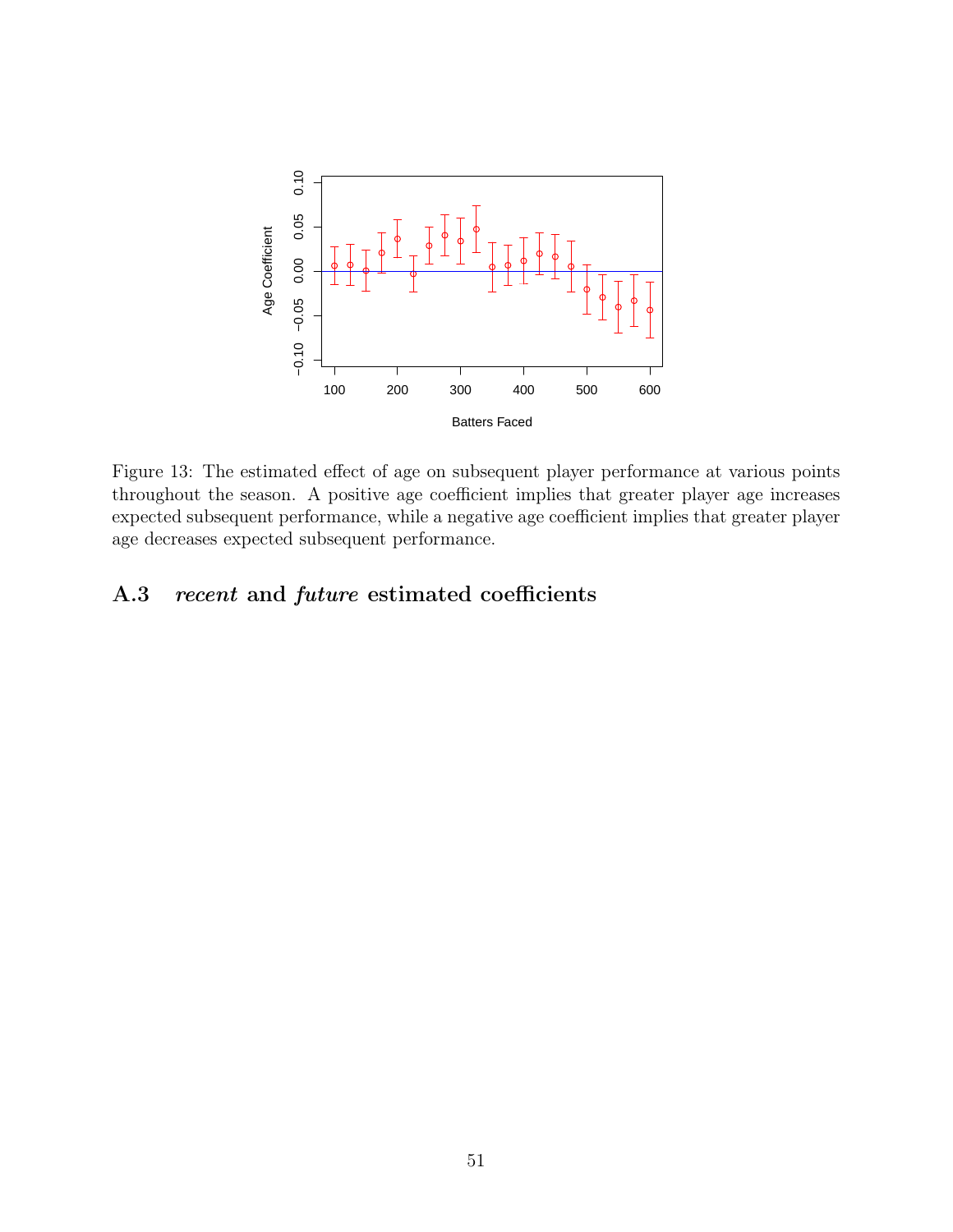

Figure 14: Hitters: estimated coefficients corresponding to *recent* on subsequent player performance from [eq. \(1\)](#page-15-0) by plate appearance. Error bars represent heteroskedastic-robust standard errors.



Batters faced before prediction period, n

Figure 15: Pitchers: estimated coefficients corresponding to recent on subsequent player performance from [eq. \(1\)](#page-15-0) by batters faced. Error bars represent heteroskedastic-robust standard errors.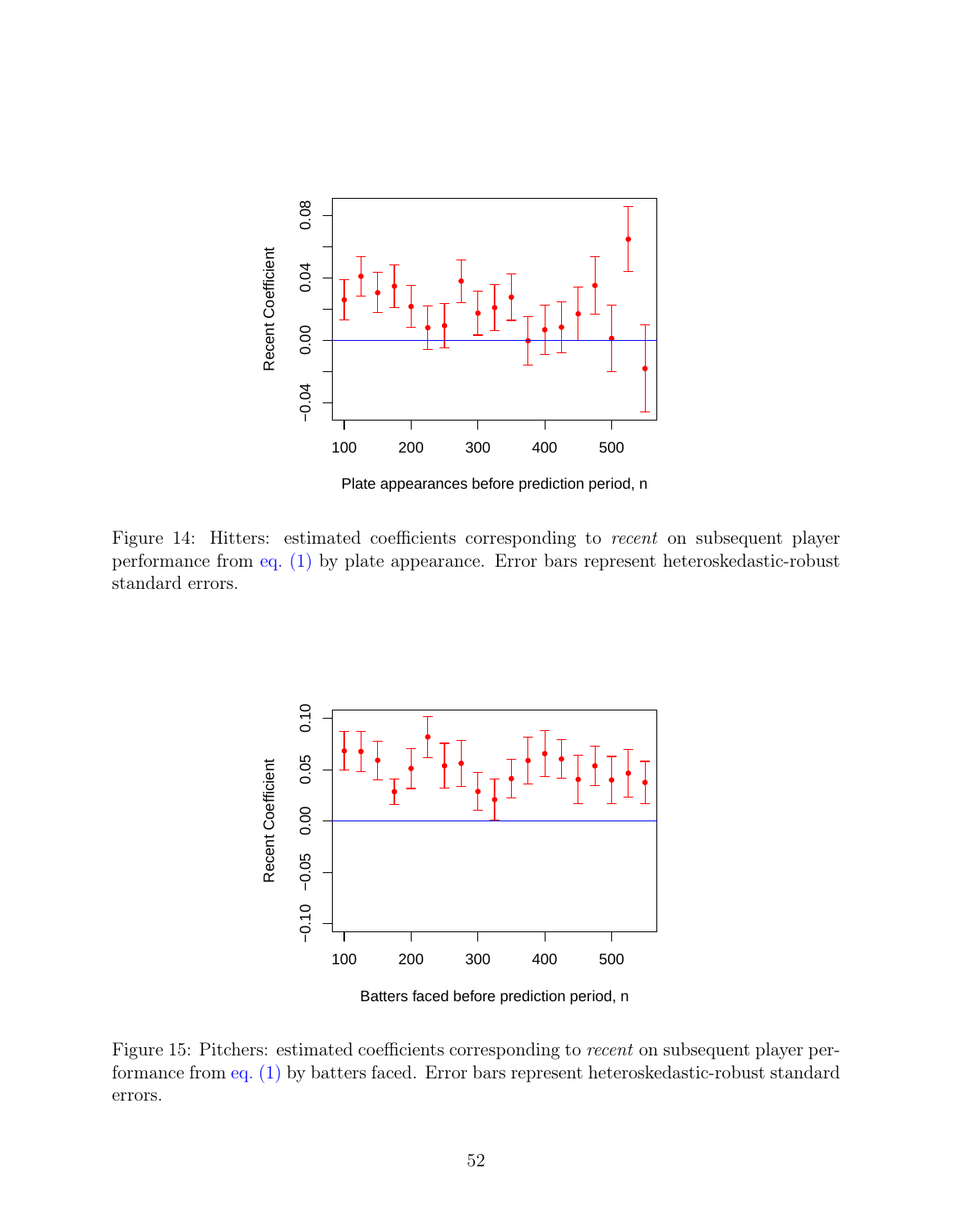

Figure 16: Hitters: estimated coefficients corresponding to *future* on subsequent player performance by plate appearance. Error bars represent heteroskedastic-robust standard errors.



Batters faced before prediction period, n

Figure 17: Pitchers: estimated coefficients corresponding to future on subsequent player performance by batters faced. Error bars represent heteroskedastic-robust standard errors.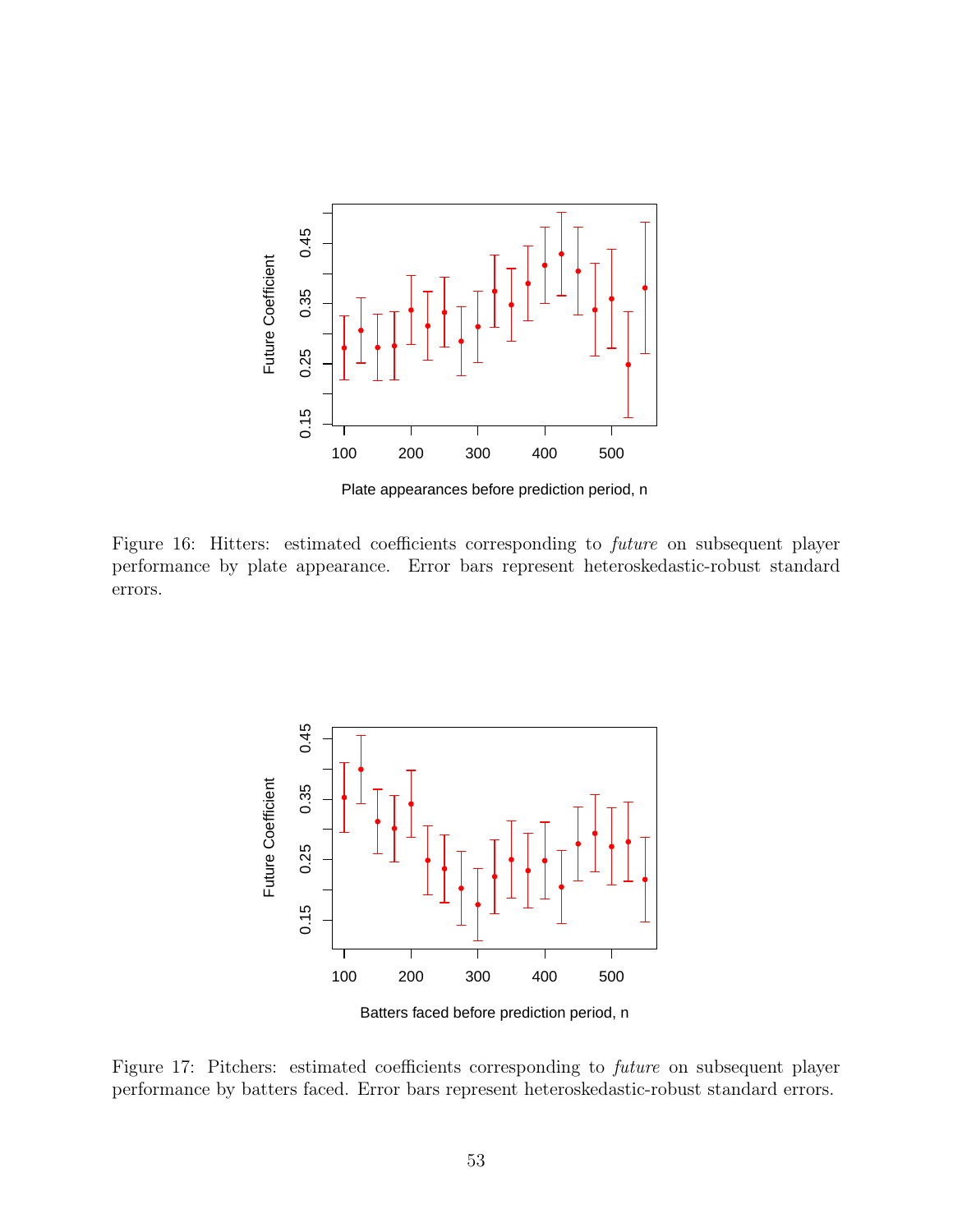## <span id="page-59-0"></span>A.4 *last3*: season breakdown



Figure 18: Hitters: estimated coefficients corresponding to  $l_1$ ,  $l_2$ , and  $l_3$  on subsequent player performance by plate appearance. Error bars represent heteroskedastic-robust standard errors.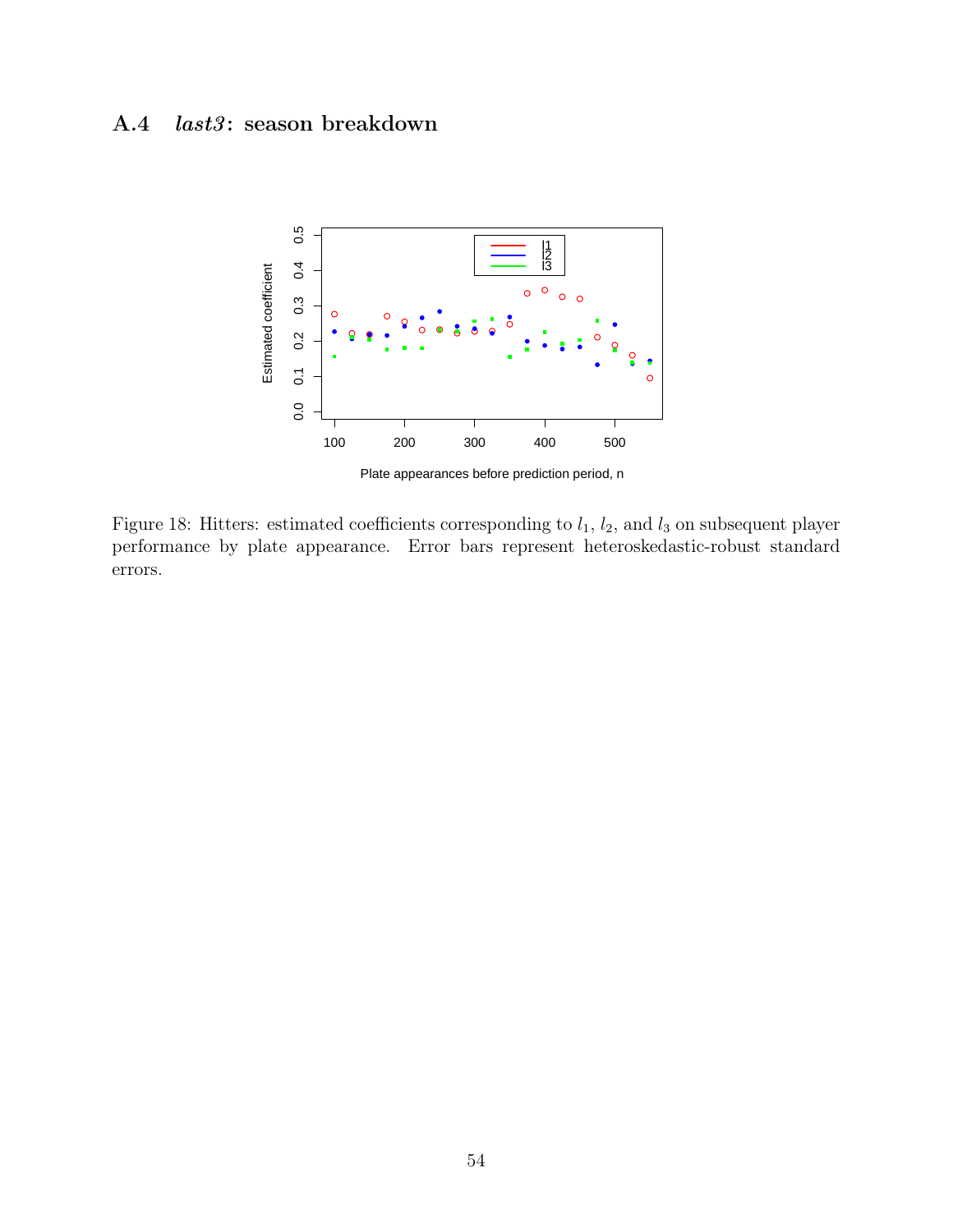

Figure 19: Hitters; *last3* as a weighted average, weighted by season: estimated coefficients of last3 and current on subsequent player performance by plate appearance. Error bars represent heteroskedastic-robust standard errors.



Figure 20: Pitchers: estimated coefficients corresponding to  $l_1$ ,  $l_2$ , and  $l_3$  on subsequent player performance by batters faced. Error bars represent heteroskedastic-robust standard errors.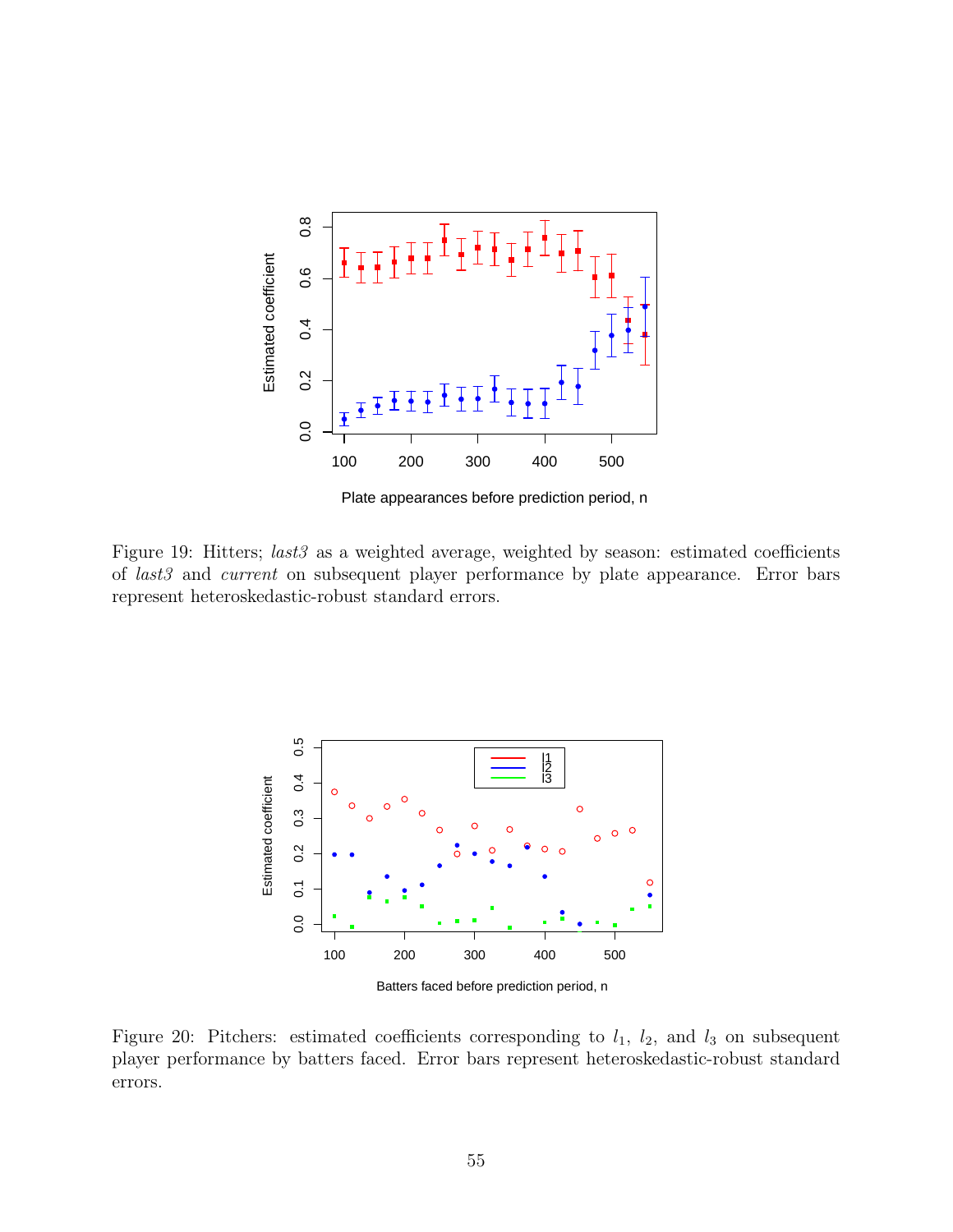

Figure 21: Pitchers; last3 as a weighted average, weighted by season: estimated coefficients of last3 and current on subsequent player performance by plate appearance. Error bars represent heteroskedastic-robust standard errors.